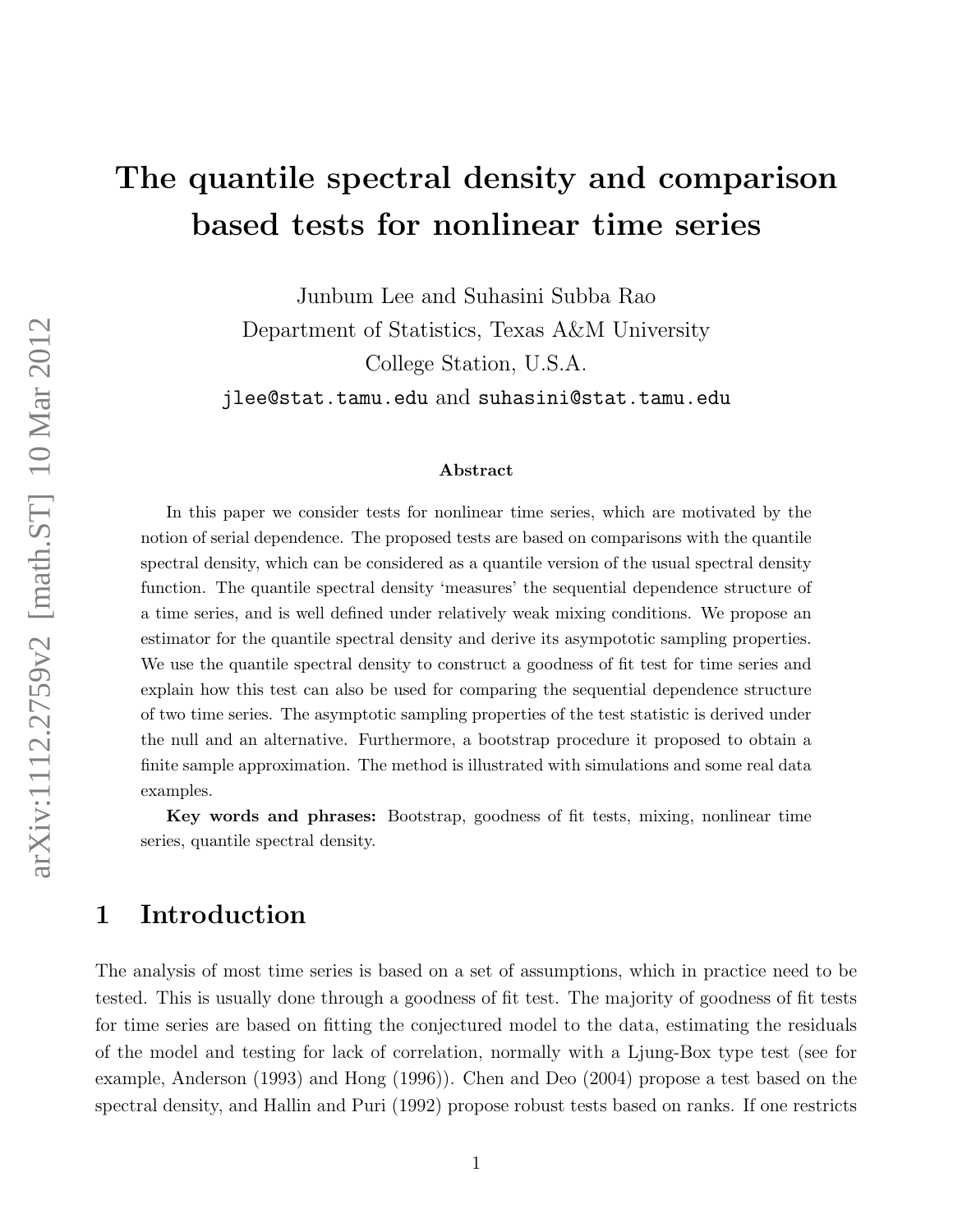the class of models to just linear time series models, then these tests can correctly identify the model. However, problems can arise, if one widens the class of models and allow for nonlinear time series. For example, if the time series were to satisfy an ARCH process, then it will be uncorrelated, but it is not independent. Furthermore, the squares will satisfy an autoregressive representation, with errors which are martingale differences. Therefore, correlation based test for nonlinear time series models may not identify the model.

Neumann and Paparoditis (2008) propose a goodness of fit test for Markov time series models based on the one step ahead transition distribution. But this test is specifically for Markov models. An alternative approach is to generalise the notion of correlation to measuring the general dependence between pairs of random variables in a time series. This notion is usually called serial dependence, and can be traced dates back to Hoeffding (1948). Skaug and Tjøstheim (1993) and Hong (2000) use this definition to test for serial independence of a time series. Hong (1998) takes these notions further, and generalises the spectral density to sequential dependence. He does this by defining the generalised spectral density, which is the Fourier transform of the characteristic function of pair-wise dependent data. He uses this device in Hong (1998) and Hong and Lee (2003) to test for goodness of fit of a time series model, mainly through the analysis of the estimated residuals. However, sometimes the residuals cannot be or are not easy to estimate. For example, it is possible to estimate the residuals of an ARCH  $(X_t = Z_t \sigma_t)$ , possible but difficult with a GARCH and usually impossible for many models of the type  $X_t = g(X_{t-1}, \varepsilon_t)$ .

In this paper, we use the notion of serial dependence to test for goodness of fit, but without estimating the residuals. In Section 2.1 we motivate our test by considering the Microsoft daily log return data and compare it with the  $GARCH(1, 1)$  model (one of the standard models for such data sets). We show that though the GARCH model seems to model well some of the stylised facts of this data, ie. the uncorrelatedness of the data and positive correlation in the absolute values, if one made a deeper analysis and compared the correlation of other transformations such as  $cov(I(X_t \leq x), I(X_{t+r} \leq y))$  (where I denotes the indictator function), there is large difference between the data and GARCH model. This motivates us to define the *quantile* autocovariance function and the *quantile* spectral density. The quantile spectral density can be considered as a measure of serial dependence of a time series. In Sections 2.2 and 2.3 we propose a method for estimating the quantile spectral density, and use the quantile spectral density as the basis of a test which compares the quantile spectral density estimator with the spectral density estimator under the null hypothesis. The asymptotic sampling properties of the quantile spectral density estimator are derived in Section 3.1. Recently there have been several articles defining and estimating the spectral density of sequential dependence. In particular, Li (2008), Hagemann (2011) and Dette, Hallin, Kley, and Volgushav (2011) define spectral density functions similar to the quantile spectral density, however these authors, estimate the periodogram and the quantile spectral density using  $L_1$  methods. In contrast, our approach is motivated by the definition of the periodogram, this leads to an estimator of the quantile spectral density with an analytic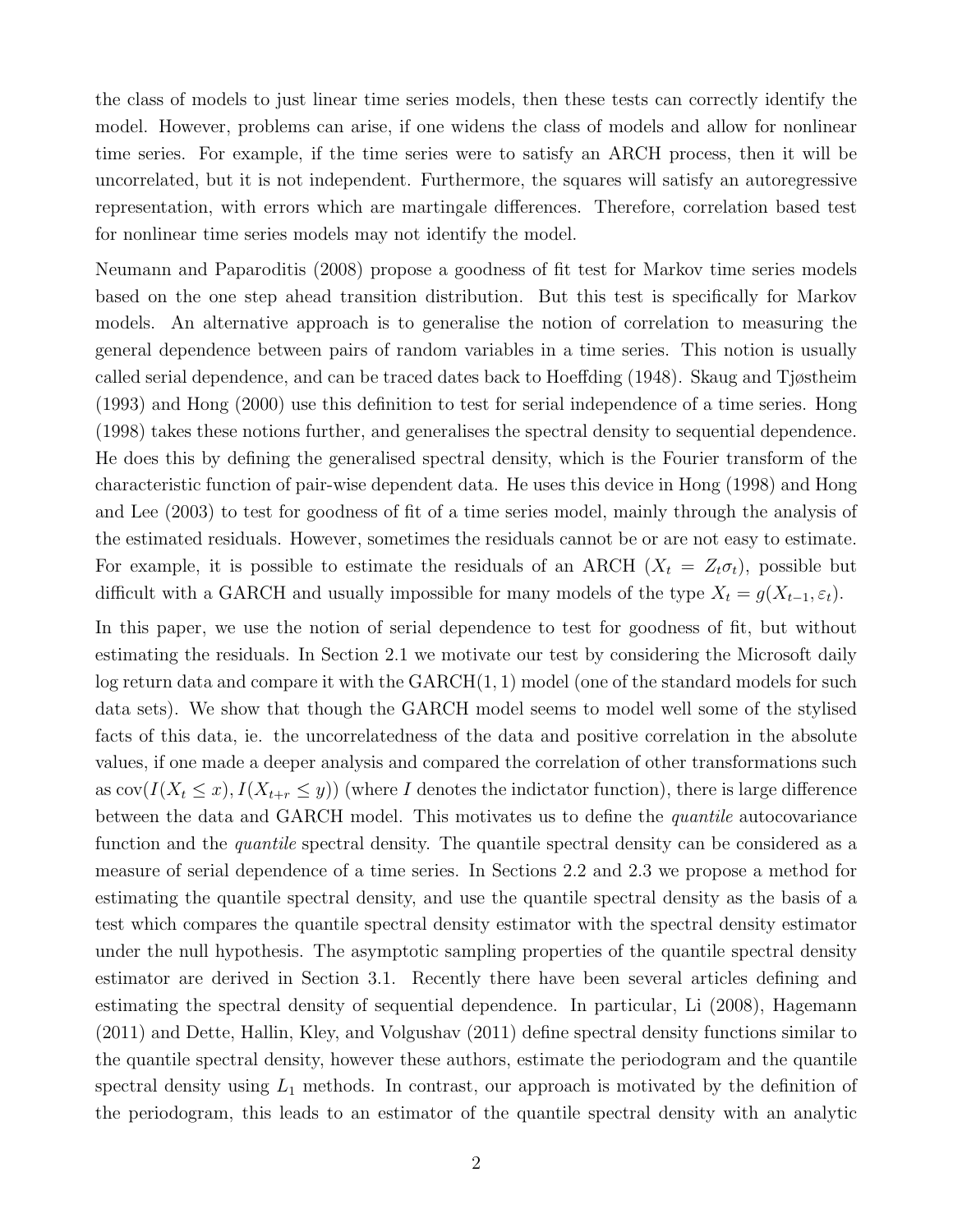form, thus can easily be used in both goodness of fit and other tests. However, it is interesting, and rather surprising, to note that the  $L_1$  estimator proposed in Dette et al. (2011) and our estimator of the quantile spectral density share similar asymptotic properties. In Section 3.2 we derive the asymptotic sampling properties of the test statistic. An advantage of our approach is that it can easily be extended to test other quantities, for example with a small adaption it can be used to test for equality of serial dependence of two time series, this is considered in Section 4. In Section 5 we propose a bootstrap method for estimating the finite sampling distribution of the test statistic under the null. The proofs can be found in the Appendix and technical report.

## 2 The quantile spectral density and the test statistic

#### 2.1 Motivation

To motivate our approach, we analyze the Microsoft daily log returns (MSFT) between March 1986 - June 2003, which we denote as  $\{X_t\}$ . One argument for fitting GARCH types models to financial data is their ability to model the so called 'stylised facts' seen in such data sets. We now demonstrate why this is the case for the MSFT data (see Zivot (2009)). Using the maximim likelihood, the GARCH model which best fits the log differences of the MSFT is  $X_t = \mu + \varepsilon_t$ , where  $\epsilon_t = \sigma_t Z_t$ ,  $\sigma_t^2 = a_0 + a_1 \varepsilon_{t-1}^2 + b \sigma_{t-1}^2$  ({ $Z_t$ } are independent, identically distributed standard normal random variables), with  $\mu = 1.56 \times 10^{-3}$ ,  $a_0 = 1.03 \times 10^{-5}$ ,  $a_1 = 0.06$  and  $b = 0.925$ . In Figure 1 we give the sample autocorrelation plots of  $\{X_t\}$  and  $\{|X_t|\}$ , together with the autocorrelation plots of the corresponding  $GARCH(1, 1)$  model. Comparing the two plots, it appears that the  $GARCH(1, 1)$  captures the 'stylised facts' in the Microsoft data, such as the near zero autocorrelation of the observations and the persistant positive autocorrelations of the absolute log returns. However, if we want to check the suitability of the GARCH model for modelling the general pair-wise dependence structure, that is the joint distribution of  $(X_s, X_t)$ for all s and t (often called *sequential dependence*), then we need to look beyond the covariance of  $\{X_t\}$  and  $\{|X_t|\}$ . To make a more general comparison we transform the data into indicator variables  $\{I(X_t \leq x)\}\$ and check the correlation structure of the indicator variables over various x. For example, define the multivariate vector time series  $\underline{Y}_t = (I(X_t \le q_{0.1}), I(X_t < q_{0.5}), I(X_t \le q_{0.5}))$  $(q_{0.9})$ ), where  $q_{\alpha}$  denotes the estimated  $\alpha$ -percentile of  $X_t$ . Plots of the cross-covariances of  $\underline{Y}_t$  and the corresponding GARCH model (with Gaussian innovations) are given in Figure 2. In Figure 2, there are clear differences in the dependence structure of the data and the GARCH model. The 10th, 50th and 90th percentiles correspond to large negative, zero and large positive values of  $X_t$  (big negative change, no change and large positive changes in the returns). In order to do the analysis, we will use the following observations. By using that  $cov(I(X_0 \le x), I(X_r \le y))$  =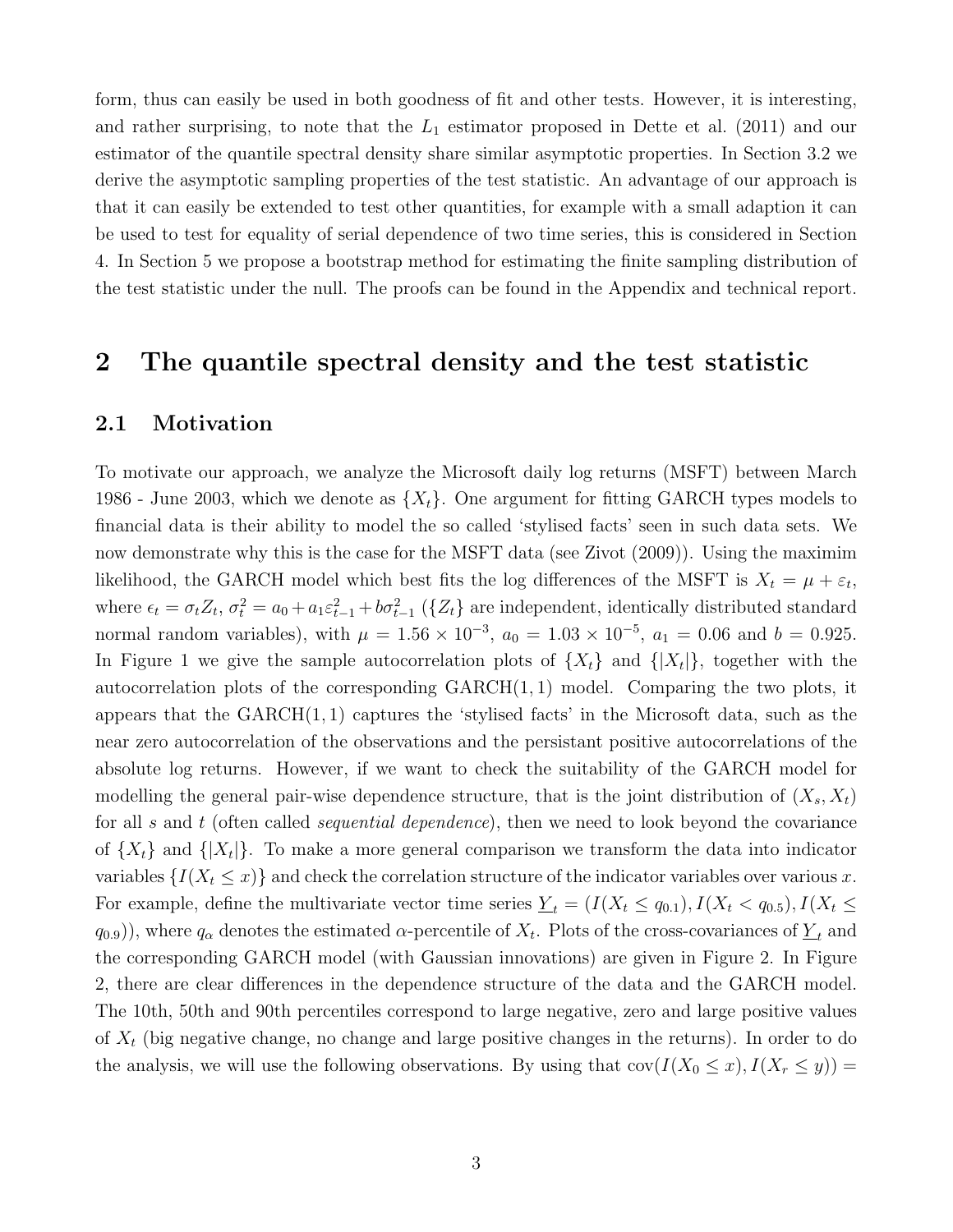$P(X_0 \le x, X_r \le y) - P(X_0 \le x)P(X_r \le y)$ , for all  $x, y \in \mathbb{R}$  we have

 $cov(I(X_0 \le x), I(X_r \le y)) = cov(I(X_0 \ge x), I(X_r \ge y)) = -cov(I(X_0 \le x), I(X_r > y)).$ 

From Figure 2 we observe:

- The ACF of  $I(X_t \leq q_{0.5})$  of the GARCH is zero. This is due to the symmetry of the GARCH process: given the event  $X_0 \leq 0$ , we have equal chance  $X_r > 0$  and  $X_r < 0$  (ie. cov $(I(X_0 \le 0), I(X_r \le 0)) = -\text{cov}(I(X_0 \le 0), I(X_r > 0))$ . This means that  $\text{cov}(I(X_0 \le 0), I(X_r \le 0))$  $(0), I(X_r \leq 0)) = 0.$  On the other hand, for the MSFT data we see that there is a clear positive correlation in the sample autocorrelation of  $\{I(X_t < 0)\}\)$ . One interpretation for this behaviour, is that a decrease in consecutive values, is likely to lead to future decreases.
- The cross correlation  $cov(I(X_0 < q_{0.1}), I(X_r < q_{0.9}))$ , where  $\{X_t\}$  comes from a GARCH is symmetric, ie. cov $(I(X_0 < q_{0.1}), I(X_r < q_{0.9})) = \text{cov}(I(X_0 < q_{0.1}), I(X_{-r} < q_{0.9}))$ . On the other hand, the corresponding sample cross-correlations of the MSFT is not symmetric. Thus the GARCH process is time reversible, whereas it appears that the MSFT data may not be.

The cross and autocovariances in Figure 2 are a graphical representation of the serial dependence structure of the time series. These plots suggest that for the MSFT data the GARCH model may not be the most appropriate model, especially if validity is based on modelling the serial dependence structure. In the sections below we will test this.

#### 2.2 The quantile spectral density function

We now formalise the discussion above. Let us suppose that  $\{X_t\}$  is a strictly stationary time series. It is obvious that the cross covariance of the indicator functions  $\{I(X_t \leq x), I(X_t \leq y)\}$ is

$$
C_r(x, y) := \text{cov}(I(X_0 \le x), I(X_r \le y)) = P(X_0 \le x, X_r \le y) - P(X_0 \le x)P(X_r \le y).
$$

Skaug and Tjøstheim (1993) and Hong (2000) use a similar quantity to test for serial independence of a time series. We call  $C_r(\cdot)$  the quantile covariance. If  $\{X_t\}$  is an  $\alpha$ -mixing time series with mixing rate  $s > 1$  (s is defined in Assumption 3.1, below) it can be shown that  $\sup_{x,y} \sum_r |\text{cov}(I(X_0 \leq x), I(X_r \leq y))| < \infty$ , thus for all  $x, y \in \mathbb{R}$ , it's Fourier transform

$$
G(x, y; \omega) = \frac{1}{2\pi} \sum_{r} C_r(x, y; \omega) \exp(i r \omega),
$$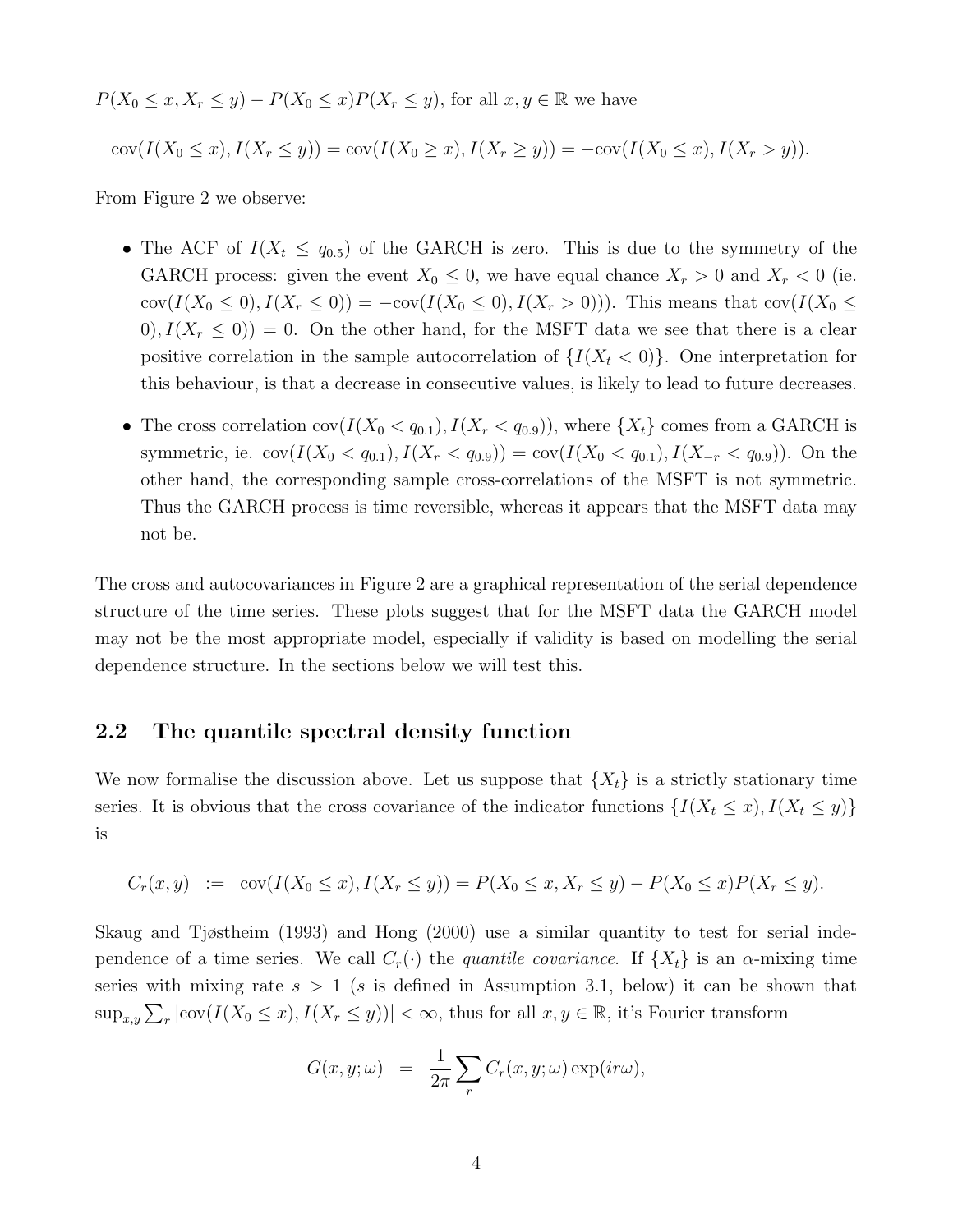is well defined. Since  $G(x, y; \omega)$  can be considered as the cross-spectral density of  $\{I(X_t \leq$  $x)$ ,  $I(X_t \leq y)$ , we call  $G(\cdot)$  the quantile spectral density.

#### 2.2.1 Properties of the quantile spectral density

The quantile spectral density carries all the information about the serial dependence structure of the time series. For example (i) if  $\{X_t\}$  is serially independent, then G does not depend on  $\omega$  and  $G(x, y; \omega) = \rho(x, y)$  (ii) if for all r, the distribution function of  $(X_0, X_r)$  is identical to the distribution function of  $(X_0, X_{-r})$ , then  $G(\cdot)$  will be real and (iii) for any given x and y, G gives information about any periodicities that may exists at a given threshold. In addition,  $G(\cdot)$  captures the covariance structure of any transformation of  $\{X_t\}$ . For example, consider the transformation  $\{h(X_t)\}\$ , then it is straightforward to show that the spectral density of the time series  $\{h(X_t)\}\$ is

$$
f_h(\omega) = \frac{1}{2\pi} \sum_r \text{cov}(h(X_0), h(X_r)) \exp(i r \omega) = \int \int h(x) h(y) G(dx, dy; \omega).
$$

Of course,  $G(x, y; \omega)$  only captures the serial dependency, and may miss higher order structure. Only in the case that  $\{X_t\}$  is Markovian, does  $G(x, y; \omega)$  capture the entire joint distribution of  $\{X_t\}.$ 

**Remark 2.1** The quantile spectral density is closely related to the generalised spectral density introduced in Hong (1998). He defines the generalised spectral density as  $h(x, y; \omega) =$  $\sum_{r} cov(\exp(ixX_0), \exp(iyX_r)) \exp(ir\omega)$ . Essentially, this is the Fourier transform of the characteristic function of pairwise distributions minus their marginals, therefore the relationship between the quantile spectral density and the generalised spectral density is analogous to that between the distribution function and the characteristic function of a random variable. Hong (1998, 2003) uses the generalised spectral density as a tool in various tests goodness of fit tests, which are mainly based on the residual. On the other hand, the goodness of fit test that we propose, is based on checking for similarity between the estimated quantile spectral density and the proposed spectral density.

Remark 2.2 (The Copula spectral density) A closely related quantity to the quantile spectral density is the copula spectral density, which is defined as

$$
G_{\mathcal{C}}(u_1, u_2; \omega) = \frac{1}{2\pi} \sum_{r} \mathcal{C}_r(u_1, u_2; \omega) \exp(i r \omega), \qquad (1)
$$

where  $C_r(u_1, u_2) = cov(I(F(X_0) \le u_1), I(F(X_r) \le u_2)) = \mathbb{E}(I(F(X_0) \le u_1), I(F(X_r) \le u_2))$  –  $u_1u_2$ , and  $F(\cdot)$  is marginal distribution function of  $\{X_t\}$ . Note that by definition  $u_1, u_2 \in [0, 1]$ .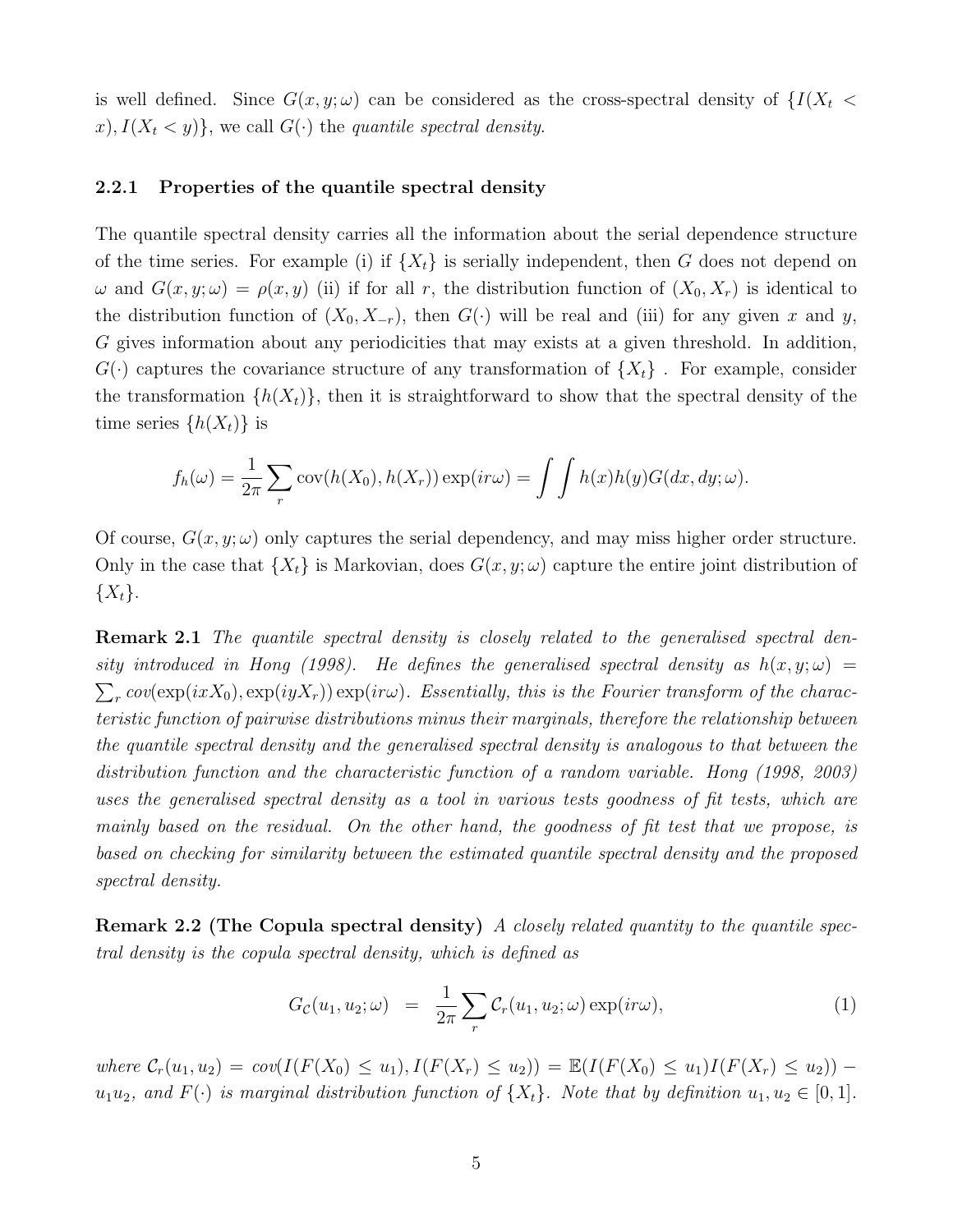Thus, unlike the quantile spectral density, the copula spectral density is invariant to any monotonic transformation of  $\{X_t\}$ , for example mean and variance shifts. By considering the ranks of  $\{X_t\}$ , the methods detailed in the section below can also be used to estimate  $G_c$ . Dette et al. (2011) have recently proposed  $L_1$ -methods for estimating  $G_c$ , and the asymptotic sampling properties have been derived for this estimator.

In Figures 3, 4 and 5 we plot the quantile spectral density for the autoregressive  $(X_t = 0.9X_{t-1} +$  $Z_t$ ), ARCH ( $X_t = \sigma_t Z_t$  with  $\sigma_t^2 = 1/1.9 + 0.9X_{t-1}^2$ ) and squared ARCH, with independent, identically distributed (iid) Gaussian innovations  $Z_t$ . The diagonals are of  $G(x, x; \omega)$ , the lower triangle contains the real part of  $G(x, y; \omega)$  and the upper triangle the imaginary part of  $G(x, y; \omega)$ . We observe that the AR and ARCH quantile spectral densities are very different. The AR has a similar shape for all x, whereas for the ARCH, it is flat (like the spectral density of uncorrelated data) at about the 50% percentile, but moves away from flatness at the extremes. Furthermore, recalling that the AR and ARCH squared have the same spectral density (if the moments of the ARCH squared exists), there is a large difference between the quantile spectral density of the AR and the ARCH squared.

#### 2.2.2 Estimating the quantile spectral density

The quantile spectral density  $G(x, y; \omega)$  can be considered as the cross spectral density of the bivariate time series  $\{I(X_t \leq x), I(Y_t \leq y)\}\.$  Therefore, our estimator of  $G(x, y; \omega)$  is motivated by the classical cross spectral. To do this we define the class of lag windows we shall use.

Definition 2.1 The lag window takes the form

$$
\lambda(u) = \left(\sum_{j=-r}^{r} a_r \exp(i2\pi ru) - \sum_{j=1}^{r} b_j |u|^j\right) I_{[-1,1]}(u),
$$

where  $I_{[-1,1]}(u) = 1$  for  $u \in [-1,1]$  and zero otherwise. This class of lag windows is quite large, and includes the truncated window, the Bartlett window and general Tukey window (see, for example, Priestley (1981) Section 6.2.3 for properties of these lag windows).

To obtain an estimator of G, we define the centralised, transformed variable  $Z_t(x) = I(X_t \leq$  $f(x) - \widehat{F}_T(x)$  (where  $\widehat{F}_T(x) = \frac{1}{T} \sum_t I(X_t \leq x)$ ). We estimate the quantile covariance  $C_r(x, y) = \widehat{F}_T(x)$  $P(X_0 \le x, X_r \le y) - P(X_0 \le x)P(X_r \le y)$  with  $\hat{C}_r(x, y) = \frac{1}{T} \sum Z_t(x)Z_{t+r}(y)$ , and use as an estimator of G

$$
\widehat{G}_T(x, y; \omega_k) = \frac{1}{2\pi} \sum_r \lambda_M(r) \widehat{C}_r(x, y) \exp(i r \omega_k)
$$
\n
$$
= \sum_s K_M(\omega_k - \omega_s) J_T(x; \omega_s) \overline{J_T(y; \omega_s)},
$$
\n(2)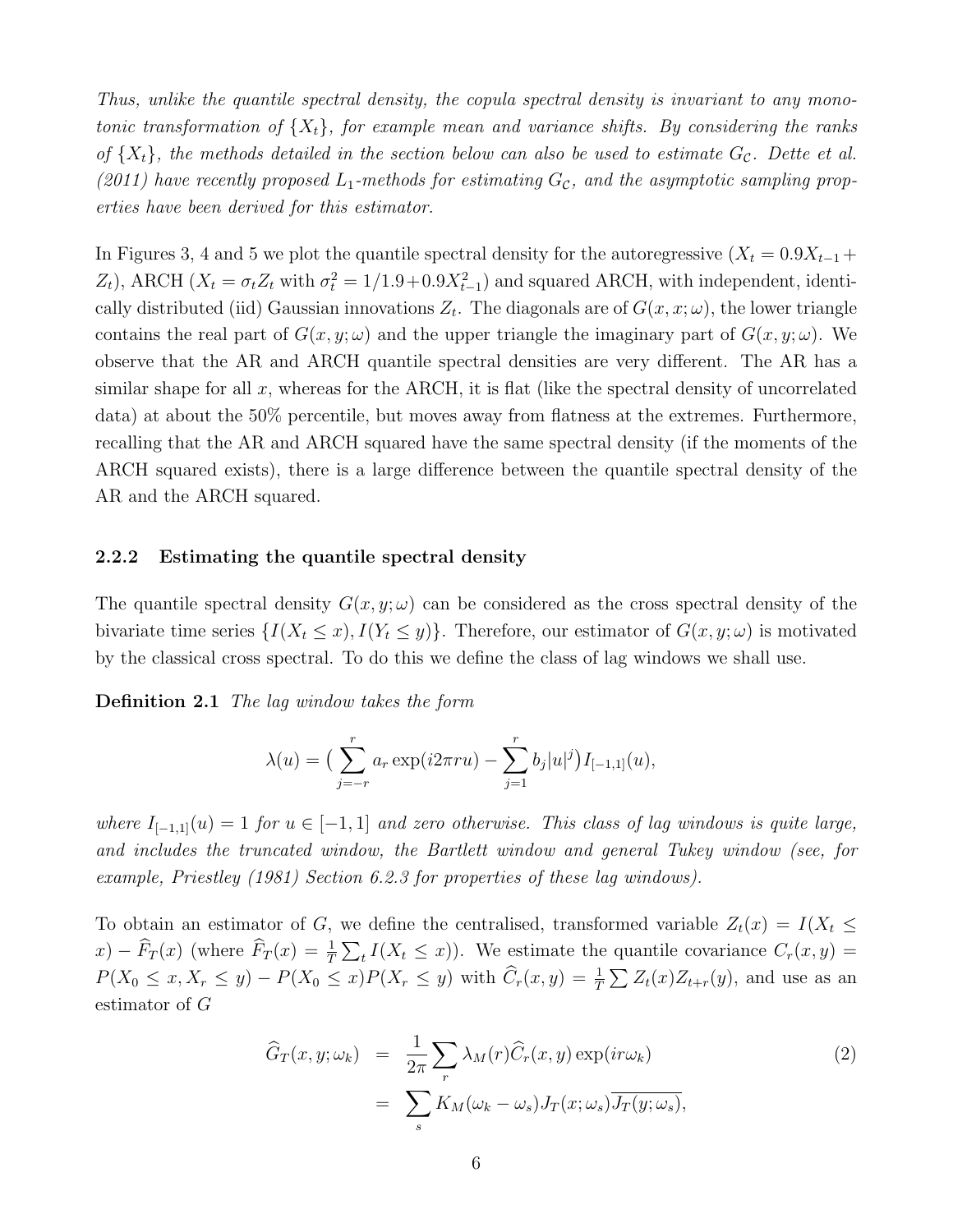where  $\lambda_M(r) = \lambda(r/M)$ ,  $J_T(x;\omega) = \frac{1}{\sqrt{2\pi}}$  $\frac{1}{2\pi T} \sum_{t=1}^{T} Z_t(x) \exp(it\omega)$  and  $K_M(\omega) = \frac{1}{T} \sum_{r} \lambda_M(r) \exp(i r \omega)$ .

#### 2.3 The test statistic

The proposed test is based on the fit of the estimated quantile spectral density to the conjectured quantile spectral density. More precisely, we test  $H_0 : G(x, y; \omega) = G_0(x, y; \omega)$  against  $H_A: G(x,y;\omega) \neq G_0(x,y;\omega)$ , where G is the quantile spectral density of  $\{X_t\}$ ,  $G_0(x,y;\omega)$  = 1  $\frac{1}{2\pi} \sum_{r} C_{0,r}(x, y) \exp(i r \omega)$  and  $C_{0,r}(x, y) = F_{0,r}(x, y) - F_0(x) F_0(y)$ . Thus under the null the marginal distribution is  $F_0(\cdot)$  and the joint distribution is  $F_{0,r}(\cdot)$ . We use the quadratic distance to measure the distance between the estimated quantile spectral density and the conjectured spectral density, and define the test statistic as

$$
\mathcal{Q}_T = \frac{1}{T} \sum_{k=1}^T \int |\widehat{G}_T(x, y; \omega_k) - \frac{1}{2\pi} \sum_r \lambda_M(r) C_{0,r}(x, y) \exp(i r \omega_k)|^2 dF_0(x) dF_0(y)
$$
  
\n
$$
= \frac{1}{T} \sum_{k=1}^T \int |\widehat{G}_T(x, y; \omega_k) - \sum_{s=1}^T K_M(\omega_k - \omega_s) G_0(\omega_s)|^2 dF_0(x) dF_0(y)
$$
  
\n
$$
= \frac{1}{2\pi} \sum_r \lambda_M(r)^2 \int \int |\widehat{C}_r(x, y) - C_{0,r}(x, y)|^2 dF_0(x) dF_0(y), \tag{3}
$$

where the above immediately follows from Parseval's theorem. The choice of lag window will have an influence on the type of alternatives the test can detect. For example, the truncated window  $(\lambda(u) = I_{[-1,1]}(u))$  gives equal weights to all the quantile covariances, whereas the Bartlett window  $(\lambda(u) = (1 - |u|)I_{[-1,1]}(u))$  gives more weight to the lower order lags. Therefore the tests ability to detect the alternative will depend on which lags of the quantile covariance deviates the most from the null, and the weight the lag window places on these. We derive the asymptotic distribution of  $\mathcal{Q}_T$  in Section 3.2.

**Remark 2.3** The test can be adapted to be invariant to monotonic transformations (such as shifts of mean and variance). This can be done by replacing the quantile spectral density with the copula spectral density  $G_{\mathcal{C}}(\cdot)$  defined in (1). In this case the null is  $H_0 : G_{\mathcal{C}}(x, y; \omega) =$  $G_{\mathcal{C},0}(x,y;\omega) = \frac{1}{2\pi} \sum_{r} \mathcal{C}_{0,r}(u_1,u_2;\omega) \exp(i r\omega)$  against  $H_A: G_{\mathcal{C}}(x,y;\omega) \neq G_{\mathcal{C},0}(x,y;\omega)$ . The test statistic in this case is

$$
\mathcal{Q}_{T,C} = \frac{1}{T} \sum_{k=1}^{T} \int |\widehat{G}_{T,C}(u_1, u_2; \omega_k) - \frac{1}{2\pi} \sum_{r} \lambda_M(r) \mathcal{C}_{0,r}(u_1, u_2) \exp(i r \omega_k)|^2 du_1 du_2,
$$

where we estimate  $\widehat{G}_{T,C}(u_1, u_2; \omega_k)$  in the same way as we have estimated  $\widehat{G}_T$  in (2) but replace  ${X_t}_t$  with  ${\{\hat{F}_T(X_t)\}_t}$ . The distribution of  $\mathcal{Q}_{T,C}$  is beyond the scope of the current paper.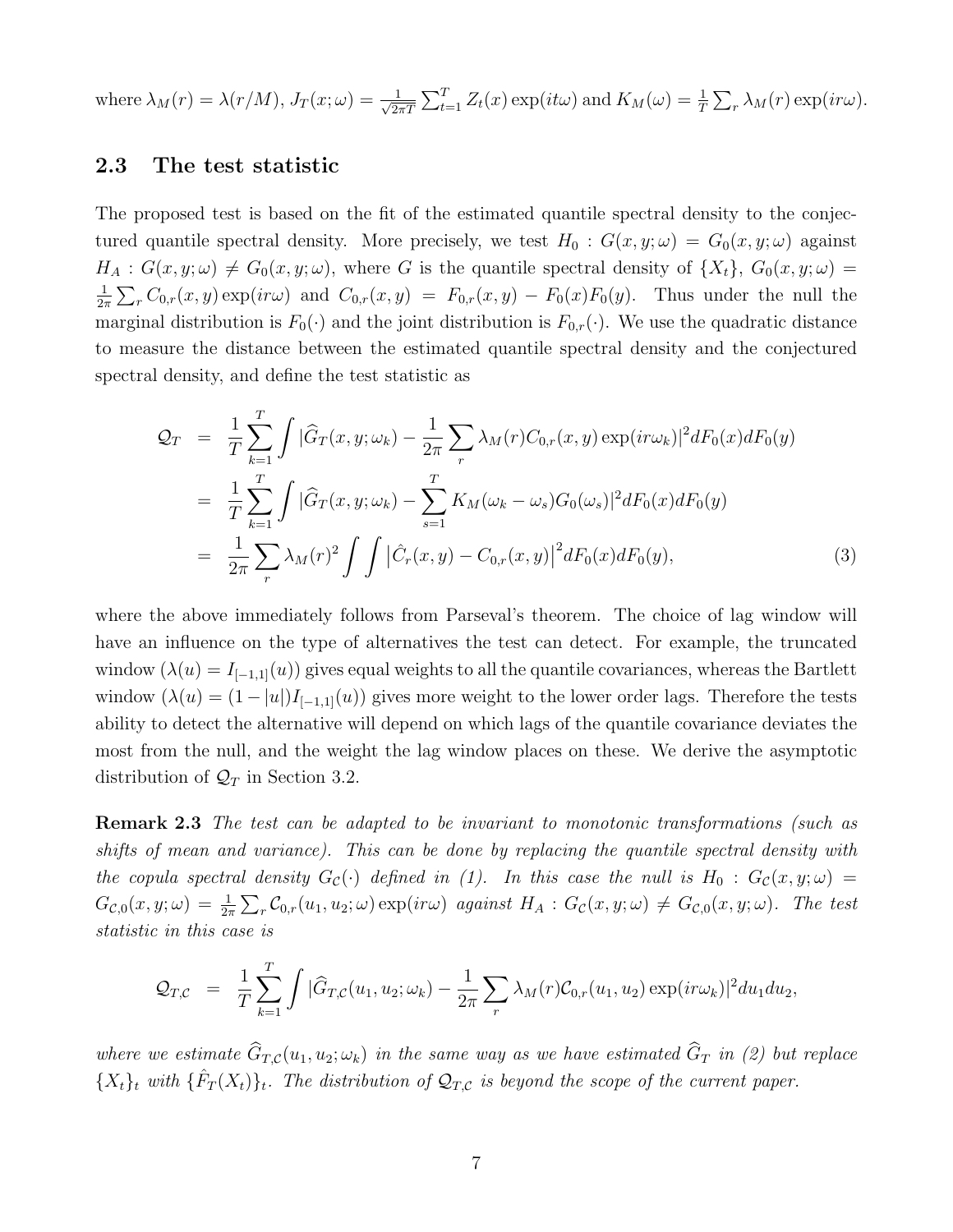## 3 Sampling properties

In this section we derive the sampling properties of the quantile spectral density  $\widehat{G}_T$  and the test statistic  $\mathcal{Q}_T$ . We will use the  $\alpha$ -mixing assumptions below.

**Assumption 3.1** Let us suppose that  $\{X_t\}$  is a strictly stationary  $\alpha$ -mixing time series such that

$$
\sup_{\substack{A \in \sigma(X_r, X_{r+1}, \dots) \\ B \in \sigma(X_0, X_{-1}, \dots)}} |P(A \cap B) - P(A)P(B)| \le \alpha(r),
$$

where  $\alpha(r)$  are the mixing coefficients which satisfy  $\alpha(r) \leq K|r|^{-s}$  for some  $s > 2$ .

## 3.1 Sampling properties of  $\widehat{G}_T$

In the following lemma we derive the limiting distribution of  $\widehat{G}_T$ , this will allow us to construct point wise confidence intervals for G.

Theorem 3.1 Suppose Assumption 3.1 holds. Then

$$
\mathbb{E}(\widehat{G}_T(x,y;\omega)) = G(x,y;\omega) + O(\frac{1}{M^{s-1}}),
$$

and for  $0 < \omega_k < \pi$  we have

$$
V_T(x, y; \omega_k)^{-1/2} \begin{pmatrix} \Re \widehat{G}_T(x, y; \omega_k) - \Re \mathbb{E}(\widehat{G}_T(x, y; \omega_k)) \\ \Im \widehat{G}_T(x, y; \omega_k) - \Im \mathbb{E}(\widehat{G}_T(x, y; \omega_k)) \end{pmatrix} \xrightarrow{D} \mathcal{N}(0, I_2)
$$
  

$$
V_T(x, x; \omega_k)^{-1/2} \left( \widehat{G}_T(x, x; \omega_k) - \mathbb{E}(\widehat{G}_T(x, x; \omega_k)) \right) \xrightarrow{D} \mathcal{N}(0, 1),
$$

where  $M \to \infty$  and  $M/T \to 0$  as  $T \to \infty$ ,

$$
V_T(x, y; \omega_k) = \sum_{k=1}^T K_M(\omega_k - \omega_s)^2 \begin{pmatrix} A(x, y; \omega_s) & C(x, y; \omega_s) \\ C(x, y; \omega_s) & B(x, y; \omega_s) \end{pmatrix} = O(\frac{M}{T}),
$$

and

$$
A(x, y; \omega_s) = \frac{1}{2} \Big( G(x, x; \omega_s) G(y, y; \omega_s) + \Re G(x, y; \omega_s)^2 - \Im G(x, y; \omega_s)^2 \Big)
$$
  
\n
$$
B(x, y; \omega_s) = \frac{1}{2} \Big( G(x, x; \omega_s) G(y, y; \omega_s) + \Im G(x, y; \omega_s)^2 - \Re G(x, y; \omega_s)^2 \Big)
$$
  
\n
$$
C(x, y; \omega_s) = \Re G(x, y; \omega_s) \Im G(x, y; \omega_s).
$$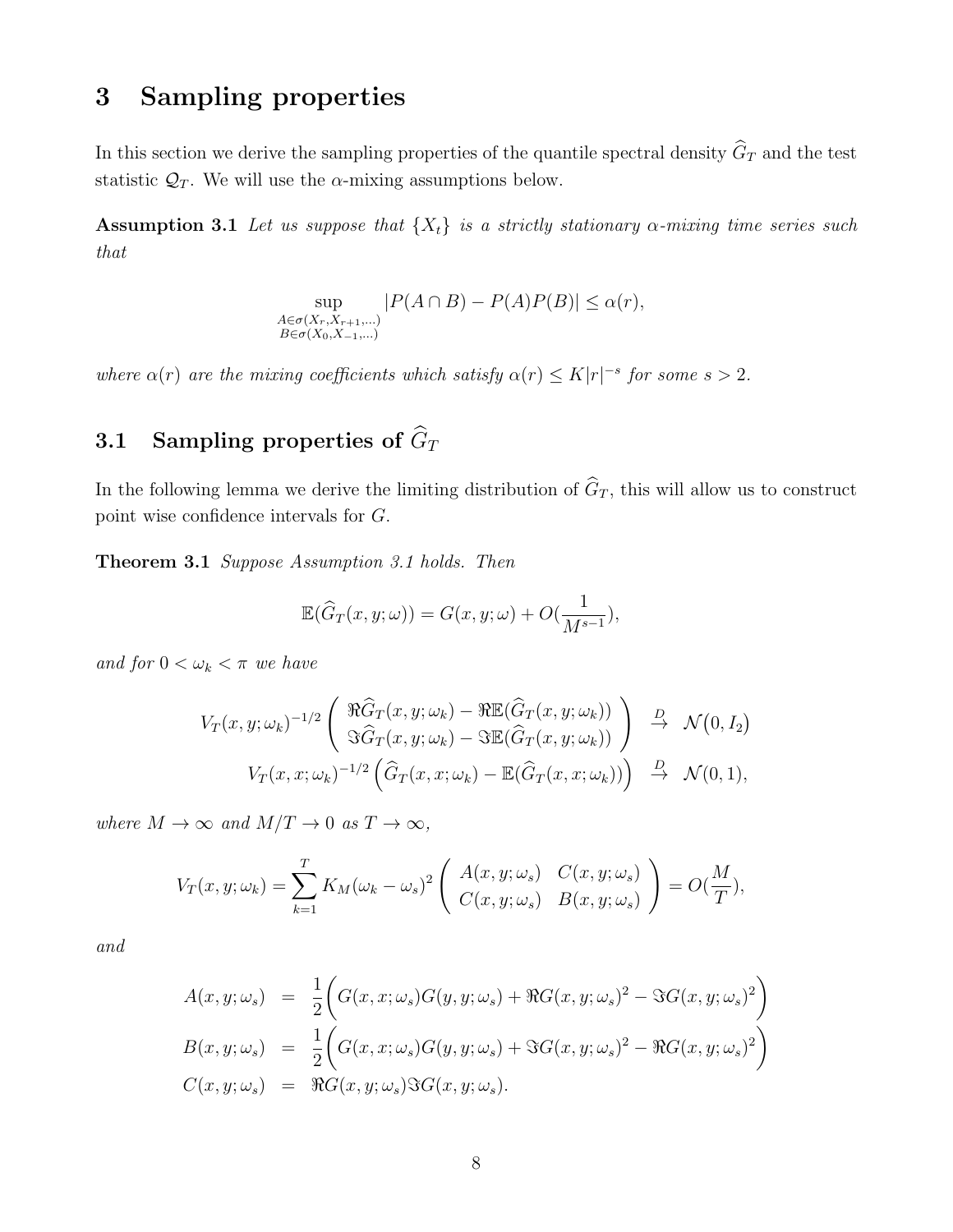Thus, if  $\frac{M}{T} \gg \frac{1}{M^{2(s-1)}}$ , in other words the variance of  $\widehat{G}_T$  dominates the bias, then we can use the above result to construct confidence intervals for G.

#### 3.2 Sampling properties of test statistic under the null hypothesis

We now derive the limiting distribution of the test statistic under the null hypothesis. Let

$$
E_T = \frac{1}{T} \int \int W_M(\omega - \theta)^2 G(x, x; \theta) G(y, y; \theta) dF_0(x) dF_0(y) d\theta d\omega
$$
  

$$
V_T = \frac{4}{T^2} \int \int \Delta_M (\theta_1 - \theta_2)^2 \prod_{i=1}^2 G(x_1, x_2; \theta_i) G(y_1, y_2; \theta_i) d\theta_i dF_0(x_i) dF_0(y_i),
$$
 (4)

where

$$
W_M(\theta) = \frac{T}{2\pi} K_M(\theta) = \frac{1}{2\pi} \sum_r \lambda_M(r) \exp(ir\theta)
$$
  

$$
\Delta_M(\theta_1 - \theta_2) = \int W_M(\omega - \theta_1) W_M(\omega - \theta_2) d\omega.
$$
 (5)

**Lemma 3.1** Suppose that Assumption 3.1 holds and  $G(\cdot)$  is the quantile spectral density of  $\{X_t\}$ . Then under the null hypthesis we have

$$
\mathbb{E}(Q_T) = E_T + O(\frac{1}{T}) = O(\frac{M}{T}) \text{ and } var(Q_T) = V_T + O(\frac{1}{T}) = O(\frac{M}{T^2}).
$$

Using the above we obtain the limiting distribution under the null.

**Theorem 3.2** Suppose that Assumption 3.1 holds. Then under the null hypthesis we have

$$
V_T^{-1/2}(\mathcal{Q}_T - E_T) \stackrel{D}{\rightarrow} \mathcal{N}(0,1)
$$

as  $M \to \infty$  and  $M/T \to 0$  as  $T \to \infty$ .

Using estimates of  $\widehat{G}_T(\cdot)$ ,  $E_T$  and  $V_T$  can both be estimated. Thus by using the above result, we reject the null at the  $\alpha\%$  level if  $V_T^{-1/2}$  $T_T^{-1/2}(\mathcal{Q}_T - E_T) > z_{1-\alpha}$  (where  $z_{1-\alpha}$  denotes the  $1-\alpha$  quantile of a standard normal distribution).

#### 3.3 Behaviour of the test statistic under the alternative hypothesis

We now examine the behaviour of the test statistic under the alternative  $H_A : G(x, y; \omega) =$  $G_1(x,y;\omega) = \frac{1}{2\pi} \sum_r (F_{r,1}(x,y) - F_1(x)F_1(y)) \exp(i r\omega)$ . To obtain the limiting distribution we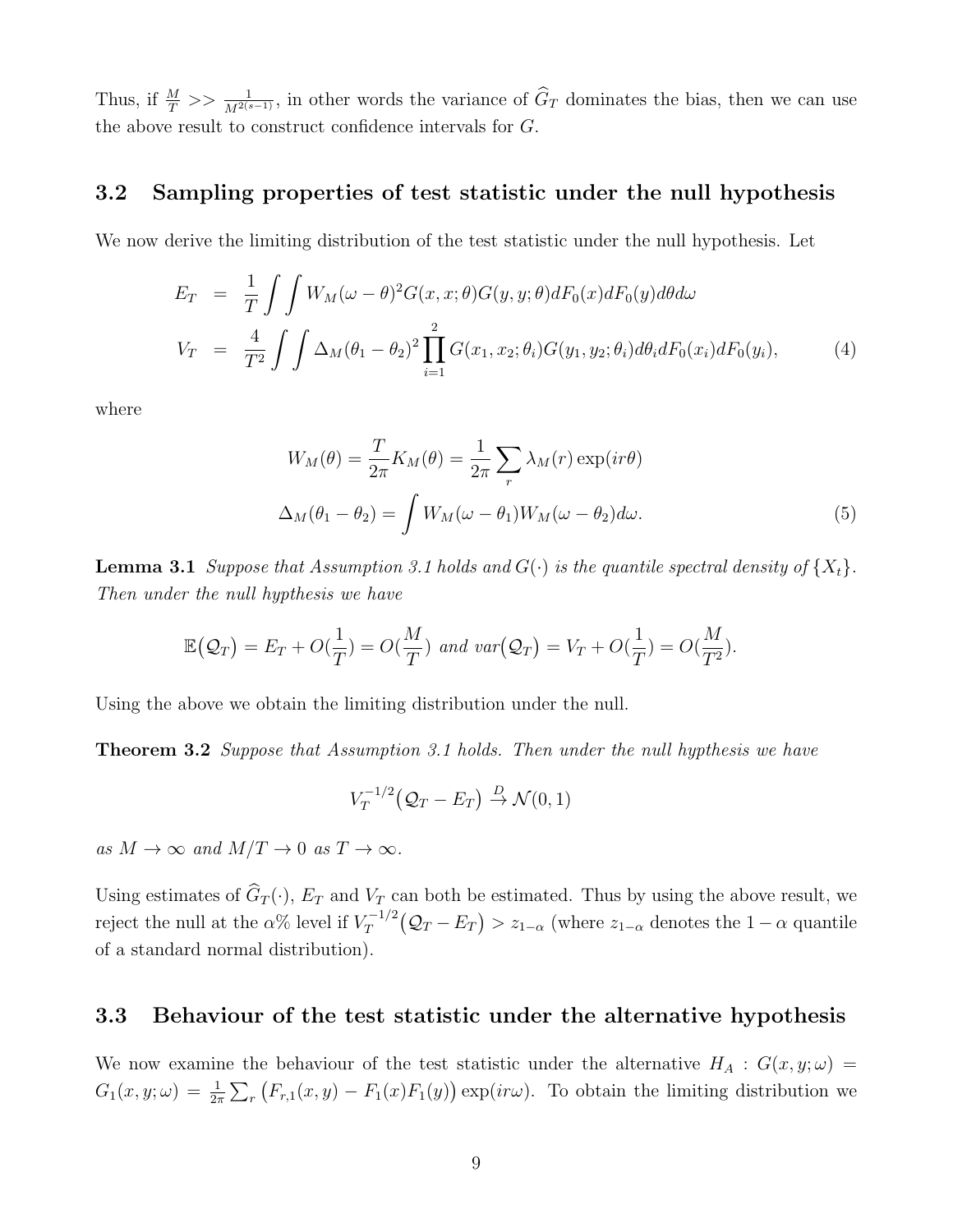decompose the test statistic  $\mathcal{Q}_T$  as  $\mathcal{Q}_T = \mathcal{Q}_{T,1} + \mathcal{Q}_{T,2} + \mathcal{Q}_{T,3}$ , where

$$
Q_{T,1} = \frac{1}{T} \sum_{k=1}^{T} \int |\widehat{G}_T(x, y; \omega_k) - \mathbb{E}(\widehat{G}_T(x, y; \omega_k))|^2 dF_0(x) dF_0(y)
$$
  
\n
$$
Q_{T,2} = \frac{2}{T} \Re \sum_{k=1}^{T} \int [\widehat{G}_T(x, y; \omega_k) - \mathbb{E}(\widehat{G}_T(x, y; \omega_k))] [\mathbb{E}(\widehat{G}_T(x, y; \omega_k)) - \widetilde{G}(x, y; \omega_k)] dF_0(x) dF_0(y)
$$
  
\n
$$
Q_{T,3} = \frac{1}{T} \sum_{k=1}^{T} \int |\mathbb{E}(\widehat{G}_T(x, y; \omega_k)) - \widetilde{G}(x, y; \omega_k)|^2 dF_0(x) dF_0(y),
$$

and

$$
\tilde{G}(x,y;\omega_k) = \frac{1}{2\pi} \sum_r \lambda_M(r) C_{r,0}(x,y) \exp(i r \omega) = \sum_s K_M(\omega_k - \omega_s) G_0(x,y;\omega_s).
$$

From the decomposition of  $\mathcal{Q}_T$ , we observe that there are two stochastic terms  $\mathcal{Q}_{T,1}$  and  $\mathcal{Q}_{T,2}$ , and a deterministic term  $\mathcal{Q}_{T,3}$ . By using Lemma 3.1, it can be shown that  $\mathcal{Q}_{T,1} = O_p(\frac{M^{1/2}}{T} + \frac{M}{T})$  $\frac{M}{T}$ ). On the other hand, we show in the proof of the theorem below that  $\mathcal{Q}_{T,2}$ , is of lower order than  $\mathcal{Q}_{T,1}$  and, thus, determines the distribution of  $\mathcal{Q}_T$ . To understand the role that  $\mathcal{Q}_{T,3}$  plays in the test, we replace  $\tilde{G}(x, y; \omega)$  and  $\mathbb{E}(\hat{G}_T(x, y; \omega))$  with  $G_0$  and  $G_1$  respectively and obtain

$$
\mathcal{Q}_{T,3} = \frac{1}{T} \sum_{k=1}^{T} \int \left| G_1(x, y; \omega_k) - G_0(x, y; \omega_k) \right|^2 dF_0(x) dF_0(y) + O(\frac{1}{M^{s-1}}).
$$

Thus  $\mathcal{Q}_{T,3}$  measures the deviation of the alternative from the null hypothesis, and shifts the mean of the test statistic.

**Theorem 3.3** Suppose that Assumption 3.1 holds, and for all r,  $\sup_{x,y} |C_{0,r}(x,y)| \le K|r|^{-(2+\delta)}$ , for some  $\delta > 0$ . Under the alternative hypothesis we have

$$
\sqrt{T}\mathcal{Q}_{T,2} \stackrel{D}{\rightarrow} \mathcal{N}(0, V_{T,2}),\tag{6}
$$

and

$$
\sqrt{T}(\mathcal{Q}_T - \mathcal{Q}_{T,3}) \stackrel{D}{\rightarrow} \mathcal{N}(0, V_{T,2})
$$
\n(7)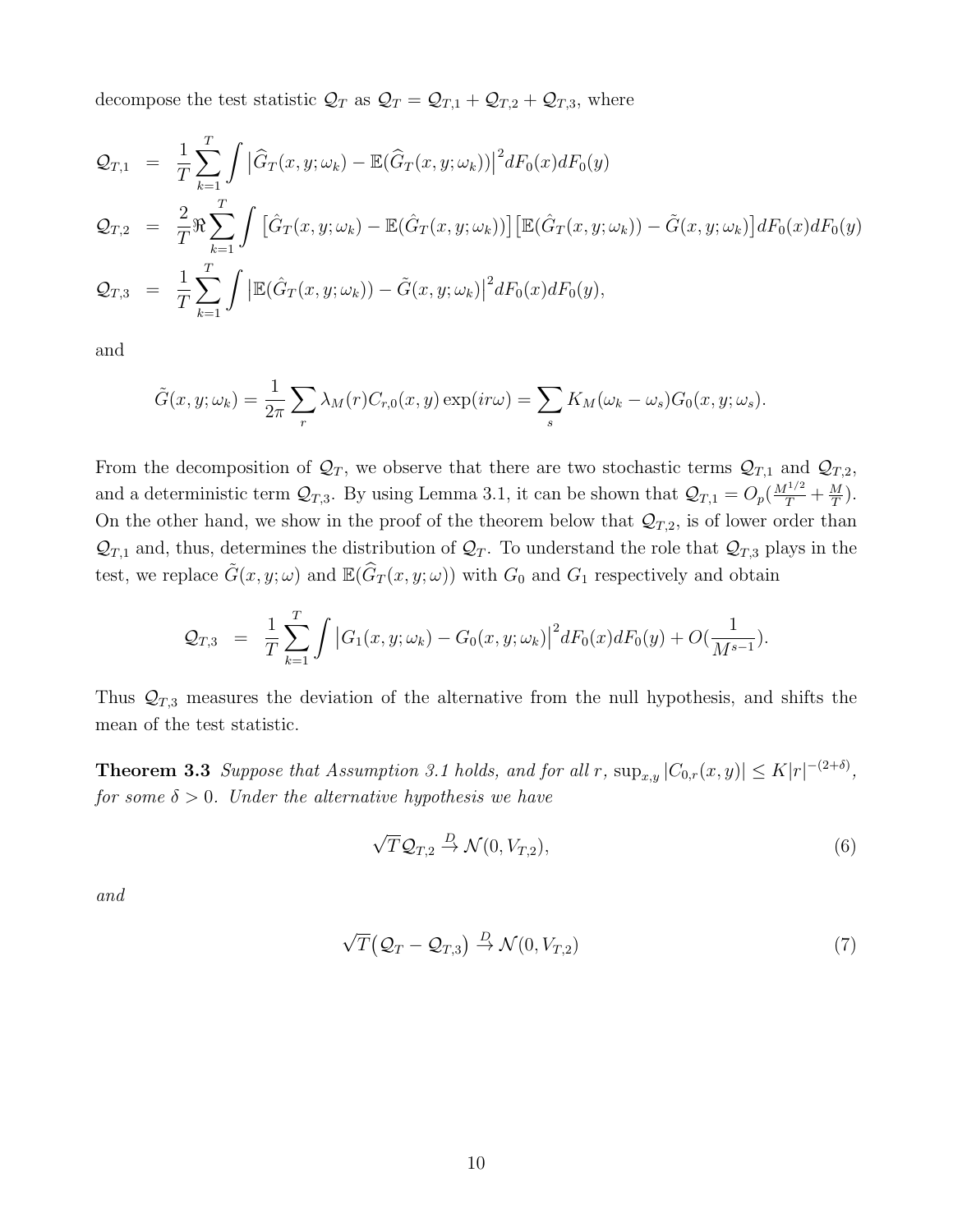where  $M \to \infty$  and  $\sqrt{M}/T \to 0$  as  $T \to \infty$ , and

$$
V_{T,2} = \frac{8}{T} \Re \int \int \Lambda_T(x_1, y_1; \omega) \overline{\Lambda_T(x_2, y_2; \omega)}
$$
  

$$
\left\{ G_1(x_1, x_2; \omega) G_1(y_1, y_2; \omega) + G_1(x_1, y_2; \omega) G_1(y_1, x_2; \omega) \right\} d\omega \prod_{i=1}^2 dF_0(x_i) dF_0(y_i)
$$
  

$$
+ \frac{8}{T} \Re \int \int \Lambda_T(x_1, y_1; \omega_1) \overline{\Lambda_T(x_2, y_2; \omega_2)} G_{(x_1, y_1, x_2, y_2)}(\omega_1, -\omega_1, \omega_2) \prod_{i=1}^2 dF_0(x_i) dF_0(y_i) d\omega_i,
$$

where  $\Lambda_T(x, y; \omega_s) = \frac{1}{2\pi} \sum_r \lambda_M(r)^2 (\frac{T-|r|}{T})$  $\frac{(-|r|)}{T}$ [C<sub>1,r</sub>(x,y) – C<sub>0,r</sub>(x,y)] exp(ir $\omega_k$ ) and G<sub>(x<sub>1</sub>,y<sub>1</sub>,x<sub>2</sub>,y<sub>2</sub>) is the</sub> cross tri-spectral density of  $\{(I(X_t \leq x_1), I(X_t \leq y_1), I(X_t \leq x_2), I(X_t \leq y_2))\}_t$ .

The theorem above tells us that the mean of the test statistic is shifted the further the alternative is from the null. Interestingly, we observe from the definition of  $\Lambda_T(\cdot)$ , that the variance also depends on the difference between the null and alternative. However, for a fixed alternative, the power of the test converges to 100% as the sample size grow.

## 4 Testing for equality of serial dependence of two time series

The above test statistic can easily be adapted to test other hypothesis. In this section, we consider one such example, and test for equality of serial dependence between two time series. Let us suppose that  $\{U_t\}$  and  $\{V_t\}$  are two stationary time series, and we wish to test whether they have the same sequential dependence structure. Using the same motivation as that for the the goodness of fit test described above we define the test statistic

$$
\mathcal{P}_T = \frac{1}{T} \sum_{k=1}^T \int |\widehat{G}_{1,T}(x,y;\omega_k) - \widehat{G}_{2,T}(x,y;\omega_k)|^2 dF(x) dF(y),
$$

where  $\widehat{G}_{1,T}$  and  $\widehat{G}_{2,T}$  are the quantile spectral density estimators based on  $\{U_t\}$  and  $\{V_t\}$  respectively and F is any distribution function. In order to obtain the limiting distribution under the null hypothesis we have  $H_0$ :  $G_1(x, y; \omega) = G_2(x, y; \omega)$  and the alternative  $H_A$ :  $G_1(x, y; \omega) \neq$  $G_2(x, y; \omega)$  we expand  $\mathcal{P}_T$ 

$$
\mathcal{P}_T:=\mathcal{Q}_{1,1,T}+\mathcal{Q}_{2,2,T}-\mathcal{Q}_{1,2,T}-\mathcal{Q}_{2,1,T}+2\mathcal{L}_{1,T}+2\mathcal{L}_{2,T}+\mathcal{D},
$$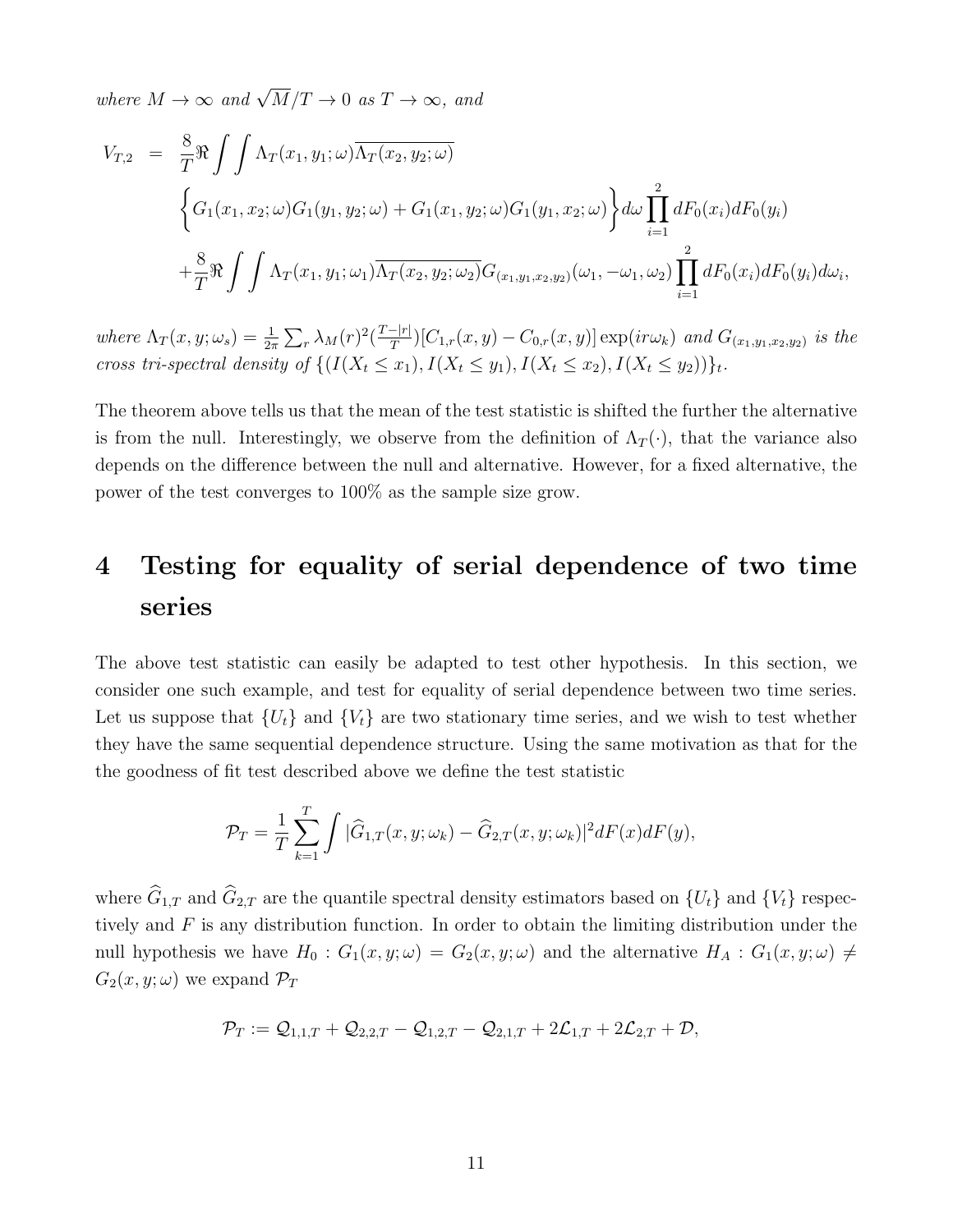where

$$
\mathcal{Q}_{i,j,T} = \frac{1}{T} \sum_{k=1}^T \int \left[ \widehat{G}_{i,T}(x,y;\omega_k) - \mathbb{E}(\widehat{G}_{i,T}(x,y;\omega_k)) \right] \left[ \overline{\widehat{G}_{j,T}(x,y;\omega_k) - \mathbb{E}(\widehat{G}_{j,T}(x,y;\omega_k))} \right] dF(x) dF(y),
$$

$$
\mathcal{L}_{i,T} = \Re \frac{1}{T} \sum_{k=1}^T \int \left[ \widehat{G}_{i,T}(x,y;\omega_k) - \mathbb{E}(\widehat{G}_{i,T}(x,y;\omega_k)) \right] \left[ \mathbb{E}(\widehat{G}_{1,T}(x,y;\omega)) - \mathbb{E}(\widehat{G}_{2,T}(x,y;\omega)) \right] dF(x) dF(y)
$$

and

$$
\mathcal{D} = \int \int \int |\mathbb{E}(\widehat{G}_{1,T}(x,y;\omega)) - \mathbb{E}(\widehat{G}_{2,T}(x,y;\omega))|^2 dF(x) dF(y) d\omega.
$$

Therefore, using the above expansion under the null hypothesis we have

$$
\mathcal{P}_T:=\mathcal{Q}_{1,1,T}+\mathcal{Q}_{2,2,T}-\mathcal{Q}_{1,2,T}-\mathcal{Q}_{2,1,T},
$$

where the moments are  $\mathbb{E}(\mathcal{P}_T) = E_{T,3} + O(\frac{1}{T})$  $\frac{1}{T}$ ) =  $O(\frac{M}{T})$  $\frac{M}{T}$ ) and  $\text{var}(\mathcal{P}_T) = V_{T,3} + O(\frac{1}{T})$  $(\frac{1}{T}) = O(\frac{M}{T^2}),$ with

$$
E_{T,3} = \frac{1}{T} \int \int W_M(\omega - \theta)^2 (G_1(x, x; \theta) G_1(y, y; \theta) + G_2(x, x; \theta) G_2(y, y; \theta)) dF(x) dF(y) d\theta d\omega
$$
  

$$
V_{T,3} = \frac{4}{T^2} \sum_{i=1}^2 \int \int \Delta_M(\theta_1 - \theta_2)^2 \prod_{j=1}^2 G_i(x_1, y_2; \theta_i) G_j(y_1, x_2; \theta_j) d\theta_j dF(x_j) dF(y_j).
$$

By using identical arguments as those used in the proof of Theorem 3.2, under the null hypothesis we have

$$
V_{T,3}^{-1/2}(\mathcal{P}_T - E_{T,3}) \stackrel{D}{\to} \mathcal{N}(0,1).
$$

Using the above result, we test for equality of sequential dependence, that is we reject the null hypothesis at the  $\alpha$ -level if  $|V_{T,3}^{-1/2}|$  $\left|\sum_{T,3}^{\tau-1/2}(\mathcal{P}_T - E_{T,3})\right| > z_{1-\alpha}.$ 

The limiting distribution of the alternative can be derived using the same methods as those used to derive the limiting distribution of  $\mathcal{Q}_T$  under its alternative. It can be shown that

$$
\mathcal{P}_T - \mathcal{D} := \underbrace{2\mathcal{L}_{1,T} + 2\mathcal{L}_{2,T}}_{O_p(\frac{1}{\sqrt{T}})} + O_p(\frac{M^{1/2}}{T}),
$$

where  $2\mathcal{L}_{1,T} + 2\mathcal{L}_{2,T}$  can be approximated by a quadratic form. Using this quadratic approximation, asymptotic normality of the above can be shown. Thus under a fixed alternative the power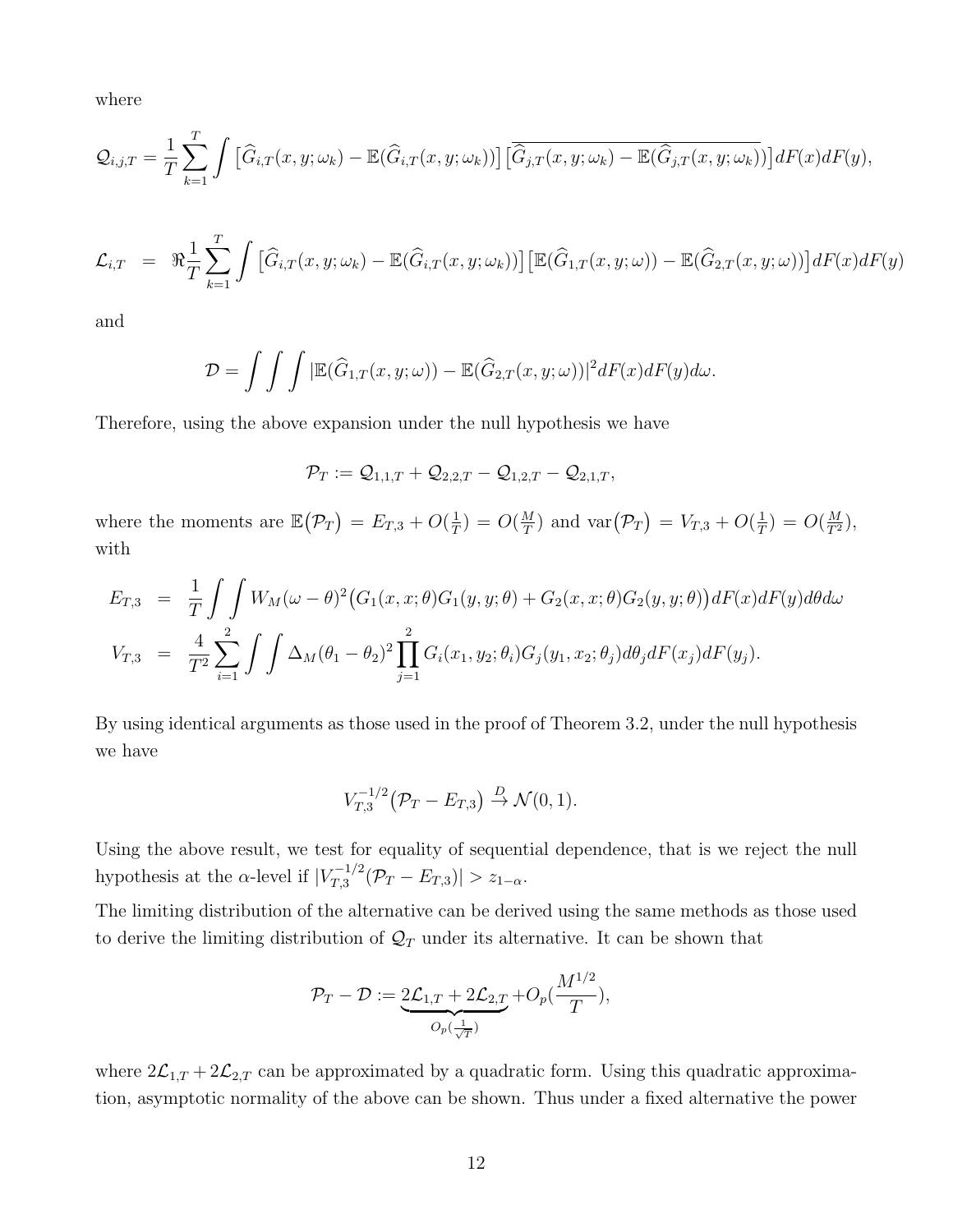grows to 100\% as  $T \to \infty$ .

**Remark 4.1** We can easily adapt our method to test that the distributions of  $(X_0, X_r)$  and  $(X_{-r}, X_0)$  are identical for all r (ie.  $F_r(x, y) = F_{-r}(x, y)$ ). This implies that the imaginary part of the quantile spectral density  $G(\cdot)$  is zero over all x, y and  $\omega$ . In this case, we use the test statistic

$$
\mathcal{R}_T = \frac{1}{T} \sum_r \left| \Im \widehat{G}_T(x, y; \omega) \right|^2 dF(x) dF(y),
$$

where  $F$  is some distribution, and by using identical methods to those derived above we can obtain the limiting distribution of the test under the null. It is worth mentioning that Dette et al. (2011) also discuss the impact time reversibility has on the quantile spectral density.

## 5 Bootstrap approximation

The asymptotic normality result that we use to obtain the p-value of the test statisic  $\mathcal{Q}_T$  is only an approximation. For small samples, the normality approximation may not be particularly good, mainly because  $\mathcal{Q}_T$  is a positive random variable, whose distribution will be skewed. This may well lead to more false positive than we can control for in our type I error.

To correct for this, we propose estimating the finite sample distribution of  $\mathcal{Q}_T$  using a frequency domain bootstrap procedure. In a multivariate time series, the periodogram matrix at the fundamental frequencies asymptotically follow a Wishart distribution, moreover for our purposes they are close enough to be independent such that we don't loose too much information by treating them as independent (observe that the asymptotic variance of the test statistic  $\mathcal{Q}_T$  is only in terms of the pair-wise distributions and does not contain any higher order dependencies). Thus motivated by the frequency domain bootstrap methods proposed in Hurvich and Zeger  $(1987)$  and Franke and Härdle  $(1992)$  for univariate data and Berkowitz and Diebold  $(1998)$  and Dette and Paparoditis (2009) for multivariate data, we propose the following bootstrap scheme to obtain an estimate of the finite sample distribution under the null hypothesis.

Let  $x_1 < \cdots < x_q$  be a finite discretisation of the real line (noting that we approximate  $\mathcal{Q}_T$  with the discretisation

$$
Q_T = \frac{2\pi}{T} \sum_{k=1}^T \sum_{i_1, i_2=2}^q |\hat{G}(x_{i_1}, x_{i_2}; \omega_k) - \sum_s K_M(\omega_k - \omega_s) G_0(x_{i,1}, x_{i_2}; \omega_k)|^2 \times (F_0(x_{i_1}) - F_0(x_{i_1-1})) (F_0(x_{i_2}) - F_0(x_{i_2-1})).
$$

We observe that under the null hypothesis that  $G_{\mathbf{Z}}(\omega)$  will be the spectral density matrix of the multivariate q-dimensional time series  $\mathbf{Z}_t = (\tilde{Z}_t(x_1), \cdots, \tilde{Z}_t(x_q))$  where  $\tilde{Z}_t(x) = I(X_t \leq x) - F(x)$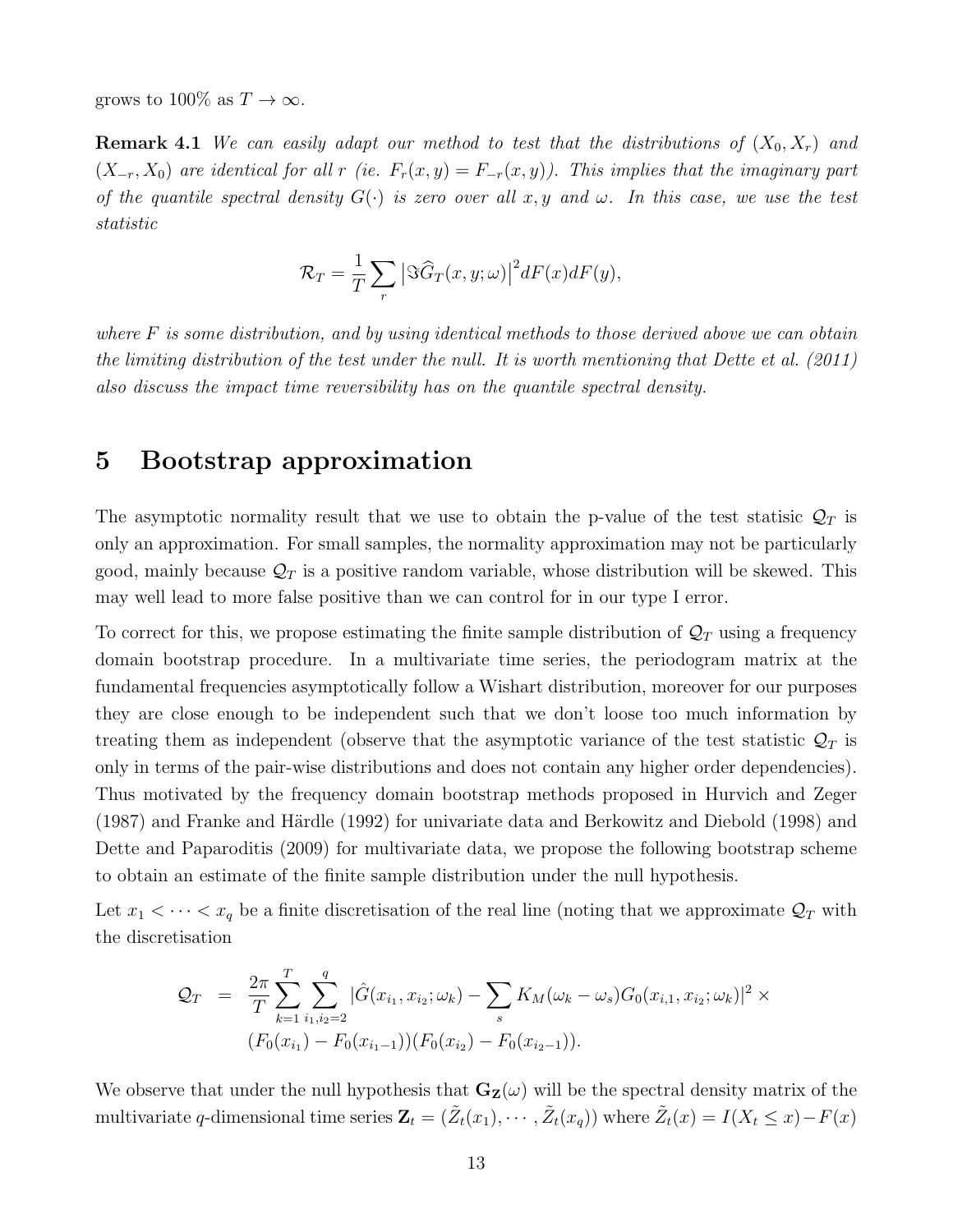and  $\mathbf{G}_{\mathbf{Z}}(\omega)_{i_1,i_2} = G_0(x_{i_1}, x_{i_2}; \omega)$ . Thus we use the transformation of  $X_t$  into a high dimensional multivariate time series to construct the the bootstrap distribution.

The steps of the frequency domain bootrap for the test statistic  $\mathcal{Q}_T$  are as follows:

Step 1: Generate T independent matrices  $I_{\mathbf{Z}}^*(\omega_k) = \mathbf{G}_{\mathbf{Z}}(\omega_k)^{1/2} W_k^* \mathbf{G}_{\mathbf{Z}}(\omega_k)^{1/2}$ , where

$$
W_k^* \sim \begin{cases} W_q^C(1, I_q) & 1 \le k \le T/2 \\ W_q^R(1, I_q) & k \in \{0, T/2\} \\ \overline{W_{T-k}^*} & T/2 < k \le T \end{cases}
$$

and  $W^C$  and  $W^R$  denote the complex and real Wishart distributions.

Step 2: Construct the bootstrap quantile spectral density matrix estimators with  $\hat{\mathbf{G}}_{\mathbf{Z}}^{*}(\omega_{k}) =$  $\sum_{s} K_M(\omega_k - \omega_s) \mathbf{I}_{\mathbf{Z}}^*(\omega_s)$  for  $k = 1, \ldots, T$ .

Step 3: Obtain the bootstrap test statistic

$$
Q_T^* = \frac{2\pi}{T} \sum_{k=1}^T \sum_{i_1, i_2=2}^q |\hat{G}^*(x_{i_1}, x_{i_2}; \omega_k) - G_0^M(x_{i_1}, x_{i_2}; \omega_k)|^2 (F_0(x_{i_1}) - F_0(x_{i_1-1})) (F_0(x_{i_2}) - F_0(x_{i_2-1})),
$$

where  $G_0^M(x, y; \omega) = \frac{1}{2\pi} \sum_k \lambda(\frac{k}{M})$  $\frac{k}{M}$ ) $C_{0,r}(x, y)$  exp $(i r \omega)$ .

Step 4: Approximate the distribution of  $\mathcal{Q}_T$  under the null by using the empirical distribution of the bootstrap sample  $\{Q_T^*\}.$ 

Step 5: Based on the bootstrap distribution estimate the p-value of  $\mathcal{Q}_T$ .

We illustrate our procedure in Figure 6, for this example we use the quantile spectral density  $G_0$ , based on an ARCH(1)  $(X_t = Z_t \sigma_t$  and  $\sigma_t^2 = a_0 + a_1 X_{t-1}^2)$ , where  $a_0 = 1/1.9$ ,  $a_1 = 0.9$ ,  $Z_t$  are iid standard normal random variables and  $T = 500$ . A plot of the normal approximation, the density of  $\mathcal{Q}_T$  (which is estimated and based on 500 replications) and the bootstrap estimator of the density (along with their rejection regions) is given in Figure 6. We observe that the skew in the finite sample distribution means that the normal distribution is under estimating the location of the rejection region. However, the bootstrap approximation appears to capture relatively well the finite sample distribution, and approximate well the rejection region. Since the bootstrap scheme is based on sampling from iid random variables, we can write the bootstrap test statistic as a quadratic form. Thus by using Lee and Subba Rao (2010), asymptotic normality of  $\mathcal{Q}_T^*$  can be shown with mean and variance given in (4). Hence the limiting distribution of the bootstrap statistic and limiting distribution of the test statistic  $\mathcal{Q}_T$ , under the null, coincide.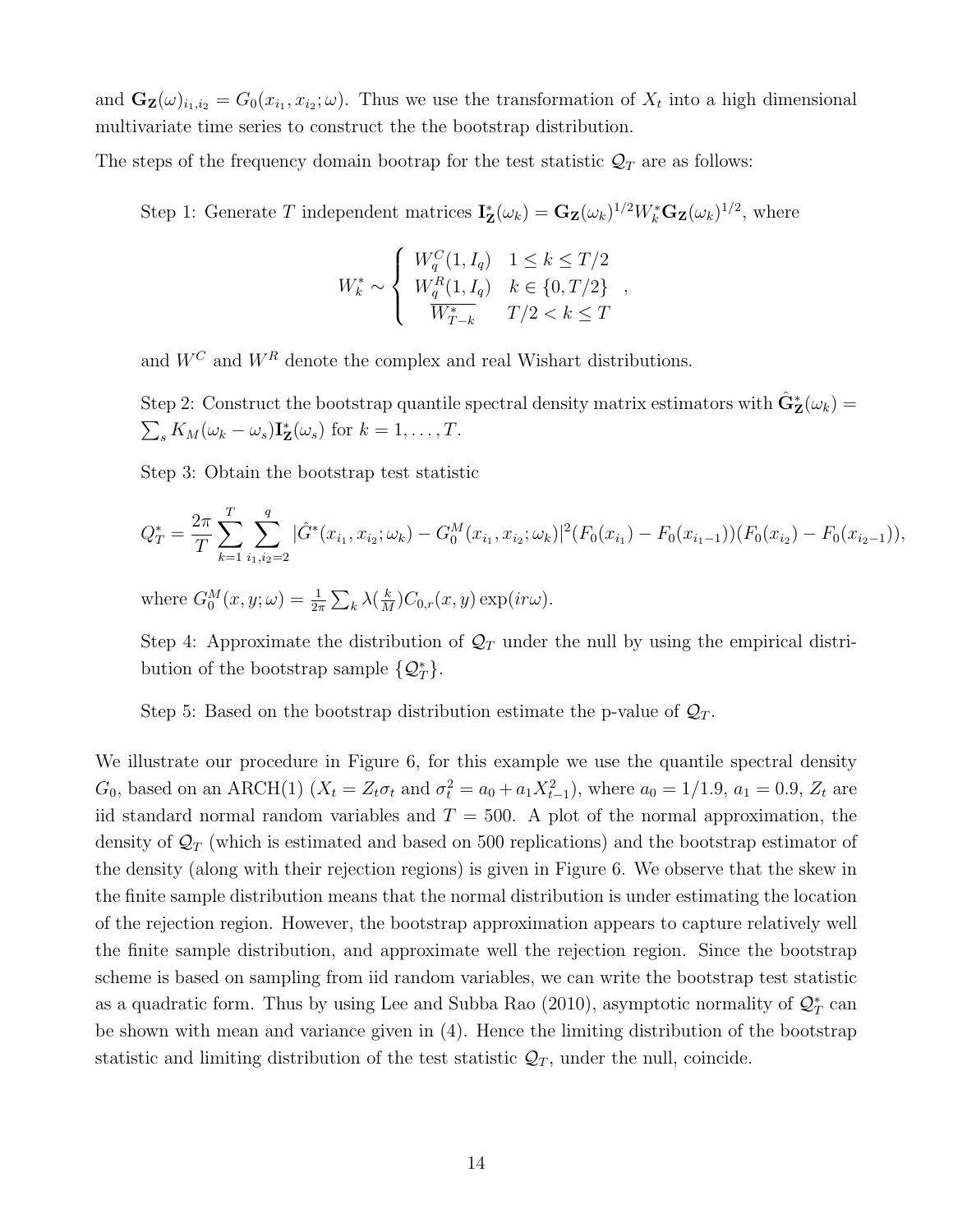## 6 Simulations and Real data examples

#### 6.1 Simulations

In this section we conduct a simulation study. In order to determine the effectiveness of the test we will use two different models that have the same first and second order structure (thus a test based on the covariance structure would not be able to distinguish between them). In particular, we will consider the AR(1) model  $X_t = \mu + aX_{t-1} + \varepsilon_t$  and the squares of the ARCH(1) model  $Y_t = a_0 + aY_{t-1} + (Z_t^2 - 1)(a_0 + aY_{t-1})$ , where  $\{\varepsilon_t\}$  and  $\{Z_t\}$  are iid zero mean Gaussian random variables with  $var(Z_t) = 1$  and  $\mu$  and  $var(\varepsilon_t)$  chosen such that  $X_t$  and  $Y_t$  have the same mean and covariance structure. Note that in the simulation we only consider  $a \leq 0.55$ , so that the spectral density of the squared ARCH exists. For each model we did 1000 replications and the tests was done at both the  $\alpha = 0.1$  and  $\alpha = 0.05$  level.

In our simulations we used the Bartlett window, compared the test for various M and used both the normal approximation and the proposed bootstrap procedure. The results for  $H_0$ : AR(1) against the alternative  $H_A$ : ARCH(1) (various a, fixing  $a_0 = 0.4$ ) are given in Table 2 and 3. The results for  $H_0$ : ARCH(1) against  $H_A$ : AR(1) are given in Table 4 and 5. We use the sample sizes  $T = 100$  and 500.

As expected under the null hypothesis the null hypothesis tends to over reject, whereas the bootstrap gives a better approximation of the significance level. There appears to be very little difference in the behaviour under the null for various values of a and between the AR and the ARCH. Under the alternative, the power seems to be quite high even for quite small samples. The only model where the power is not close to 100% is when  $a = 0.3$ , sample size  $T = 100$ , the null is an  $AR(1)$  and the alternative is an  $ARCH(1)$ . This can be explained by the fact that for small values of a, both the AR and the ARCH models are relatively close to independent observations, thus making it relatively difficult to reject the null.

#### 6.2 Real Data

In this section we consider the the Microsoft daily return data (March, 1986 - June, 2003) discussed in Section 2.1 and the Intel monthly log return data (January 1973 - December 2003). In the analysis below we will test whether the GARCH and ARCH models are appropriate for the Microsoft and Intel data, respectively. We use the Bartlett window.

A plot of the estimated  $\widehat{G}_T$  together with the piece-wise confidence intervals (obtained using the results in Theorem 3.1) and the corresponding quantile spectral density of the  $GARCH(1,1)$  is given in Figure 7 for the Microsoft data. It is clear from the plot that the  $GARCH(1, 1)$  model with coefficients evaluated using the maximum likelihood estimator is not the appropriate model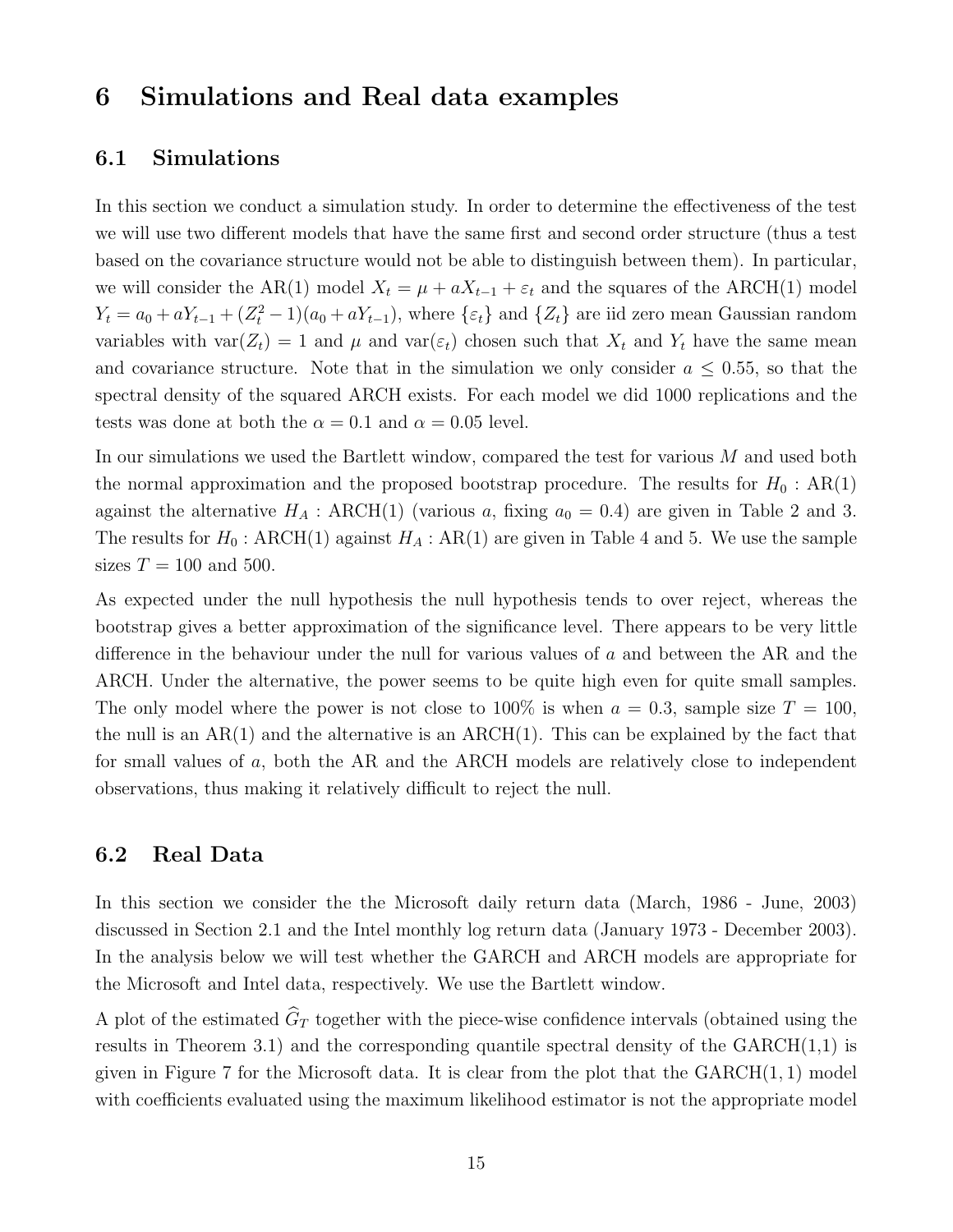to fit to this data. The plots suggest that the main deviation from the  $GARCH(1, 1)$  arises at about  $x, y = 0$ , This observation is confirmed by the results of our test. Using various values of M ranging from 30 − 70, the p-value corresponding to  $\mathcal{Q}_T$  is almost zero with both the normal approximation and also the Bootstrap method. Therefore, from our analysis it seems that the GARCH(1, 1) is not a suitable model for modelling the Microsoft daily returns from 1986-2003.

We now consider the second data set, the Intel monthly log returns from 1973 - 2003. Tsay (2005) propose fitting an ARCH(1) (with Gaussian innovations) model to this data, and maximum likelihood yields the estimators  $\mu = 0.0166$ ,  $a_0 = 0.0125$  and  $a_1 = 0.363$ , where  $X_t = \mu + \varepsilon_t$ ,  $\varepsilon_t = \sigma_t Z_t$  and  $\sigma_t^2 = a_0 + a_1 \varepsilon_{t-1}^2$ . A plot of the estimated  $G_T$  with the piece-wise confidence intervals together the quantile spectral density of the ARCH(1) model is given in Figure 8. We observe that quantile spectral density of the ARCH model lies in the confidence intervals for almost all frequencies. These observations are confirmed by the proposed goodness of fit test. A summary of the results for various  $M$ , using both the normal approximation and the bootstrap method is given in Table 1. The p-values for the normal approximation tend to be smaller than the p-values of the bootstrap method, this is probably due to the skew in the finite sample distribution which results in smaller p-values. However, both the normal approximation and the bootstrap give relatively large p-values for all values of  $M$ . Therefore there is not enough evidence to reject the null. This backs the claims in Tsay  $(2005)$  that the ARCH $(1)$  may be an appropriate model for the the Intel data.

|                                                    |                                                | 20 | 25 | 30            |
|----------------------------------------------------|------------------------------------------------|----|----|---------------|
| Normal p-value                                     | $\vert 0.0905 \vert 0.1279 \vert 0.1807 \vert$ |    |    | $\mid 0.2643$ |
| Bootstrap p-value   $0.3880$   $0.4320$   $0.4020$ |                                                |    |    | $\pm 0.4780$  |

Table 1: The p-values for the Intel Data and various values of M

#### Acknowledgments

This work has been partially supported by the National Science Foundation, DMS-1106518.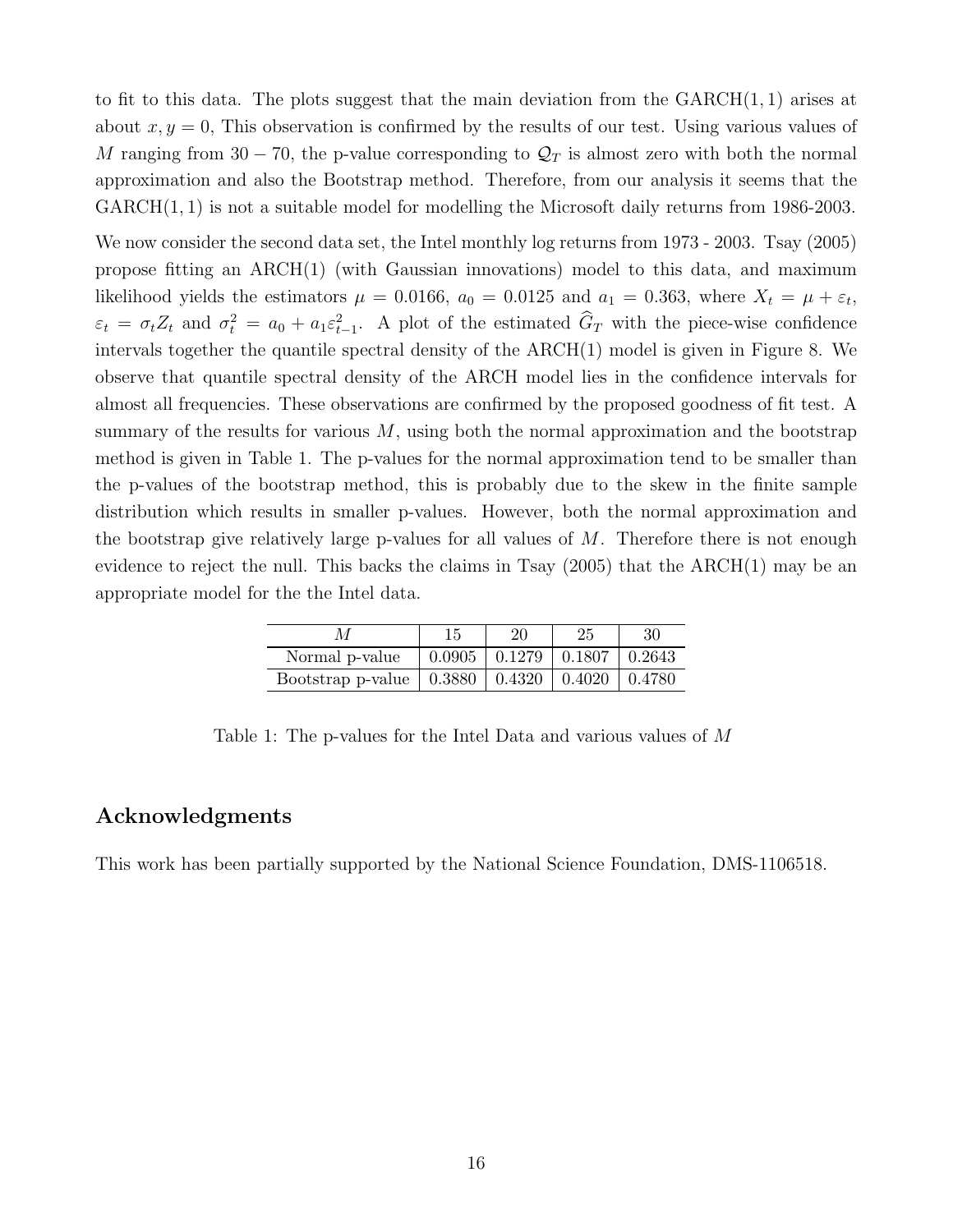## A Proofs

To obtain the sampling properties of  $\hat{G}_T(\cdot)$  and  $\mathcal{Q}_T$  (under both the null and alternative), we first replace the empirical distribution function  $\hat{F}_T(x)$ , with the true distribution and show that the error is negligible. Define the zero mean, transformed variable  $\tilde{Z}_t(x) = I(X_t \leq x) - F(x)$ , where  $F(\cdot)$  denotes the marginal distribution of  $\{X_t\}$ . In addition define  $\tilde{C}_r(x, y) = \frac{1}{T} \sum_t \tilde{Z}_t(x) \tilde{Z}_{t+r}(y)$ ,

$$
\tilde{G}_T(x, y; \omega_k) = \frac{1}{2\pi} \sum_r \lambda_M(r) \tilde{C}_r(x, y) \exp(i r \omega_k) = \sum_s K_M(\omega_k - \omega_s) \tilde{J}_T(x; \omega_s) \overline{\tilde{J}_T(y; \omega_s)},
$$

$$
\tilde{\mathcal{Q}}_T = \frac{1}{T} \sum_{k=1}^T \int |\tilde{G}_T(x, y; \omega_k) - \sum_r \lambda_M(r) C_{0,r}(x, y) \exp(i r \omega_k)|^2 dF_0(x) dF_0(y).
$$

where  $\tilde{J}_T(x;\omega) = \frac{1}{\sqrt{2\pi}}$  $\frac{1}{2\pi T} \sum_{t=1}^T Z_t(x) \exp(it\omega).$ 

In the proofs below we shall use the notation  $||X||_r = (\mathbb{E}(|X|^r))^{1/r}$ . We first show that replacing  $\hat{F}_T(x)$  with  $F(x)$  does not affect the asymptotic sampling properties of  $G_T(\cdot)$  and  $\mathcal{Q}_T$ .

Lemma A.1 Suppose Assumption 3.1 holds. Then we have

$$
\left(\mathbb{E}|\widehat{G}_T(x,y;\omega) - \widetilde{G}_T(x,y;\omega)\right)^2\right)^{1/2} = O(\frac{M}{T})\tag{8}
$$

and

$$
(\mathbb{E}|\mathcal{Q}_T - \tilde{\mathcal{Q}}_T|^2)^{1/2} = O(\frac{1}{T}).\tag{9}
$$

.

PROOF. We first observe that

$$
J_T(x; \omega_k) \overline{J_T(y; \omega_k)} - \tilde{J}_T(x; \omega_k) \overline{\tilde{J}_T(y; \omega_k)}
$$
  
= 
$$
\begin{cases} 0 & \omega_k \neq 0, \pi \\ T(\hat{F}_T(x) - F(x))(\hat{F}_T(y) - F(y)) & \text{otherwise} \end{cases}
$$

Substituting the above into  $\hat{G}_T(\omega_s) - \tilde{G}_T(\omega_s)$  gives

$$
\hat{G}_T(\omega_s) - \tilde{G}_T(\omega_s) = TK_M(\omega_s)(\hat{F}_T(x) - F(x))(\hat{F}_T(y) - F(y)).\tag{10}
$$

Using  $K_M(\cdot) = O(\frac{M}{T})$  $\frac{M}{T}$ ) and  $||\hat{F}_T(x) - F(x)||_2 = O(\frac{1}{T})$  $\frac{1}{T}$ ) in (10), we obtain the desired result for (8).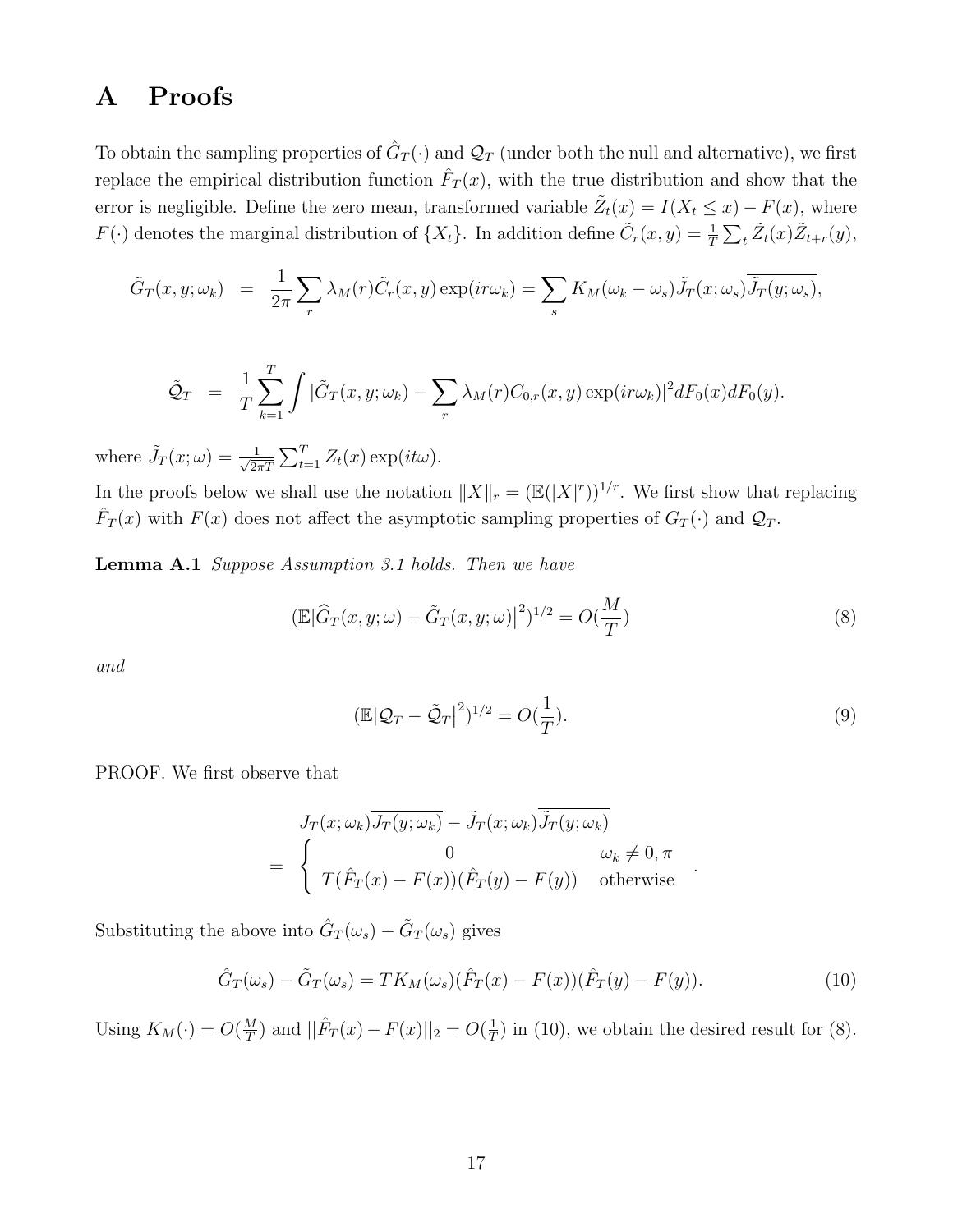To prove (9) note that

$$
Q_T - \tilde{Q}_T
$$
  
=  $\int \frac{1}{T} \sum_{s=1}^T (\hat{G}_T(x, y; \omega_s) - \tilde{G}_T(x, y; \omega_s)) (\hat{G}_T(x, y; \omega_s) + \tilde{G}_T(x, y; \omega_s)) dF_0(x) dF_0(y)$   
+  $\Re \left( \int \frac{2}{T} \sum_{s=1}^T (\hat{G}_T(x, y; \omega_s) - \tilde{G}_T(x, y; \omega_s)) G(x, y; \omega_s) dF_0(x) dF_0(y) \right).$ 

Thus substituting (10) into the above gives

$$
Q_T - \tilde{Q}_T
$$
  
= 
$$
\int (\widehat{F}_T(x) - F(x))(\widehat{F}_T(y) - F(y)) \times
$$
  

$$
\left(\sum_{s=1}^T K_M(\omega_s) (\widehat{G}_T(x, y; \omega_s) + \tilde{G}_T(x, y; \omega_s))\right) dF_0(x) dF_0(y)
$$
  
+ 
$$
2 \int (\widehat{F}_T(x) - F(x))(\widehat{F}_T(y) - F(y)) \Re\left(\sum_{s=1}^T K_M(\omega_s) G(x, y; \omega_s)\right) dF_0(x) dF_0(y).
$$

Therefore

$$
\|Q_T - \tilde{Q}_T\|_2
$$
\n
$$
\leq \int \|\widehat{F}_T(x) - F(x)\|_8 \|\widehat{F}_T(y) - F(y)\|_8 \times
$$
\n
$$
\left(\sum_{s=1}^T (|K_M(\omega_s)| \cdot (\|\widehat{G}_T(x, y; \omega_s)\|_8 + \|\widetilde{G}_T(x, y; \omega_s)\|_8))\right) dF_0(x) dF_0(y)
$$
\n
$$
+ 2 \int \|\widehat{F}_T(x) - F(x)\|_4 \|\widehat{F}_T(y) - F(y)\|_4 \times
$$
\n
$$
\left(\sum_{s=1}^T |K_M(\omega_s)| \cdot |G(x, y; \omega_s)|\right) dF_0(x) dF_0(y).
$$

For all  $r \geq 2$ , we have  $\|\widehat{F}_T(x) - F(x)\|_r = O(\frac{1}{\sqrt{2\pi}})$  $\frac{1}{T}$ , substituting this into the above gives  $||\mathcal{Q}_T \tilde{\mathcal{Q}}_T \Big\|_2 = O\left(\frac{1}{T}\right)$ T ), and the desired result.  $\hfill \square$ 

**PROOF of Theorem 3.1** To show asymptotic normality of  $\widehat{G}_T(\cdot)$ , we first replace  $\widehat{G}_T$  with  $\widetilde{G}_T$ , by (8) the replacement error is  $O_p(\frac{M}{T})$  $(\frac{M}{T})$ . Thus  $\widehat{G}_T$  and  $\widetilde{G}_T$  have the same asymptotic distribution and we can show how asymptotic normality of  $\hat{G}_T$  by considering  $\tilde{G}_T(\cdot)$  instead. To show asymptotic normality of  $\tilde{G}_T$  we use identical methods to those in Lee and Subba Rao (2011), where, since  $\{I(X_t < x)\}\$ are bounded random variables, we can use Ibragimov's covariance bounds for bounded random variables. To obtain the limiting variance we note that under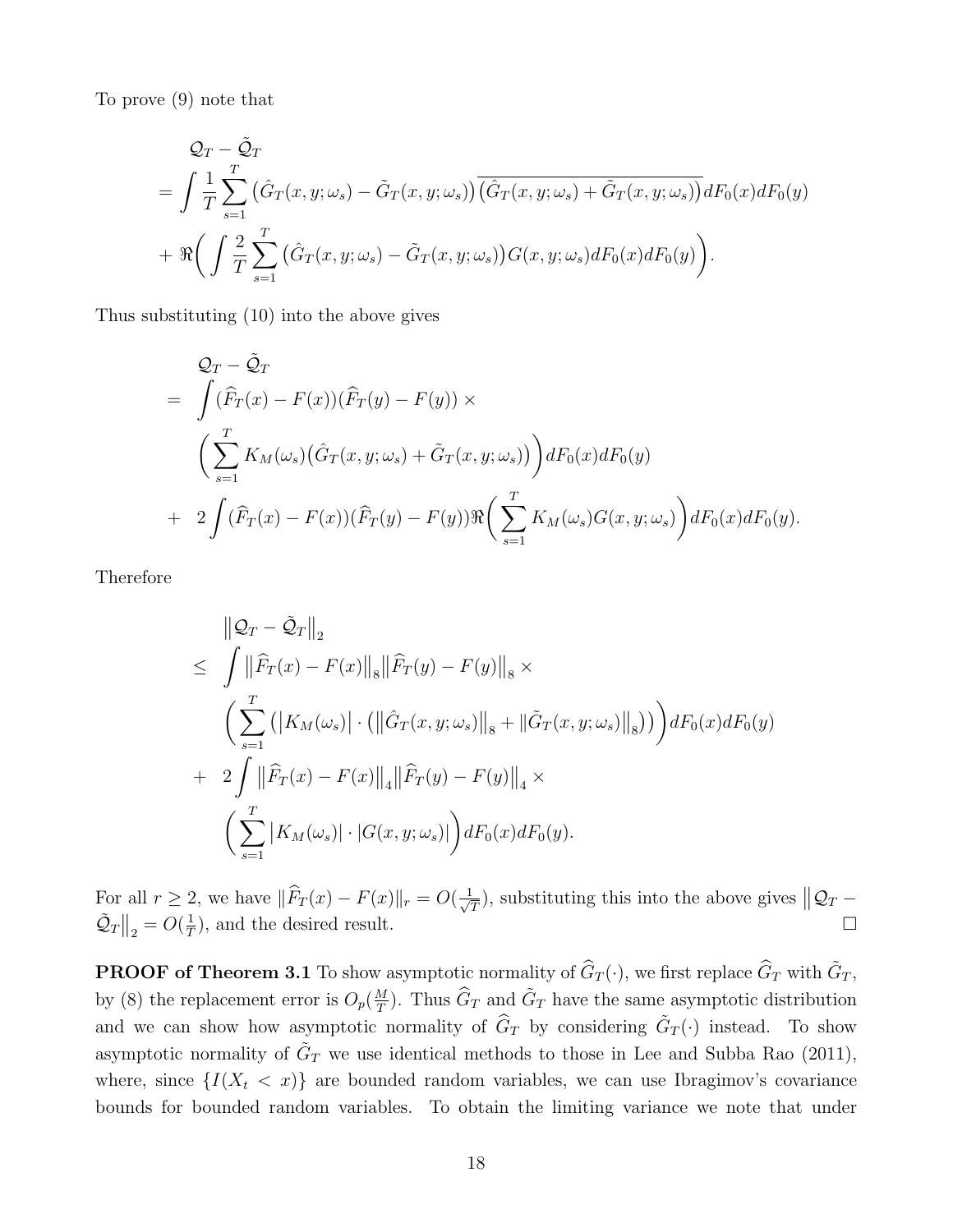Assumption 3.1, since  $s > 2$ , we have that  $\sum_{r} |r| \cdot |\text{cov}(I(X_0 \leq x), I(X_r \leq y))| < \infty$  and  $\sum_{r_1,r_2,r_2}(1+|r_j|)|\text{cum}(I(X_0 \leq x_0), I(X_{r_1} \leq x_1), I(X_{r_2} \leq x_2), I(X_{r_3} \leq x_3))| < \infty$ . Thus, the assumptions in Brillinger (1981), Theorem 3.4.3 are satisfied, which allows us to obtain the stated limiting variance.

We use the following lemma to obtain a bound for the variance of  $\mathcal{Q}_T$ .

**Lemma A.2** Let the lag window be defined as in Definition 2.1 and suppose  $h_1(\cdot)$  and  $h_2(\cdot)$  are bounded functions. Then we have

$$
L_1 = \int h_1(u_1)h_2(u_2)\Delta_M(u_1 - u_2)^2 du_1 du_2 = O(M)
$$
\n(11)

and

$$
L_2 = \int h_1(u_1)h_2(u_2)\Delta_M(u_1+u_2)\Delta_M(u_1-u_2)du_1du_2 = O(1)
$$
\n(12)

where  $\Delta_M(\cdot)$  is defined in (5).

PROOF. To simplify notation we prove the result for the truncated lag window  $\lambda(u) = I_{[-1,1]}(u)$ , but a similar result can also be proven for lag windows which satisfy Definition 2.1. In the proof we use the following two identities

$$
\sum_{t=0}^{T} e^{it\omega} = e^{\frac{iT\omega}{2}} \frac{\sin(\frac{T+1}{2}\omega)}{\sin(\omega/2)} \quad \text{and} \quad \left(\int \left|\frac{\sin(\frac{M+1}{2}(u))}{\sin((u)/2)}\right|^p du\right)^{1/p} = O(M^{1-p^{-1}}). \tag{13}
$$

We start by expanding  $\Delta_M$  and using the above, to give

$$
\Delta_M(\theta_1 - \theta_2) = \int \sum_{j_1, j_2 = -M}^{M} \lambda_M(j_1) \lambda_M(j_2) \exp(i j_1(\omega_{s_1} - \theta)) \exp(i j_2(\omega_{s_2} - \theta)) d\omega
$$

$$
= \sum_j \lambda_M(j) \lambda_M(-j) \exp(i j(\theta_1 - \theta_2))
$$

$$
= \frac{\sin((M+1)(\theta_1 - \theta_2)/2)}{\sin((\theta_1 - \theta_2)/2)} 2\Re e^{\frac{iM(\theta_1 - \theta_2)}{2}}.
$$
(14)

Substituting the above and (13) into (11) gives

$$
|L_1| = \left| \int \int h_1(u_1) h_2(u_2) \Delta_M(u_1 - u_2)^2 du_1 du_2 \right| \leq \sup_{u,i} |h_i(u)|^2 \int \int \left| \frac{\sin(\frac{M+1}{2}(u_1 - u_2))}{\sin((u_1 - u_2)/2)} \right|^2 du_1 du_2 = O(M).
$$

This proves (11). To prove (12) we observe that by a change of variables ( $v_1 = u_1 - u_2$  and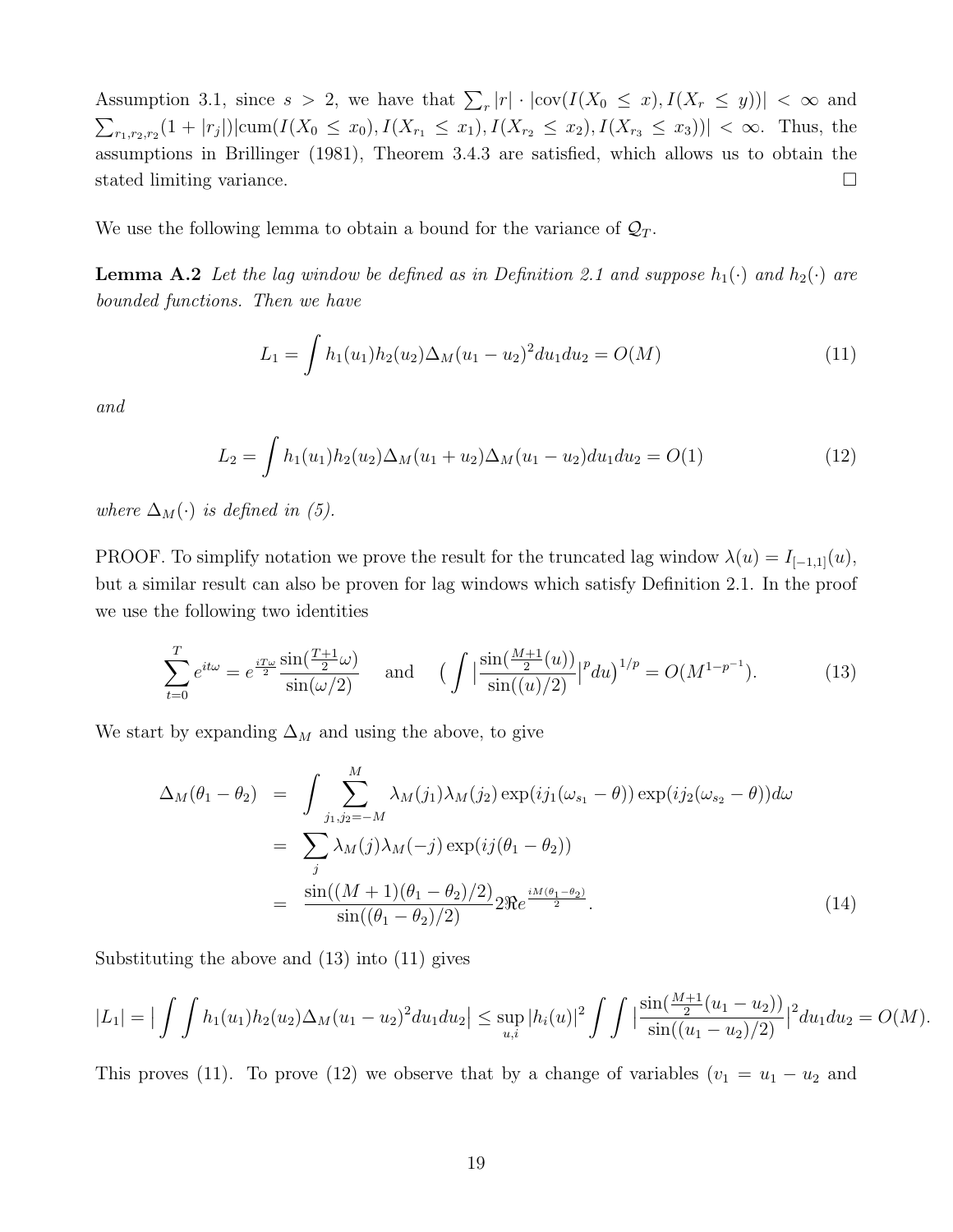$v_2 = u_1 + u_2$  we have

$$
|L_2| \leq C \int |\Delta_M(u_1 + u_2)| \cdot |\Delta_M(u_1 - u_2)| du_1 du_2 \leq C \Big( \int |\Delta_M(u)| du \Big)^2.
$$

Now by substituting (14) and (13) into the above gives  $L_2 = O(1)$ . Thus we have obtained the desired result.

**PROOF Lemma 3.1** We first evalulate the expectation of  $\mathcal{Q}_T$ . By using Lemma A.1 we have

$$
\mathbb{E}(\mathcal{Q}_T)
$$
\n
$$
= \frac{1}{T} \sum_{s=1}^T \int \sum_{k_1, k_2=1}^T K_M(\omega_s - \omega_{k_1}) K_M(\omega_s - \omega_{k_2}) \text{cov}\big(\tilde{J}_T(x; \omega_{k_1}) \overline{\tilde{J}_T(y; \omega_{k_1})}, \tilde{J}_T(x; \omega_{k_2}) \overline{\tilde{J}_T(y; \omega_{k_2})}\big) + O(\frac{1}{T})
$$
\n
$$
= I_1 + I_2 + I_3 + O(\frac{1}{T}),
$$

where

$$
I_{1} = \frac{1}{T} \int \sum_{s,k_{1},k_{2}=1}^{T} \prod_{i=1}^{2} K_{M}(\omega_{s} - \omega_{k_{i}}) \text{cov}(\tilde{J}_{T}(x;\omega_{k_{1}}), \tilde{J}_{T}(x;\omega_{k_{2}})) \text{cov}(\tilde{J}_{T}(y;\omega_{k_{2}}), \tilde{J}_{T}(y;\omega_{k_{2}})) dF_{0}(x) dF_{0}(y)
$$
  
\n
$$
I_{2} = \frac{1}{T} \int \sum_{s,k_{1},k_{2}=1}^{T} \prod_{i=1}^{2} K_{M}(\omega_{s} - \omega_{k_{i}}) \text{cov}(\tilde{J}_{T}(x;\omega_{k_{1}}), \tilde{J}_{T}(y;\omega_{k_{2}})) \text{cov}(\tilde{J}_{T}(y;\omega_{k_{1}}), \tilde{J}_{T}(y;\omega_{k_{2}})) dF_{0}(x) dF_{0}(y)
$$
  
\n
$$
I_{3} = \frac{1}{T} \int \sum_{s,k_{1},k_{2}=1}^{T} \prod_{i=1}^{2} K_{M}(\omega_{s} - \omega_{k_{i}}) \text{cum}(\tilde{J}_{T}(x;\omega_{k_{1}}), \overline{J}_{T}(y;\omega_{k_{1}}), \tilde{J}_{T}(x;\omega_{k_{2}}), \overline{\tilde{J}}_{T}(y;\omega_{k_{2}})) dF_{0}(x) dF_{0}(y).
$$

Under Assumption 3.1, we have that  $\sum_r |r| \cdot |\text{cov}(I(X_0 \le x), I(X_r \le y))| < \infty$  and  $\sum_{r_1, r_2, r_2} (1 +$  $|r_j|$ |cum $(I(X_0 \le x_0), I(X_{r_1} \le x_1), I(X_{r_2} \le x_2), I(X_{r_3} \le x_3))| < \infty$ . Therefore we can apply Brillinger (1981), Theorem 3.4.3 to obtain

$$
I_1 = \frac{1}{T} \sum_{s=1}^T \int \sum_{k=1}^T K_M(\omega_s - \omega_k)^2 \int G(x, x; \omega_k) G(y, y; \omega_k) dF_0(x) dF_0(y) + O(\frac{1}{T}) = O(\frac{M}{T})
$$
  
\n
$$
I_2 = \frac{1}{T} \sum_{s=1}^T \int \sum_{k=1}^T K_M(\omega_s - \omega_k) K_M(\omega_s + \omega_k) \int G(x, y; \omega_k) G(y, x; \omega_k) dF_0(x) dF_0(y) + O(\frac{1}{T}) = O(\frac{1}{T})
$$
  
\n
$$
I_3 = \frac{1}{T^2} \int \sum_{r} \lambda_M(r)^2 \sum_{t_1, t_2 = 1}^T \text{cum}(Z_{t_1}(x), Z_{t_1+r}(y), Z_{t_2}(x), Z_{t_2+r}(y)) dF_0(x) dF_0(y) = O(\frac{1}{T}).
$$

This gives us an asymptotic expression for the expectation. We now obtain an expression for the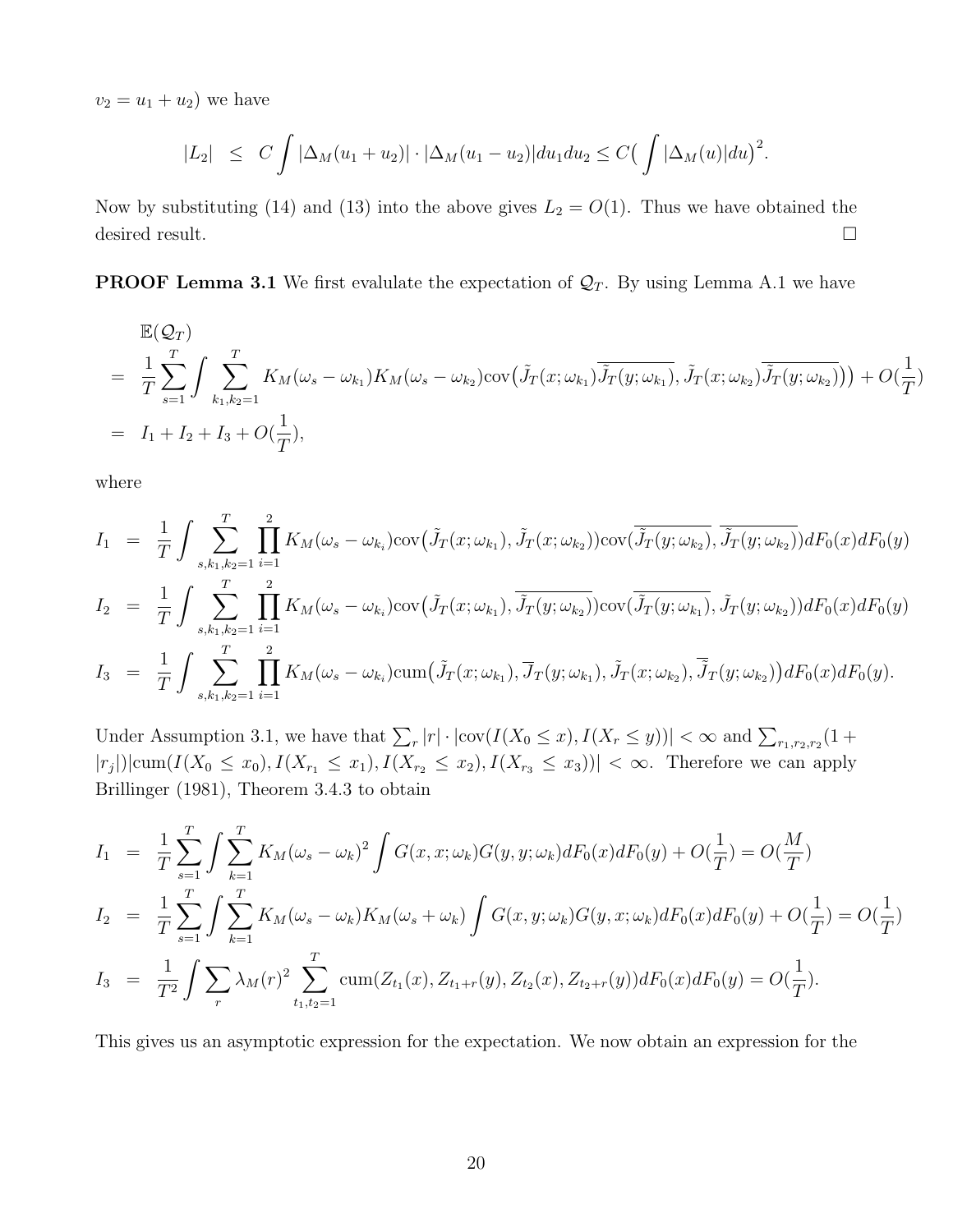variance. Replacing  $Z_t(\cdot)$  with  $\tilde{Z}_t(\cdot)$  gives

$$
\begin{split}\n&\n\text{var}(\mathcal{Q}_{T}) = \\
&\frac{1}{T^{2}} \sum_{s_{1}, s_{2}=1}^{T} \int \bigg( \sum_{k_{1}, k_{2}, k_{3}, k_{4}} K_{M}(\omega_{s_{1}} - \omega_{k_{1}}) K_{M}(\omega_{s_{1}} - \omega_{k_{2}}) K_{M}(\omega_{s_{2}} - \omega_{k_{3}}) K_{M}(\omega_{s_{2}} - \omega_{k_{4}}) \\
&\times \text{cov}((J_{k_{1}, x_{1}} \overline{J}_{k_{1}, y_{1}} - \mathbb{E}(J_{k_{1}, x_{1}} \overline{J}_{k_{1}, y_{1}})) (J_{k_{2}, x_{1}} \overline{J}_{k_{2}, y_{1}} - \mathbb{E}(J_{k_{2}, x_{1}} \overline{J}_{k_{2}, y_{1}})), \\
&(J_{k_{3}, x_{2}} \overline{J}_{k_{3}, y_{2}} - \mathbb{E}(J_{k_{3}, x_{2}} \overline{J}_{k_{3}, y_{2}})) (J_{k_{4}, x_{2}} \overline{J}_{k_{4}, y_{2}} - \mathbb{E}(J_{k_{4}, x_{2}} \overline{J}_{k_{4}, y_{2}})))\bigg) dF_{0}(x_{1}) dF_{0}(y_{1}) dF_{0}(x_{2}) dF_{0}(y_{2}) + O(\frac{1}{T}) \\
&= II_{1} + II_{2} + II_{3} + O(\frac{1}{T})\n\end{split}
$$

where  $J_{k,x} = \tilde{J}_T(x; \omega_k),$ 

$$
II_{1} = \frac{1}{T^{2}} \sum_{s_{1}, s_{2}=1}^{T} \int \sum_{k_{1}, k_{2}, k_{3}, k_{4}} \text{cum}(J_{k_{1}, x_{1}} \bar{J}_{k_{1}, y_{1}}, \bar{J}_{k_{3}, x_{2}} J_{k_{3}, y_{2}}) \text{cum}(J_{k_{2}, x_{1}} \bar{J}_{k_{2}, y_{1}}, \bar{J}_{k_{4}, x_{2}} J_{k_{4}, y_{2}})
$$
\n
$$
\prod_{i=1}^{2} K_{M}(\omega_{s_{1}} - \omega_{k_{i}}) \prod_{i=3}^{4} K_{M}(\omega_{s_{2}} - \omega_{k_{i}}) dF_{0}(x_{1}) dF_{0}(y_{1}) dF_{0}(x_{2}) dF_{0}(y_{2})
$$
\n
$$
II_{2} = \frac{1}{T^{2}} \sum_{s_{1}, s_{2}=1}^{T} \int \sum_{k_{1}, k_{2}, k_{3}, k_{4}} \text{cum}(J_{k_{1}, x_{1}} \bar{J}_{k_{1}, y_{1}}, \bar{J}_{k_{4}, x_{2}} J_{k_{4}, y_{2}}) \text{cum}(J_{k_{2}, x_{1}} \bar{J}_{k_{2}, y_{1}}, \bar{J}_{k_{3}, x_{2}} J_{k_{3}, y_{2}})
$$
\n
$$
\prod_{i=1}^{2} K_{M}(\omega_{s_{1}} - \omega_{k_{i}}) \prod_{i=3}^{4} K_{M}(\omega_{s_{2}} - \omega_{k_{i}}) dF_{0}(x_{1}) dF_{0}(y_{1}) dF_{0}(x_{2}) dF_{0}(y_{2})
$$
\n
$$
II_{3} = \frac{1}{T^{2}} \sum_{s_{1}, s_{2}=1}^{T} \int \sum_{k_{1}, k_{2}, k_{3}, k_{4}} \text{cum}(J_{k_{1}, x_{1}} \bar{J}_{k_{1}, y_{1}}, J_{k_{2}, x_{1}} \bar{J}_{k_{2}, y_{1}}, \bar{J}_{k_{3}, x_{2}} J_{k_{3}, y_{2}}, \bar{J}_{k_{4}, x_{2}} J_{k_{4}, y_{2}})
$$
\n
$$
\prod_{i=1}^{2} K_{M}(\omega_{s_{1}} - \omega_{k_{i}}) \prod_{i=3}^{4} K_{M}(\omega_{s_{2}} - \omega_{k_{i}}) dF_{0
$$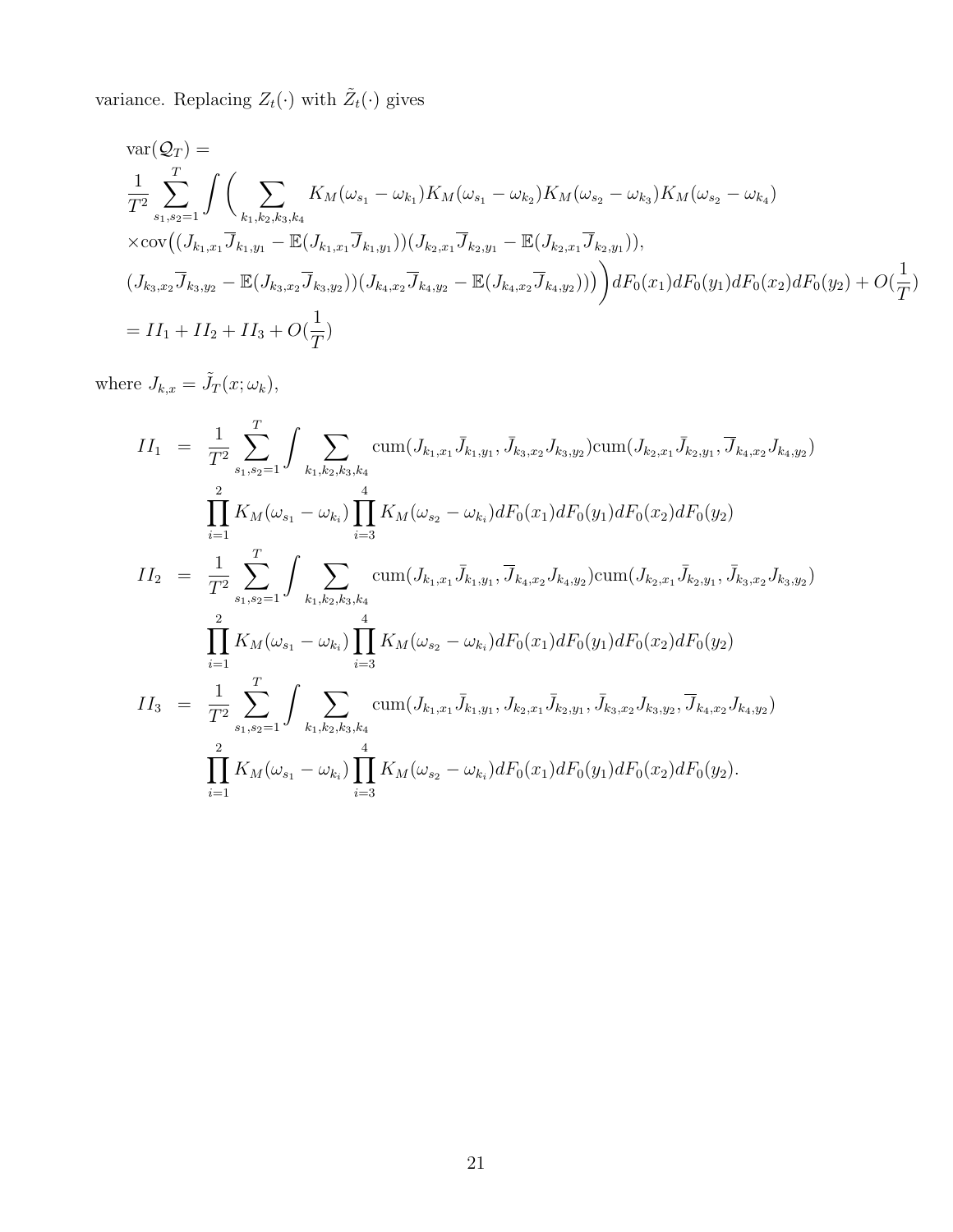To obtain an expression for the variance we start by expanding  $\mathcal{I}\mathcal{I}_1$ 

$$
II_{1} = \frac{1}{T^{2}} \sum_{s_{1},s_{2}} \int \sum_{k_{1},k_{2},k_{3},k_{4}} \prod_{i=1}^{2} K_{M}(\omega_{s_{1}} - \omega_{k_{i}}) \prod_{i=3}^{4} K_{M}(\omega_{s_{2}} - \omega_{k_{i}})
$$
  
\n
$$
\times \left( \text{cov}(J_{k_{1},x_{1}}, J_{k_{3},x_{2}}) \text{cov}(\overline{J}_{k_{1},y_{1}}, \overline{J}_{k_{3},y_{2}}) \text{cov}(J_{k_{2},x_{1}}, J_{k_{4},x_{2}}) \text{cov}(\overline{J}_{k_{2},y_{1}}, \overline{J}_{k_{4},y_{2}})
$$
  
\n
$$
+ \text{cov}(J_{k_{1},x_{1}}, J_{k_{3},x_{2}}) \text{cov}(\overline{J}_{k_{1},y_{1}}, \overline{J}_{k_{3},y_{2}}) \text{cov}(J_{k_{2},x_{1}}, \overline{J}_{k_{4},y_{2}}) \text{cov}(\overline{J}_{k_{2},y_{1}}, J_{k_{4},x_{2}})
$$
  
\n
$$
+ \text{cov}(J_{k_{1},x_{1}}, J_{k_{3},x_{2}}) \text{cov}(\overline{J}_{k_{1},y_{1}}, \overline{J}_{k_{3},y_{2}}) \text{cum}(J_{k_{2},x_{1}}, \overline{J}_{k_{2},y_{1}}, J_{k_{4},x_{2}}, \overline{J}_{k_{4},y_{2}})
$$
  
\n
$$
+ \text{cov}(J_{k_{1},x_{1}}, \overline{J}_{k_{3},y_{2}}) \text{cov}(\overline{J}_{k_{1},y_{1}}, J_{k_{3},x_{2}}) \text{cov}(J_{k_{2},x_{1}}, \overline{J}_{k_{2},y_{1}}, J_{k_{4},x_{2}}, \overline{J}_{k_{4},y_{2}})
$$
  
\n
$$
+ \text{cov}(J_{k_{1},x_{1}}, \overline{J}_{k_{3},y_{2}}) \text{cov}(\overline{J}_{k_{1},y_{1}}, J_{k_{3},x_{2}}) \text{cov}(J_{k_{2},x_{1}}, \overline{J}_{k_{4},y_{2}}) \text{cov}(\overline{J}_{k_{2},y_{1}}, J_{k_{4},x_{2}})
$$
<

We use (Brillinger, 1981), Theorem 3.4.3 to obtain the following expression for  $II_{1,1}$ 

$$
II_{1,1} = \frac{1}{T^2} \sum_{s_1,s_2} \int \left( \sum_{k_1,k_2=1}^T \left( \prod_{i=1}^2 K_M(\omega_{s_i} - \omega_{k_1}) K_M(\omega_{s_i} - \omega_{k_2}) \right) \right. \n\cot(J_{k_1,x_1}, J_{k_1,x_2}) \cos(\overline{J}_{k_1,y_1}, \overline{J}_{k_1,y_2}) \cos(J_{k_2,x_1}, J_{k_2,x_2}) \cos(\overline{J}_{k_2,y_1}, \overline{J}_{k_2,y_2}) \right) \n\prod_{j=1}^2 dF_0(x_j) dF_0(y_j) + O(\frac{1}{T^2}) \n= \frac{1}{T^2} \int \int \left( \int W_M(\omega_{s_1} - \theta_1) W_M(\omega_{s_1} - \theta_2) d\omega_{s_1} \right) \times \n\left( \int W_M(\omega_{s_2} - \theta_1) W_M(\omega_{s_2} - \theta_2) d\omega_{s_2} \right) \prod_{i=1}^2 G(x_1, x_2; \theta_i) G(y_1, y_2; -\theta_i) d\theta_i \n\prod_{j=1}^2 dF_0(x_j) dF_0(y_j) + O(\frac{1}{T^2}) \n= \frac{1}{T^2} \int \int \Delta_M(\theta_1 - \theta_2)^2 \prod_{i=1}^2 G(x_1, x_2; \theta_i) G(y_1, y_2; -\theta_i) d\theta_i \prod_{j=1}^2 dF_0(x_j) dF_0(y_j) + O(\frac{1}{T^2}).
$$

Therefore by using (11) we have  $II_{1,1} = O(\frac{M}{T^2})$ . We now consider  $II_{1,2}$ , by using a similar method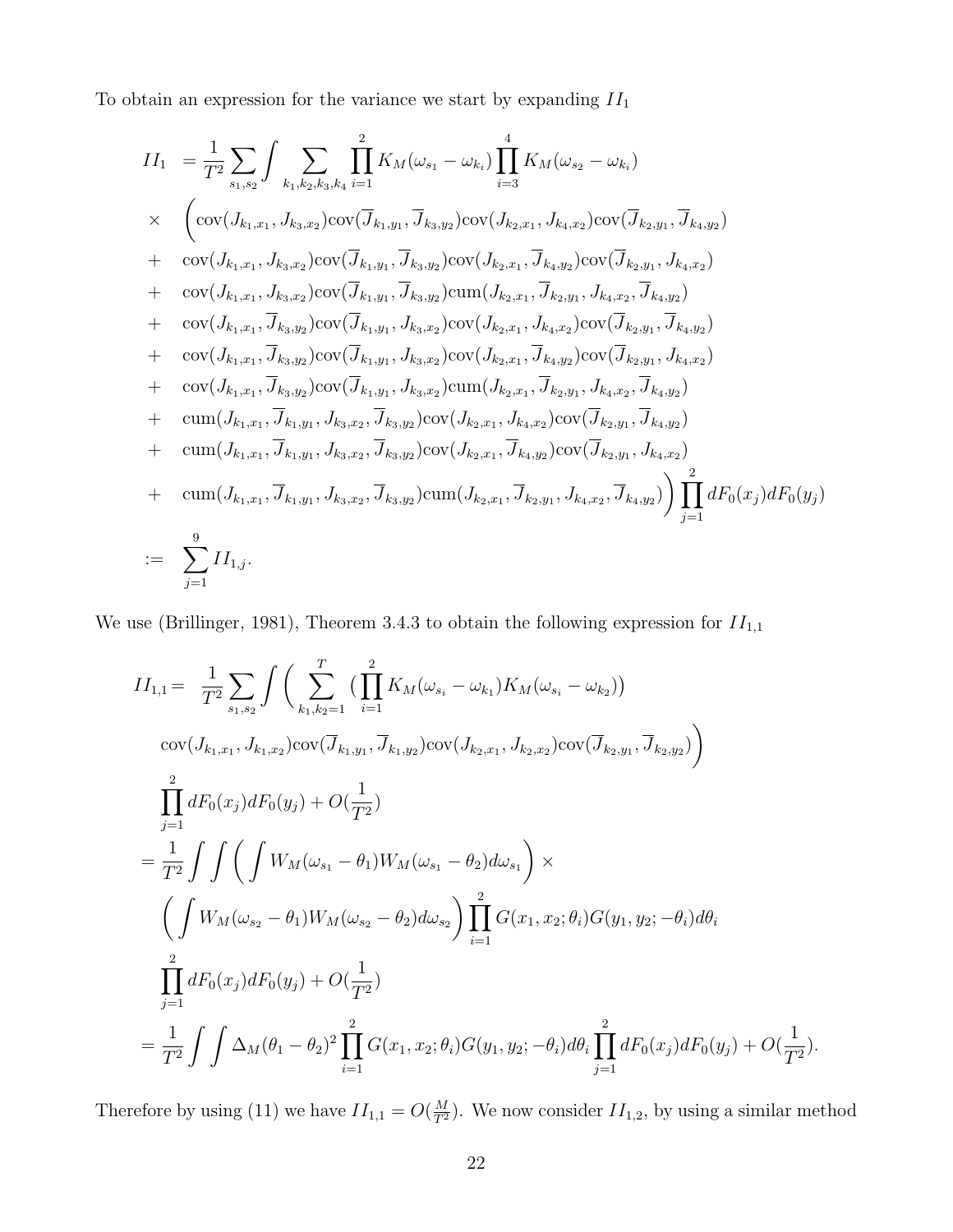we have

$$
II_{1,2} = \frac{1}{T^2} \int \left( W_M(\omega_{s_1} - \theta_1) W_M(\omega_{s_1} - \theta_2) W_M(\omega_{s_2} - \theta_1) W_M(\omega_{s_2} + \theta_2) \times
$$
  
\n
$$
G(x_1, x_2, \theta_1) G(y_1, y_2, -\theta_1) G(x_1, y_2, \theta_2) G(y_1, x_2, -\theta_2) \right) d\theta_1 d\theta_2 d\omega_{s_1} d\omega_{s_2} \prod_{j=1}^2 dF_0(x_j) dF_0(y_j) + O(\frac{1}{T^2})
$$
  
\n
$$
= \frac{1}{T^2} \int \Delta_M(\theta_1 - \theta_2) \Delta_M(\theta_1 + \theta_2) G(x_1, x_2, \theta_1) G(y_1, y_2, -\theta_1)
$$
  
\n
$$
G(x_1, y_2, \theta_2) G(y_1, x_2, -\theta_2) d\theta_1 d\theta_2 \prod_{j=1}^2 dF_0(x_j) dF_0(y_j) + O(\frac{1}{T^2}).
$$

By using (12) the above integral is  $O(1)$ , and altogether  $II_{1,2} = O(\frac{1}{T^2})$ . Using a similar argument, one can show that  $II_{1,3}$ ,  $II_{1,4}$  are smaller than  $O(\frac{M}{T^2})$ , so negligible. For  $II_{1,5}$ , we use that

$$
cov(J_{k_1,x}, \overline{J}_{k_2,y}) = \begin{cases} G(x, y, \omega_{k_1}) & k_1 + k_2 = T \\ O(\frac{1}{T}) & otherwise \end{cases}
$$

, which follows from (Brillinger, 1981), Theorem 3.4.3. This leads to

$$
II_{1,5} = \frac{1}{T^2} \sum_{s_1, s_2} \int \left( \sum_{k_1, k_2=1}^T \left( \prod_{i=1}^2 K_M(\omega_{s_1} - \omega_{k_i}) K_M(\omega_{s_2} + \omega_{k_i}) \right) \right)
$$
  
\n
$$
cov(J_{k_1, x_1}, J_{k_1, y_2}) cov(\overline{J}_{k_1, y_1}, \overline{J}_{k_1, x_2}) cov(J_{k_2, x_1}, J_{k_2, y_2}) cov(\overline{J}_{k_2, y_1}, \overline{J}_{k_2, x_2}) \right)
$$
  
\n
$$
= \prod_{j=1}^2 dF_0(x_j) dF_0(y_j) + O(\frac{1}{T^2})
$$
  
\n
$$
= \frac{1}{T^2} \int \int \left( \int W_M(\omega_{s_1} - \theta_1) W_M(\omega_{s_1} - \theta_2) d\omega_{s_1} \right) \times
$$
  
\n
$$
\left( \int W_M(\omega_{s_2} + \theta_1) W_M(\omega_{s_2} + \theta_2) d\omega_{s_2} \right) \prod_{i=1}^2 G(x_1, y_2; \theta_i) G(y_1, x_2; -\theta_i) d\theta_i
$$
  
\n
$$
= \prod_{j=1}^2 dF_0(x_j) dF_0(y_j) + O(\frac{1}{T^2})
$$
  
\n
$$
= II_{1,1}
$$

because of  $\Delta(\theta) = \Delta(-\theta)$  and interchangeability of integrals about  $(x_1, x_2, y_1, y_2)$ . With a similar method, one can show that  $II_{1,6} \ldots, II_{1,9}$  are all dominated by  $II_{1,1}$  and  $II_{1,5}$  Altogether this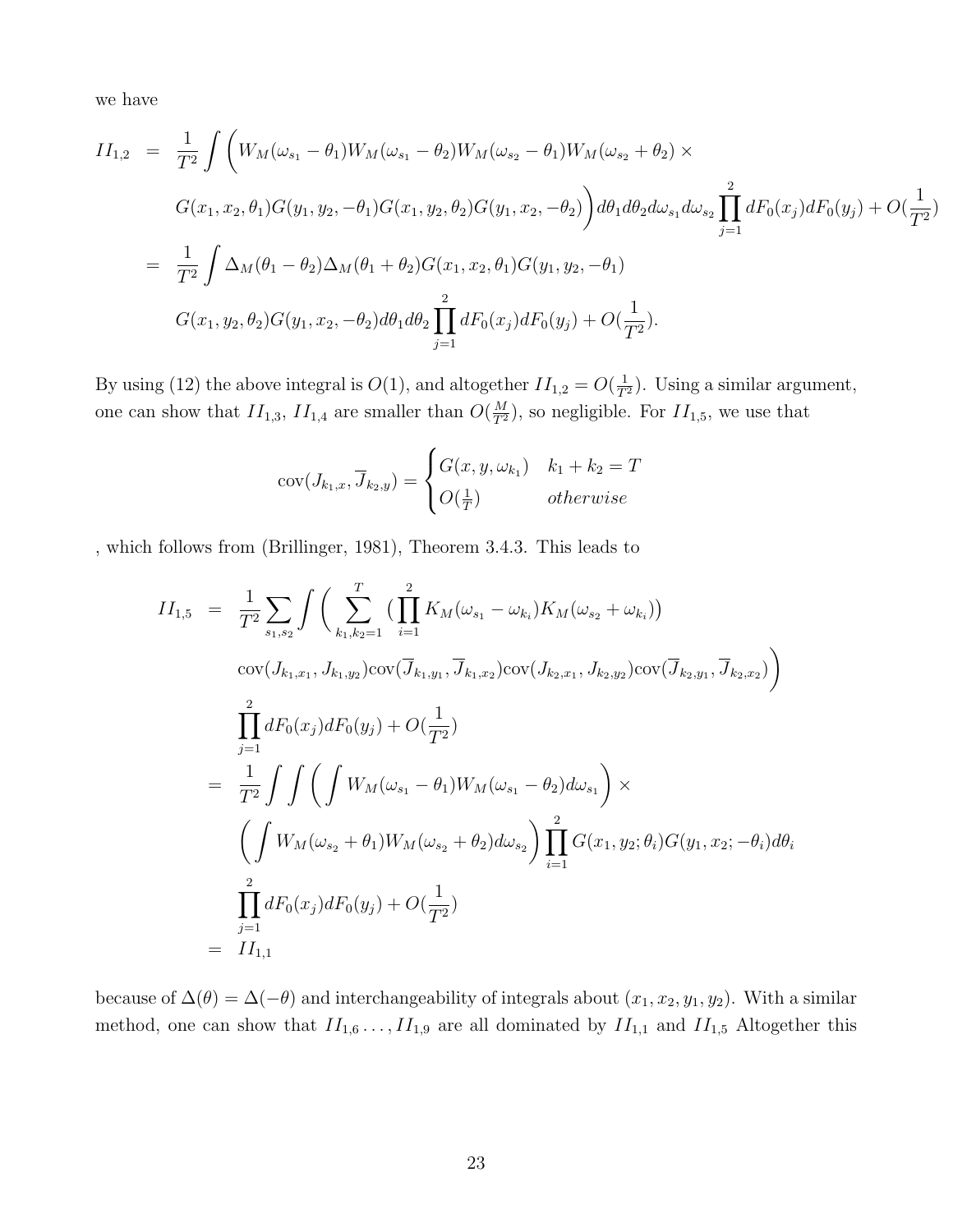gives

$$
II_1 = \frac{2}{T^2} \int \Delta_M(\theta_1 - \theta_2)^2 \prod_{i=1}^2 G(x_1, x_2; \theta_i) G(y_1, y_2; \theta_i) d\theta_i \prod_{j=1}^2 dF_0(x_j) dF_0(y_j) + O(\frac{1}{T^2}).
$$

Using the identical argument with the above, we can show that

$$
II_2 = \frac{2}{T^2} \int \Delta_M(\theta_1 - \theta_2)^2 \prod_{i=1}^2 G(x_1, x_2; \theta_i) G(y_1, y_2; \theta_i) d\theta_i \prod_{j=1}^2 dF_0(x_j) dF_0(y_j) + O(\frac{1}{T^2}).
$$

To bound  $II_3$  we recall that

$$
II_3 = \frac{1}{T^2} \sum_{s_1, s_2=1}^T \int \sum_{k_1, k_2, k_3, k_4} K_M(\omega_{s_1} - \omega_{k_1}) K_M(\omega_{s_1} - \omega_{k_2}) K_M(\omega_{s_2} - \omega_{k_3}) K_M(\omega_{s_2} - \omega_{k_4})
$$
  
\n
$$
\text{cum}\big(J_{k_1, x_1}\overline{J}_{k_1, y_1}, J_{k_2, x_1}\overline{J}_{k_2, y_1}, J_{k_3, x_2}\overline{J}_{k_3, y_2}, J_{k_4, x_2}\overline{J}_{k_4, y_2}\big) dF_0(x_1) dF_0(y_1) dF_0(x_2) dF_0(y_2) + O(\frac{1}{T}).
$$

By using the method of indecomposable partitions (see (Brillinger, 1981), Theorem 2.3.2) to partition the above cumulant of products into the product of cumulants. This together with (Brillinger, 1981), Theorem 3.4.3 gives us  $II_3 = O(\frac{M}{T^3})$  (see Lee's thesis for further details).

Combining the expressions for  $II_1$ ,  $II_2$  and  $II_3$  gives us the expression for the variance and completes the proof.  $\Box$ 

#### A.1 Proof of Theorem 3.2

Now we show that  $\mathcal{Q}_T$  can be approximated by the sum of martingale differences, this will allow us to use the martingale central limit theorem to prove Theorem 3.2.

We first define the martingale difference decomposition of  $\tilde{Z}_t(x) = \sum_{j=0}^t M_j^{(x)}$  $j^{(x)}(t-j)$ , where  $M_i^{(x)}$  $g_j^{(x)}(t-j) = \mathbb{E}(Z_t(x)|\mathcal{F}_{t-j}) - \mathbb{E}(Z_t(x)|\mathcal{F}_{t-j-1}),$  where for  $t > 0$  we have  $\mathcal{F}_t = \sigma(X_t, X_{t-1}, \ldots, X_1)$ and for  $t \leq 0$  we let  $\mathcal{F}_t = \sigma(1)$ , and  $M_j(s) = 0$  for  $j \geq s$ . Using the above notation we define the random variable

$$
\mathcal{S}_{T} = \frac{1}{T^{2}} \int \sum_{j_{1},\dots,j_{4}=0}^{\infty} \sum_{t_{1},r,t_{2} \in \mathcal{A}} \lambda_{M}(r)^{2} M_{j_{1}}^{(x)}(t_{1} - j_{1}) M_{j_{2}}^{(y)}(t_{1} + r - j_{2})
$$
  
 
$$
\times M_{j_{3}}^{(x)}(t_{2} - j_{3}) M_{j_{4}}^{(y)}(t_{2} + r - j_{4}) dF_{0}(x) dF_{0}(y), \qquad (15)
$$

where  $\mathcal{A} = \{(t_1 - j_1, t_1 + r - j_2, t_2 - j_3, t_2 + r - j_4) \text{ are all different }\}.$ 

**Theorem A.1** Suppose Assumption 3.1 holds,  $S_T$  is defined as in (15) and the null hypothesis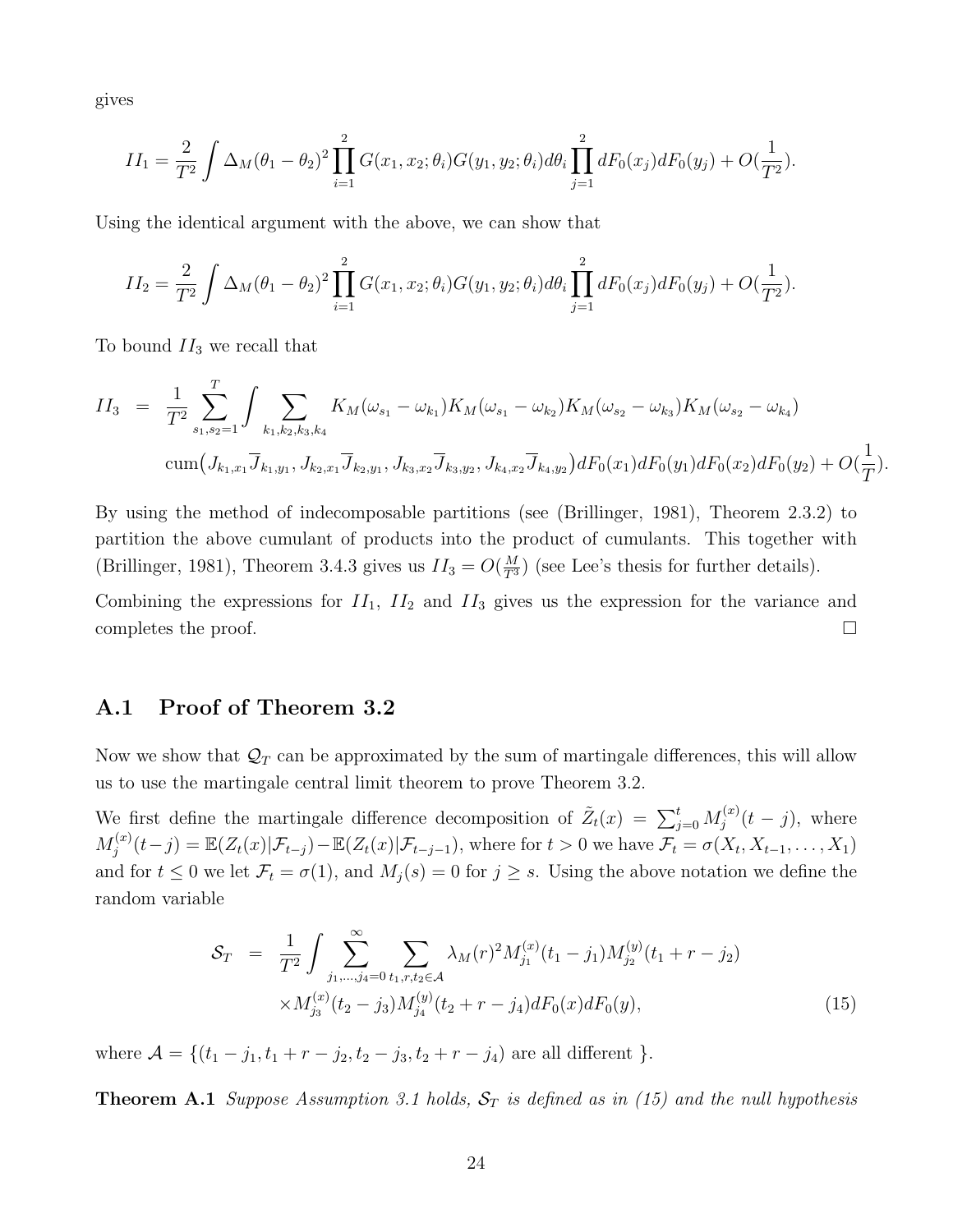is true. Then we have

$$
\mathcal{Q}_T - \mathbb{E}(\mathcal{Q}_T) = \mathcal{S}_T + O_p(\frac{1}{T} + \frac{M^{1/2}}{T^{3/2}})
$$

and for all  $r \geq 2$   $\|\mathcal{S}_T\|_r = O(\frac{M^{1/2}}{T})$  $rac{1/2}{T}$ ).

PROOF. We prove the result using a combination of iterative martingales and Burkholder's inequality for martingale differences. We note that for  $r\geq 2$  we have

$$
||M_j^{(x)}(t-j)||_r = ||\mathbb{E}(Z_t(x)|\mathcal{F}_{t-j}) - \mathbb{E}(Z_t(x)|\mathcal{F}_{t-j-1})||_2 \le 2||\mathbb{E}(Z_t(x)|\mathcal{F}_{t-j})||_r \le C\alpha(j),(16)
$$

where  $\mathcal{F}_t = \sigma(X_t, X_{t-1}, \ldots, X_1)$ , which follows from Ibragimov's inequality. Substituting the representation  $Z_t(x) = \sum_{j=1}^{\infty} M_j^{(x)}$  $\mathcal{Q}_T^{(x)}(t-j)$  into  $\mathcal{Q}_T$  gives

$$
Q_T - \mathbb{E}(Q_T)
$$
  
=  $\frac{1}{T^2} \sum_{j_1,\dots,j_4=0}^{\infty} \sum_{r=-M}^{M} \lambda_M(r)^2 \sum_{t_1,t_2} \left( \overline{M_{j_1}^{(x)}(t_1-j_1) M_{j_2}^{(y)}(t_1+r-j_2)} \times \overline{M_{j_3}^{(x)}(t_2-j_3) M_{j_4}^{(y)}(t_2+r-j_4)} \right)$   
-  $\mathbb{E}(\overline{M_{j_1}^{(x)}(t_1-j_1) M_{j_2}^{(y)}(t_1+r-j_2)} \times \overline{M_{j_3}^{(x)}(t_2-j_3) M_{j_4}^{(y)}(t_2+r-j_4)}))$  dF<sub>0</sub>(x) dF<sub>0</sub>(y),

where  $\overline{X}$  denotes the centralised random variable  $X - \mathbb{E}(X)$  (note that  $M_j(s) = 0$  for  $s \leq 0$ ). We now partition the above sum into several cases, where we treat  $j_1, \ldots, j_4$  as free and condition on  $t_1, t_2$  and r:

(i) 
$$
\mathcal{A} = \{(t_1, t_2, r) \text{ such that } (t_1 - j_1, t_1 + r - j_2, t_2 - j_3, t_2 + r - j_4) \text{ are all different }\}.
$$

(ii) 
$$
\mathcal{B} = \{(t_1, t_2, r) \text{ such that } (t_1 - j_1 = t_1 + r - j_2) \text{ and } (t_2 - j_3 = t_2 + r - j_4)\}.
$$

(iii) 
$$
C = \{(t_1, t_2, r) \text{ such that } (t_1 - j_1) = (t_2 - j_3) \text{ or } (t_2 + r - j_4) \text{ and } (t_1 + r - j_2) \neq (t_1 - j_1)\}.
$$

(iv) 
$$
\mathcal{D} = \{(t_1, t_2, r) \text{ such that } (t_1 + r - j_2) = (t_2 - j_3) \text{ or } (t_2 + r - j_4) \text{ and } (t_1 - j_1) \neq (t_1 + r - j_2)\}.
$$

(v) 
$$
\mathcal{E} = \{(t_1, t_2, r) \text{ such that } (t_2 - j_3) = (t_1 - j_1) \text{ or } (t_1 + r - j_2) \text{ and } (t_2 + r - j_4 \neq t_2 - j_3)\}.
$$

(iv) 
$$
\mathcal{F} = \{(t_1, t_2, r) \text{ such that } (t_2 + r - j_4) = (t_1 - j_2) \text{ or } (t_1 + r - j_2) \text{ and } (t_2 - j_3) \neq (t_2 + r - j_4)\}.
$$

Thus

$$
\mathcal{Q}_T - \mathbb{E}(\mathcal{Q}_T) = \int \left( I_A + I_B + I_C + I_\mathcal{D} + I_\mathcal{E} + I_\mathcal{F} \right) dF_0(x) dF_0(y),
$$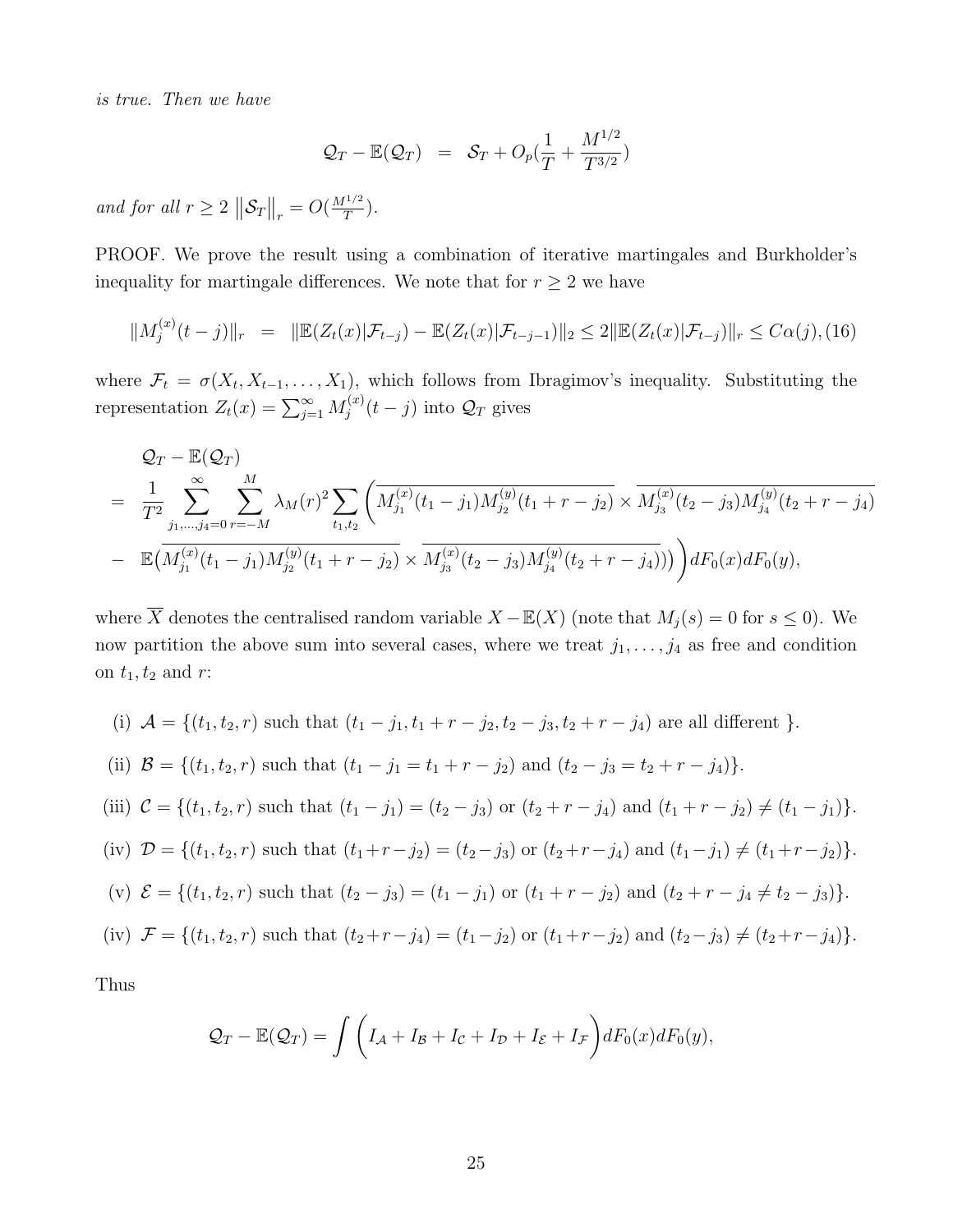where

$$
I_{\mathcal{A}} = \frac{1}{T^2} \sum_{j_1,\dots,j_4=0}^{\infty} \sum_{r,t_1,t_2 \in \mathcal{A}} \lambda_M(r)^2 M_{j_1}^{(x)}(t_1-j_1) M_{j_2}^{(y)}(t_1+r-j_2) M_{j_3}^{(x)}(t_2-j_3) M_{j_4}^{(y)}(t_2+r-j_4),
$$

$$
I_{\mathcal{B}} = \frac{1}{T^2} \sum_{j_1,\dots,j_4=0}^{\infty} \sum_{r,t_1,t_2 \in \mathcal{B}} \lambda_M (j_1 - j_2)^2 \left( \overline{M_{j_1}^{(x)}(t_1 - j_1) M_{j_2}^{(y)}(t_1 - j_1)} \times \overline{M_{j_3}^{(x)}(t_2 - j_3) M_{j_4}^{(y)}(t_2 - j_3)} - \overline{\mathbb{E} \left( M_{j_1}^{(x)}(t_1 - j_1) M_{j_2}^{(y)}(t_1 - j_1)} \times \overline{M_{j_3}^{(x)}(t_2 - j_3) M_{j_4}^{(y)}(t_2 - j_3)} \right) \right)
$$

for  $I_{\mathcal{C}}, \ldots, I_{\mathcal{F}}$  are defined similarly.

We first bound  $I_A$ . We partition A into 24 cases by the order of  $(t_1-j_1, t_1+r-j_2, t_2-j_3, t_2+r-j_4)$ . The first is  $\mathcal{A}_1 = \{(t_1, t_2, r) \text{ such that } t_1 - j_1 > t_1 + r - j_2 > t_2 - j_3 > t_2 + r - j_4\}$  which gives

$$
I_{\mathcal{A},1} = \frac{1}{T^2} \sum_{j_1,\dots,j_4=0}^{\infty} \sum_{r,t_1,t_2 \in \mathcal{A}_1} \lambda_M(r)^2 M_{j_1}^{(x)}(t_1-j_1) M_{j_2}^{(y)}(t_1+r-j_2) M_{j_3}^{(x)}(t_2-j_3) M_{j_4}^{(y)}(t_2+r-j_4).
$$

The other 23 cases are defined similarly (different orderings of  $t_1-j_1, \ldots, t_2+r-j_4$ ), such that we have  $I_A = \sum_{j=1}^{24} I_{A_j}$ . We start by bounding  $I_{A,1}$ . Since  $t_1-j_1 > t_1+r-j_2 > t_2-j_3 > t+r-j_4$ , it is easy to see that  $M_{i_1}^{(x)}$  $\sum_{j_1}^{(x)}(t_1-j_1)\sum_{r< j_2-j_1}\lambda_M(r)^2M^{(y)}_{j_2}$  $\sum_{j_2}^{(y)}(t_1+r-j_2)\sum_{t_2$  $j_3^{(x)}(t_2-j_3)M^{(y)}_{j_4}$  $j_4^{(y)}(t_2 +$  $r - j_4$ ) is a martingale over  $t_1, M_{j_2}^{(y)}$  $\sum_{j_2}^{(y)}(t_1+r-j_2)\sum_{t_2$  $j_3^{(x)}(t_2-j_3)M^{(y)}_{j_4}$  $j_4^{(y)}(t_2+r-j_4)$  is a martingale over r and  $\{M_{i_2}^{(x)}\}$  $j_3^{(x)}(t_2-j_3)M^{(y)}_{j_4}$  $j_4^{(y)}(t_2+r-j_4)$  is a martingale over  $t_2$ . Thus by using Burkhölder's inequality together with Hölder's inequality three times, for any  $q \ge 2$  we have

$$
||I_{\mathcal{A},1}||_q = \frac{1}{T^2} \sum_{j_1,\dots,j_4=0}^{\infty} \left( \sum_{r,t_1,t_2} \lambda_M(r)^2 ||M_{j_1}^{(x)}(t_1-j_1)||_{4q}^2 ||M_{j_2}^{(y)}(t_1+r-j_2)||_{4q}^2 \right)
$$
  

$$
||M_{j_3}^{(x)}(t_2-j_3)||_{4q}^2 ||M_{j_4}^{(y)}(t_2+r-j_4)||_{4q}^2 \right)^{1/2}.
$$

Thus by using (16) we have that  $||I_{\mathcal{A},1}||_q = O(\frac{M^{1/2}}{T})$  $\left(\frac{1}{T}\right)^2$  and by the same argument we have  $I_{\mathcal{A},j}$  =  $O(\frac{M^{1/2}}{T})$  $\frac{d^{1/2}}{T}$ ) (for  $2 \leq j \leq 24$ ). Therefore, altogether this gives  $||I_{\mathcal{A}}||_q = O(\frac{M^{1/2}}{T})$  $\frac{f^{1/2}}{T}$ ). We now bound  $I_{\mathcal{B}}$ . We first define the random variable

$$
A_{j_1,j_2;i}^{(x,y)}(t_1 - j_1 - i) =
$$
  
\n
$$
\mathbb{E}(M_{j_1}^{(x)}(t_1 - j_1)M_{j_2}^{(y)}(t_1 - j_1)|\mathcal{F}_{t_1-j_1-i}) - \mathbb{E}(M_{j_1}^{(x)}(t_1 - j_1)M_{j_2}^{(y)}(t_1 - j_1)|\mathcal{F}_{t_1-j_1-i}).
$$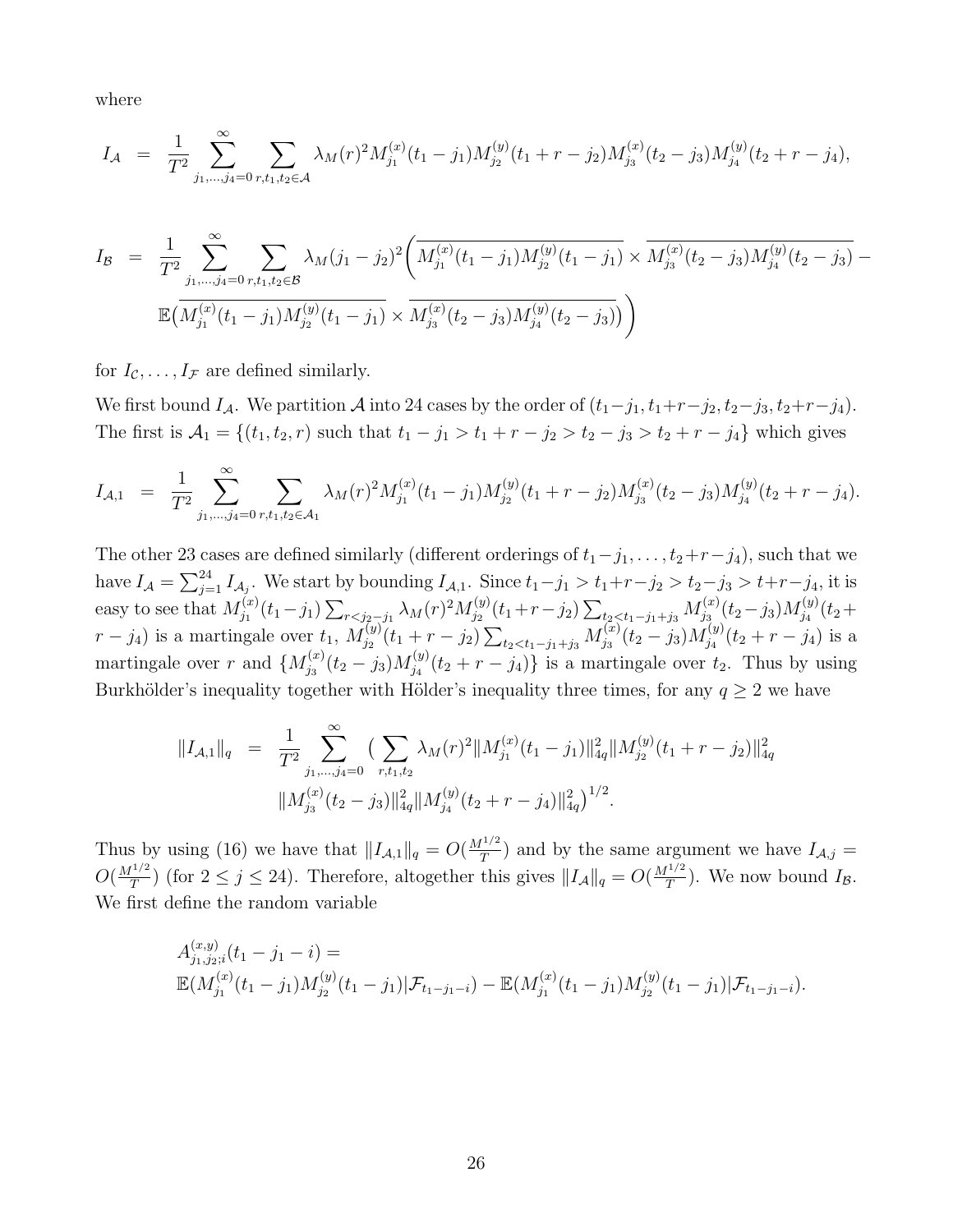To bound  $||A_{i_1,i_2}^{(x,y)}||$  $\lim_{(j_1,j_2;i}(t_1-j_1-i)\|_q$ , we repeatedly use Ibragimov's inequality and (16) to give

$$
||A_{j_1,j_2;i}^{(x,y)}(t_1 - j_1 - i)||_q \le 2||\mathbb{E}(\overline{M_{j_1}^{(x)}(t_1 - j_1)M_{j_2}^{(y)}(t_1 - j_1)}|\mathcal{F}_{t_1-j_1-i}||
$$
  
 
$$
\le C\alpha(i)||M_{j_1}^{(x)}(t_1 - j_1)M_{j_2}^{(y)}(t_1 - j_1)||_q \le C\alpha(i)\alpha(j_1)\alpha(j_2). \tag{17}
$$

This gives the representation

$$
\overline{M_{j_1}^{(x)}(t_1-j_1)M_{j_2}^{(y)}(t_1-j_1)} = \sum_i A_{j_1,j_2;i}^{(x,y)}(t_1-j_1-i).
$$

Substituting the above representation into  $I_B$  gives

$$
I_{\mathcal{B}} = \frac{1}{T^2} \sum_{j_1,\dots,j_4,i_1,i_2=0}^{\infty} \sum_{t_1,t_2 \in \mathcal{B}} \lambda_M(j_1 - j_2)^2 \left[ A_{j_1,j_2;i_1}^{(x,y)}(t_1 - j_1 - i) A_{j_3,j_4;i_2}^{(x,y)}(t_2 - j_3 - i_2) \right]
$$
  
= 
$$
I_{\mathcal{B},1} + I_{\mathcal{B},2} + I_{\mathcal{B},3},
$$

where

$$
I_{\mathcal{B},1} := \frac{1}{T^2} \sum_{j_1,\dots,j_4,i_1,i_2=0}^{\infty} \sum_{t_1-j_1-i_1>t_2-j_3-i_2} \lambda_M(j_1-j_2)^2 A_{j_1,j_2;i_1}^{(x,y)}(t_1-j_1-i) A_{j_3,j_4;i_2}^{(x,y)}(t_2-j_3-i_2)
$$
  
\n
$$
I_{\mathcal{B},2} := \frac{1}{T^2} \sum_{j_1,\dots,j_4,i_1,i_2=0}^{\infty} \sum_{t_1-j_1-i_1  
\n
$$
I_{\mathcal{B},3} := \frac{1}{T^2} \sum_{j_1,\dots,j_4,i_1,i_2=0}^{\infty} \sum_{t_1-j_1-i_1=t_2-j_3-i_2} \lambda_M(j_1-j_2)^2 \overline{A_{j_1,j_2;i_1}^{(x,y)}(t_1-j_1-i) A_{j_3,j_4;i_2}^{(x,y)}(t_2-j_3-i_2)}.
$$
$$

Using similar techniques to those used to bound  $||I_{A,1}||_q$ , Burkhölder's and Hölder's inequalities twice on  $||I_{\mathcal{B},1}||_q$ , together with (17), we obtain the bound  $||I_{\mathcal{B},1}||_q = O(\frac{1}{T})$  $\frac{1}{T}$ ). A similar argument can be used for  $||I_{\mathcal{B},2}||_q = O(\frac{1}{7})$  $\frac{1}{T}$ ). To bound  $||I_{\mathcal{B},3}||_q$ , we need to decompose

$$
A_{j_1,j_2;i_1}^{(x,y)}(t_1-j_1-i)A_{j_3,j_4;i_2}^{(x,y)}(t_2-j_3-i_2)-\mathbb{E}(A_{j_1,j_2;i_1}^{(x,y)}(t_1-j_1-i)A_{j_3,j_4;i_2}^{(x,y)}(t_2-j_3-i_2)),
$$

into the sum of martingale differences, using this martingale decomposition we can use the same argument as those used above to obtain  $||I_{\mathcal{B},3}|| = O(\frac{1}{T^{3/2}})$ . Therefore, altogether we have  $||I_{\mathcal{B}}||_q = O(\frac{1}{7})$  $\frac{1}{T}$ ). Now by using similiar arguments and repeated decompositions into martingale differences we can show that  $||I_{\mathcal{C}}||_q, \ldots, ||I_{\mathcal{F}}||_q = O(\frac{M^{1/2}}{T^{3/2}})$ . Thus we have shown that  $I_{\mathcal{A}}$  is the dominating term in  $\mathcal{Q}_T - \mathbb{E}(\mathcal{Q}_T)$ . Since  $\mathcal{S}_T = \int I_{\mathcal{A}} dF_0(x) dF_0(y)$  we have obtained the desired  $r$ esult.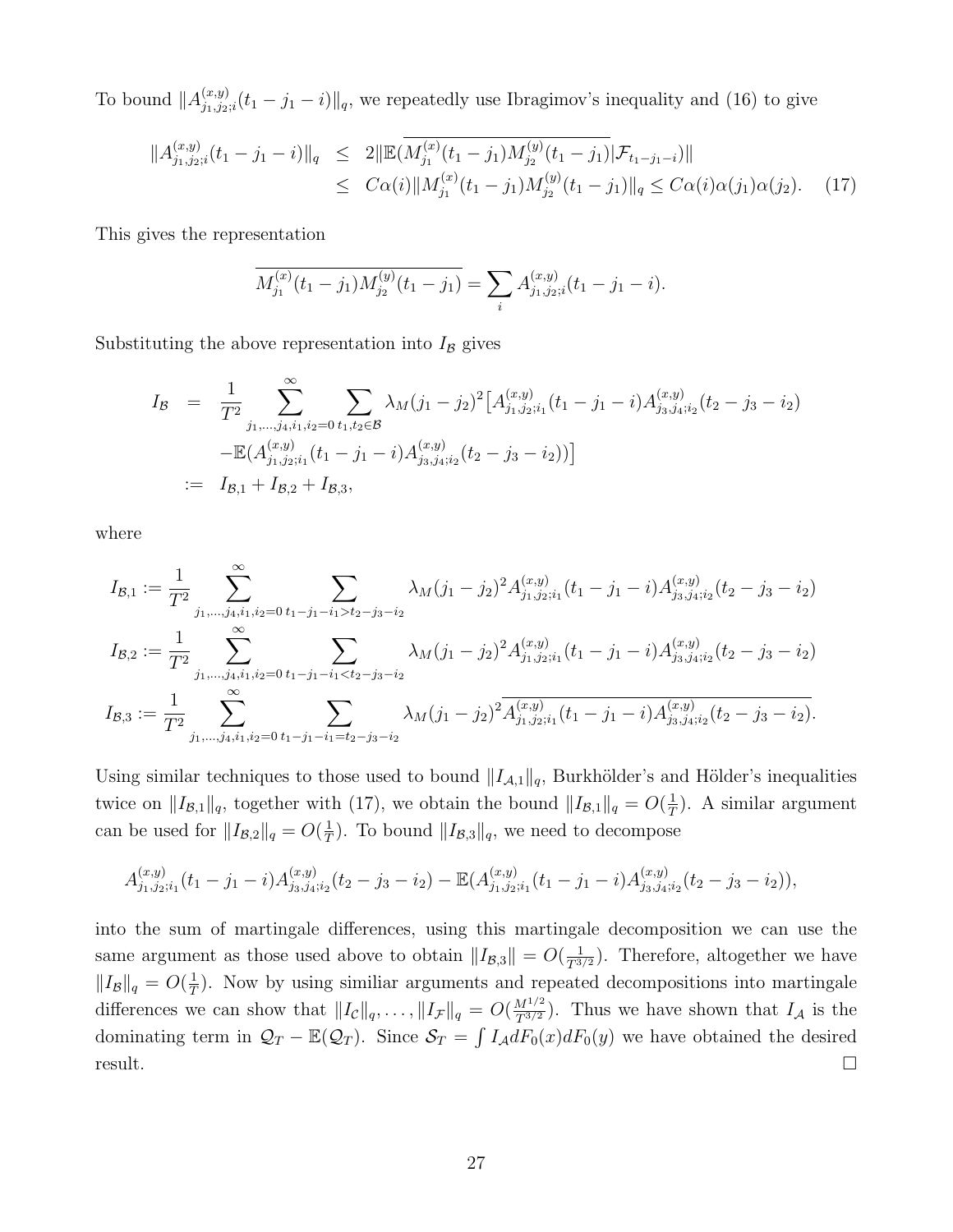To prove the result we use the martingale central limit theorem on

$$
\mathcal{S}_T = \frac{1}{T^2} \int \sum_{j_1, \dots, j_4=0}^{\infty} \sum_{t_1, r, t_2 \in \mathcal{A}} \lambda_M(r)^2 M_{j_1}^{(x)}(t_1 - j_1) M_{j_2}^{(y)}(t_1 + r - j_2) M_{j_3}^{(x)}(t_2 - j_3) M_{j_4}^{(y)}(t_2 + r - j_4) dF_0(x) dF_0(y).
$$

To do this, we use the same decompositions of  $I_A$ , as that used in the proof of Theorem A.1. We set  $\mathcal{S}_{T,i} := I_{\mathcal{A},i}$ , recalling that

$$
\mathcal{S}_{T,i} = \frac{1}{T^2} \sum_{j_1,\dots,j_4=0}^{\infty} \sum_{r,t_1,t_2 \in \mathcal{A},i} \lambda_M(r)^2 M_{j_1}^{(x)}(t_1-j_1) M_{j_2}^{(y)}(t_1+r-j_2) M_{j_3}^{(x)}(t_2-j_3) M_{j_4}^{(y)}(t_2+r-j_4),
$$

where  $\mathcal{A}_i$  is an ordering of  $\{t_1 - j_1, t_1 + r - j_2, t_2 - j_3, t_2 + r - j_4\}$ . We show that  $\mathcal{S}_{T,i}$  can be written as the sum of martingale differences. First consider  $S_{T,1}$ , this can be written as  $\mathcal{S}_{T,1}=\frac{1}{T}$  $\frac{1}{T^2} \sum_{k=1}^T U_{k,1}$ , where with a change of variables we have

$$
U_{k,1} = \int \sum_{j_1=0}^{T-k} M_{j_1}(k) \sum_{j_2,j_3,j_4} \sum_{r,t_1 \in \tilde{\mathcal{A}}_{k,1}} \lambda_M(r)^2 M_{j_2}^{(y)}(k+j_1+r-j_2) M_{j_3}^{(x)}(t_2-j_3) M_{j_4}^{(y)}(t_2+r-j_4) dF_0(x) dF_0(y)
$$

and  $\tilde{\mathcal{A}}_{k,1} = \{(r, t_2) \text{ such that } (k > k + j_1 + r - j_2 > t_2 - j_3 > t_2 + r - j_4) \}.$  Using a similar argument we can decompose  $\mathcal{S}_{T,i}$  as  $\mathcal{S}_{T,i} = \frac{1}{T}$  $\frac{1}{T^2} \sum_{k=1}^T U_{k,i}$  (and  $U_{k,i}$  is defined similar to above). Therefore, altogether  $S_T$  is the sum of martingale differences, where  $S_T = \frac{1}{T}$  $\frac{1}{T^2} \sum_{k=1}^T \sum_{i=1}^{24} U_{k,i}$ and  $\sum_{i=1}^{24} U_{k,i} \in \sigma(X_k, X_{k-1}, ...)$  are the martingale differences. Therefore under the conditions in Theorem A.1 we have

$$
\mathcal{Q}_T - \mathbb{E}(\mathcal{Q}_T) = \mathcal{S}_T + O_p(\frac{1}{T} + \frac{M^{1/2}}{T^2}) = \frac{1}{T^2} \sum_{k=1}^T \sum_{i=1}^{24} U_{k,i} + O_p(\frac{1}{T} + \frac{M^{1/2}}{T^2}).
$$

These approximations will allow us to use the martingale central limit theorem to prove asymptotic normality, which requires the following lemma.

**Lemma A.3** Suppose that Assumption 3.1 holds. Then for all  $1 \le i \le 24$  and  $1 \le k \le T$  we have

$$
\|\sum_{i=1}^{24} U_{k,i}\|_{q} = O(T^{1/2}M^{1/2})
$$
\n(18)

$$
\frac{1}{T^2M} \sum_{k=1}^T \mathbb{E}\left(\sum_{i=1}^{24} U_{k,i}^2\right) \to \frac{4}{M} \int \int \Delta_M(\theta_1 - \theta_2)^2 \prod_{i=1}^2 G(x_1, x_2; \theta_i) G(y_1, y_2; \theta_i) d\theta_i \prod_{j=1}^2 dF_0(x_j) dF_0(y_j) \tag{19}
$$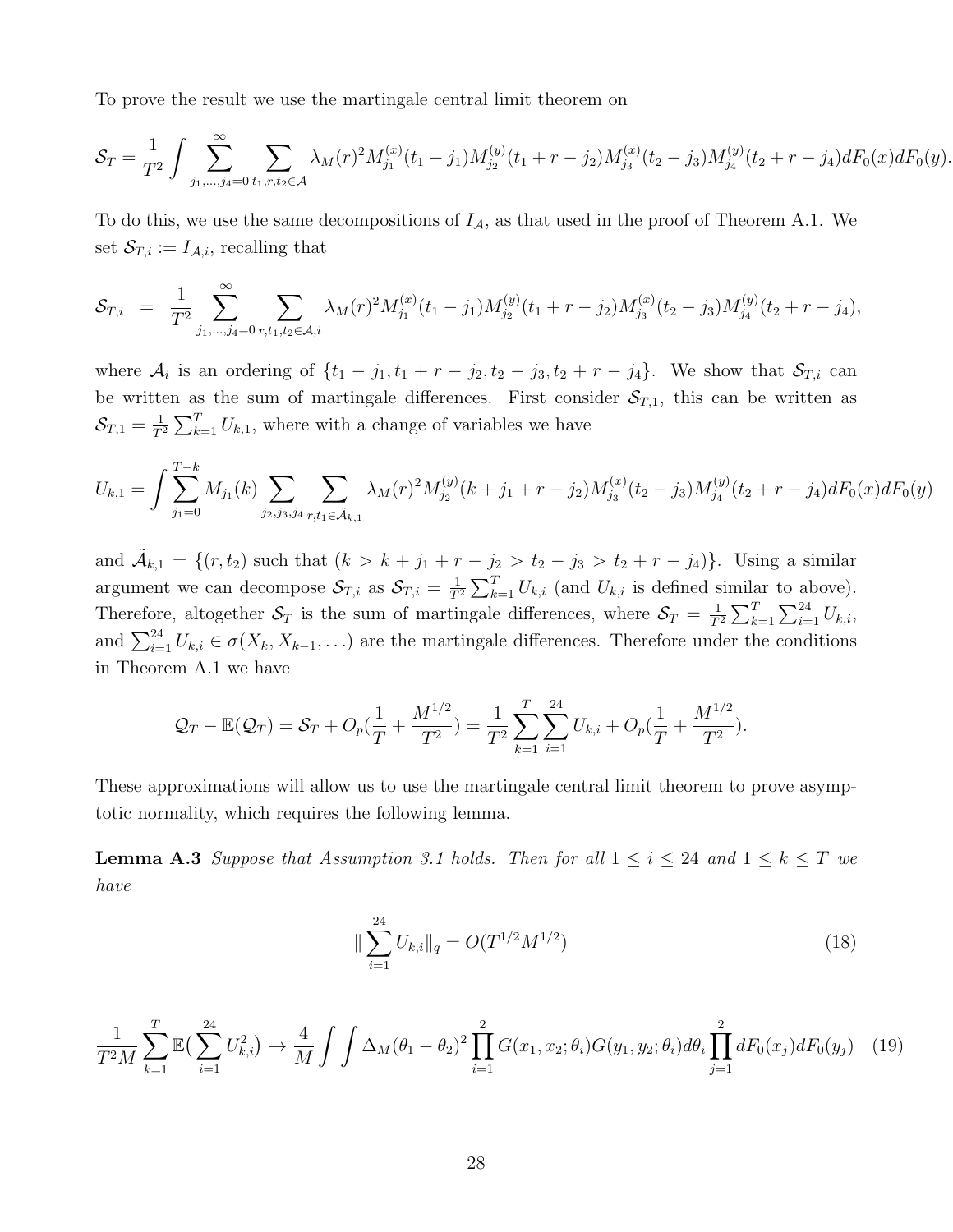and

$$
\frac{1}{T^2M} \sum_{k=1}^T \left[ \mathbb{E} \left( (\sum_{i=1}^{24} U_{k,i})^2 | \mathcal{F}_{k-1} \right) - \mathbb{E} \left( \sum_{i=1}^{24} U_{k,i} \right)^2 \right] \stackrel{\mathcal{P}}{\to} 0. \tag{20}
$$

PROOF. To prove the result we concentrate on  $U_{k,1}$ , a similar proof applies to the other terms. By using the Hölder inequality, for any  $q \ge 2$ , we obtain

$$
||U_{k,1}||_q \leq \int \sum_{j_1=0}^{T-k} ||M_{j_1}(k)||_{4q}|| \sum_{j_2,j_3,j_4} \sum_{r,t_1 \in \tilde{\mathcal{A}}_{k,1}} \lambda_M(r)^2 M_{j_2}^{(y)}(k+j_1+r-j_2) \times M_{j_3}^{(x)}(t_2-j_3) M_{j_4}^{(y)}(t_2+r-j_4) ||_{4q/3} dF_0(x) dF_0(y).
$$

Now by repeated use of Burkhölder's inequality we have  $||U_{k,1}||_q = O(M^{1/2}T^{1/2})$ , using a similar method we obtain a similar bound for  $||U_{k,i}||_q$ , this gives (18).

The proof of (19) follows from the proof of Theorem A.1 (noting that the asymptotic variance of  $\mathcal{Q}_{\mathcal{T}}$  is determined by the variance of  $\mathcal{S}_{T}$ ).

To prove (20), we consider only the  $U_{k,1}$  (the proof involving the other terms in similar). For brevity we write  $U_{k,1}$  as

$$
U_{k,1} = \int \sum_{j_1=0}^{T-k} M_{j_1}^{(x)}(k) N_{j_1,k-1,1}^{(x,y)} dF_0(x) dF_0(y),
$$

where

$$
N_{j_1,k-1,1}^{(x,y)} = \sum_{j_2,j_3,j_4} \sum_{r,t_1 \in \tilde{\mathcal{A}}_{k,1}} \lambda_M(r)^2 M_{j_2}^{(y)}(k+j_1+r-j_2) M_{j_3}^{(x)}(t_2-j_3) M_{j_4}^{(y)}(t_2+r-j_4).
$$

Noting that  $N_{j_1,k-1,1}^{(x,y)} \in \mathcal{F}_{k-1}$  we have

$$
\frac{1}{T^2M} \sum_{k=1}^T \left( \mathbb{E} (U_{k,1})^2 | \mathcal{F}_{k-1} \right) - \mathbb{E} (U_{k,1})^2 \right) =
$$
\n
$$
\frac{1}{T^2M} \sum_{k=1}^T \int \sum_{j_1,j_2=0}^{T-k} \left( \mathbb{E} (M_{j_1}^{(x)}(k) M_{j_2}^{(x_1)}(k) | \mathcal{F}_{k-1}) - \mathbb{E} (M_{j_1}^{(x)}(k) M_{j_2}^{(x_2)}(k)) \right) N_{j_1,k-1,1}^{(x_1,y_2)} N_{j_1,k-1,1}^{(x_2,y_2)} \prod_{i=1}^2 dF_0(x_i) dF_0(y_i)
$$
\n
$$
+ \frac{1}{T^2M} \sum_{k=1}^T \int \sum_{j_1,j_2=0}^{T-k} \mathbb{E} (M_{j_1}^{(x)}(k) M_{j_2}^{(x_2)}(k)) \left( N_{j_1,k-1,1}^{(x_1,y_2)} N_{j_1,k-1,1}^{(x_2,y_2)} - \mathbb{E} (N_{j_1,k-1,1}^{(x_1,y_2)} N_{j_1,k-1,1}^{(x_2,y_2)} \right) \prod_{i=1}^2 dF_0(x_i) dF_0(y_i).
$$

Now by using similar methods to the iterative martingale methods detailed in the proof of Theorem A.1, we can show that the  $\|\cdot\|_q$ -norm  $(q \geq 2)$  of the above converges to zero, thus we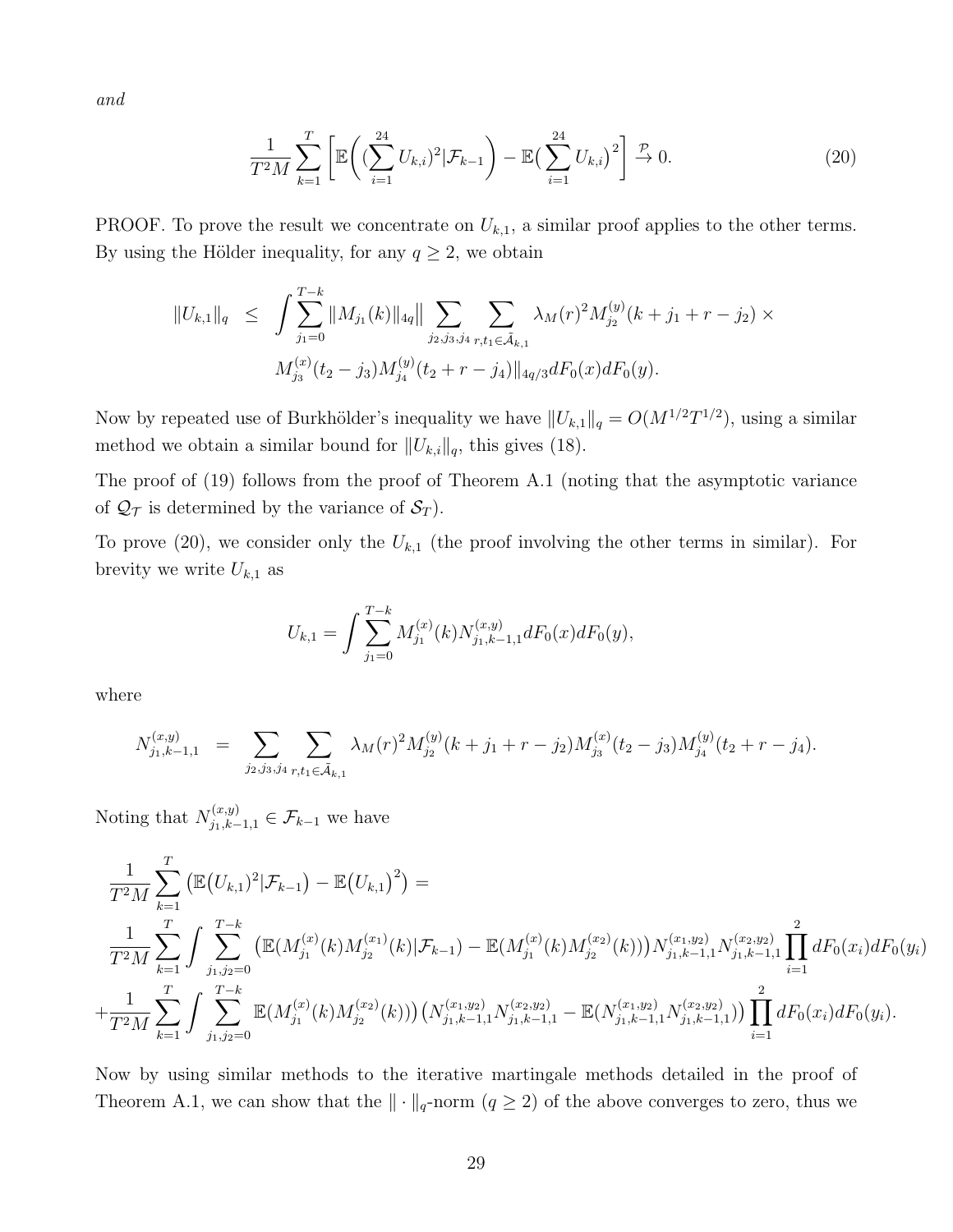have  $(20)$ .

**PROOF of Theorem 3.2** Using the above we have  $\mathcal{Q}_T = \frac{1}{T}$  $\frac{1}{T^2} \sum_{k=1}^T \sum_{i=1}^{24} U_{k,i} + O_p(\frac{1}{T} + \frac{M^{1/2}}{T^2}),$ thus  $Q_T - \mathbb{E}(Q_T)$  can be written as the sum of martingales plus a smaller order term. Therefore to prove asymptotic normality of  $\mathcal{Q}_T$  we can use the martingale central limit, for this we need to verify (a) the conditional Lindeberg condition  $\frac{1}{MT^2} \sum_{k=1}^T \mathbb{E}(|\sum_{i=1}^{24} U_{k,i}|^2 I(\frac{1}{M^{1/2}})$  $\frac{1}{M^{1/2}T}|\sum_{i=1}^{24}U_{k,i}|>$  $\varepsilon$ )| $\mathcal{F}_{k-1}$   $\stackrel{\mathcal{P}}{\rightarrow}$  0 for all  $\varepsilon > 0$ , (b) that  $\frac{1}{MT^2} \sum_{k=1}^T \mathbb{E}(|\sum_{i=1}^{24} U_{k,i}|^2 | \mathcal{F}_{k-1}) - \frac{T^2}{M}$  $\frac{T^2}{M} \text{var}(Q_T) \stackrel{\mathcal{P}}{\rightarrow} 0.$ 

To verify the conditional Lindeberg condition, we observe that the Cauchy-Schwartz and Markov's inequalities give

$$
\frac{1}{MT^2}\sum_{k=1}^T \mathbb{E}\big(\big|\sum_{i=1}^{24} U_{k,i}\big|^2 I(\frac{1}{M^{1/2}T}|\sum_{i=1}^{24} U_{k,i}| > \varepsilon)|\mathcal{F}_{k-1}\big) \leq \frac{1}{\varepsilon M^2T^4}\sum_{k=1}^T \mathbb{E}\big(\big|\sum_{i=1}^{24} U_{k,i}\big|^4|\mathcal{F}_{k-1}\big) := B_T.
$$

By using (18) the expectation of the above is  $\mathbb{E}(B_T) = O(\frac{1}{T})$  $(\frac{1}{T})$ . As  $B_T$  is a non-negative random variable, this implies  $B_T \stackrel{\mathcal{P}}{\rightarrow} 0$  as  $T \rightarrow \infty$ . Thus we have shown that the Lindeberg condition is satisfied. To prove (b) we note that

$$
\frac{1}{MT^2} \sum_{k=1}^T \mathbb{E}\left(|\sum_{i=1}^{24} U_{k,i}|^2 | \mathcal{F}_{k-1}\right) - \frac{T^2}{M} \text{var}(Q_T) \n= \frac{1}{MT^2} \sum_{k=1}^T \left[\mathbb{E}\left(|\sum_{i=1}^{24} U_{k,i}|^2 | \mathcal{F}_{k-1}\right) - \mathbb{E}(|\sum_{i=1}^{24} U_{k,i}|^2)\right] + \frac{1}{MT^2} \sum_{k=1}^T \mathbb{E}(|\sum_{i=1}^{24} U_{k,i}|^2) - \frac{T^2}{M} \text{var}(Q_T).
$$

By using (19) and (20) the above converges to zero in probability. Thus we have verified the conditions of the martingale central limit theorem and we have the desired result.

#### A.2 Proof of Theorem 3.3

As the limiting distribution of  $\mathcal{Q}_T$  is determined by  $\mathcal{Q}_{T,2}$ , we rewrite  $\mathcal{Q}_{T,2}$  in such a way that the same methods used to prove Theorem 2 in Lee and Subba Rao (2010), can be used to obtain the limiting distribution. We observe that

$$
\mathcal{Q}_{T,2} = \frac{2}{T} \Re \int \sum_{k} \Lambda_T(x, y; \omega_k) \{ J_T(x; \omega_k) \overline{J}_T(y; \omega_k) - \mathbb{E}(J_T(x; \omega_k) \overline{J}_T(y; \omega_k)) \} dF_0(x) dF_0(y)
$$
  
\n
$$
= \int \frac{2}{T} \sum_{t, \tau} \lambda_M(t - \tau)^2 D_{t-\tau,T}(x, y) (Z_t(x) Z_\tau(y) - \mathbb{E}(Z_t(x) Z_\tau(y))) dF_0(x) dF_0(y)
$$
  
\n
$$
= \int \frac{2}{T} \sum_{t, \tau} \lambda_M(t - \tau)^2 D_{t-\tau,T}(x, y) (\tilde{Z}_T(x) \tilde{Z}_\tau(y) - C_r(x, y)) dF_0(x) dF_0(y) + O_p(\frac{1}{T}),
$$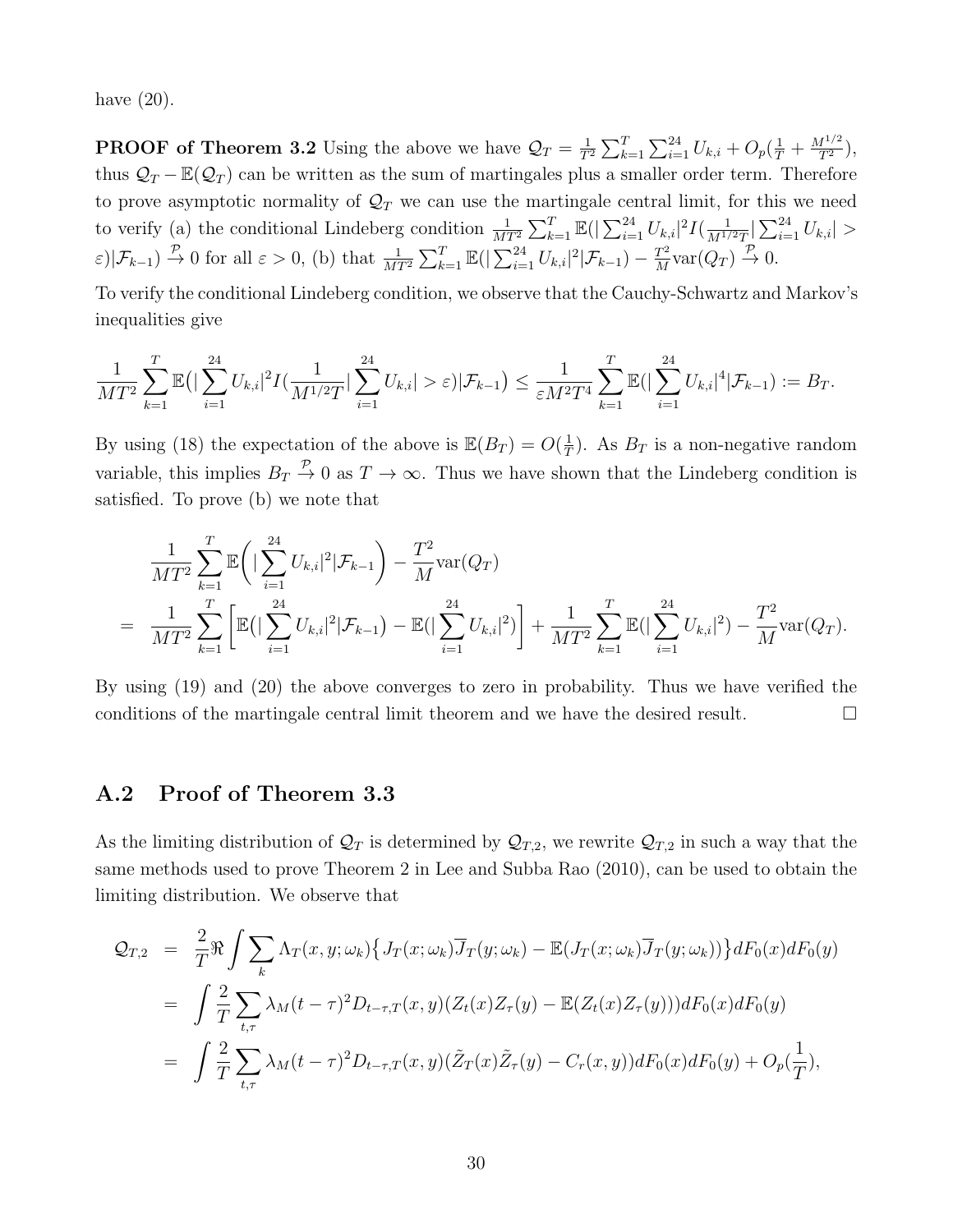where  $\Lambda_T(x,y;\omega_s)=\sum_r \lambda_M(r)^2(\frac{T-|r|}{T}$  $\frac{(-|r|)}{T}$ ] $[C_{r,1}(x,y)-C_{r,0}(x,y)]$  exp $(i r\omega_k)$ ,  $D_{r,T}(x,y) = \frac{(T-|r|)}{T}$ ] $[C_{r,1}(x,y)-C_{r,0}(x,y)]$  $C_{r,0}(x, y)$  and  $\tilde{Z}_t(x) = I(X_t \le x) - F_1(x)$ .

**PROOF of Theorem 3.3** Now we observe that under the stated assumptions of the theorem we have that the quantile covariances under the null decay at the rate  $\sup_{x,y} |C_{r,0}(x,y)| \le K |r|^{-(2+\delta)}$ (for some  $\delta > 0$ ) and  $\sup_{x,y} |C_{r,1}(x,y)| \leq K |r|^{-s}$  (for some  $s > 2$ ). Thus by definition of  $D_{r,T}(\cdot)$ , we have  $\sup_{x,y} |\lambda_M(r)D_{r,T}(x,y)| \le K |r|^{-\min(2+\delta,s)}$ . Thus we can write  $\mathcal{Q}_{T,2}$  as

$$
\mathcal{Q}_{T,2} = \int \frac{2}{T} \sum_{t,\tau} \lambda_M (t-\tau)^2 D_{t-\tau,T}(x,y) (\tilde{Z}_T(x)\tilde{Z}_\tau(y) - \mathbb{E}(\tilde{Z}_T(x)\tilde{Z}_\tau(y))) dF_0(x) dF_0(y) + O_p(\frac{1}{T}),
$$

where we observe that terms where  $|t - \tau| > 2M$ , are zero. Thus using the Bernstein blocking arguments for quadratic forms used to prove Theorem 2, Lee and Subba Rao (2011), we can show asymptotic normality of the above. This proves (6). Finally to prove (7), we note that  $\mathcal{Q}_T = \mathcal{Q}_{T,2} + E_{T,2} + O_p(\frac{M^{1/2}}{T} + \frac{M}{T} + \frac{1}{M^{s-1}})$ , by using (6), this immediately leads to (7).

### References

- Anderson, T. W. (1993). Goodness of fit tests for spectral distributions. Ann. Statist., 21(2), 830–847.
- Berkowitz, J., & Diebold, F. X. (1998). Bootstrapping multivariate spectra. *Review of Economics* and Statistics,  $80(4)$ , 664–666.
- Brillinger, D. (1981). *Time series, data analysis and theory*. San Francisco: SIAM.
- Chen, W. W., & Deo, R. S. (2004). A generalized Portmanteau goodness-of-fit test for time series models. *Econometric Theory*,  $20(2)$ , 382–416.
- Dette, H., Hallin, M., Kley, T., & Volgushav, S. (2011). Of copulas, quantile, ranks and spectra: and  $l_1$  approach to spectral analysis.  $arxiv:1111.7205$ .
- Dette, H., & Paparoditis, E. (2009). Bootstrapping frequency domain tests in multivariate time series with an application to comparing spectral densities. Journal of the Royal Statistical Society: Series B (Statistical Methodology), 71 (4), 831–857.
- Franke, J., & Härdle, W. (1992). On bootstrapping kernel spectral estimates. Ann. Statist.,  $20(1)$ , 121–145.
- Hagemann, A. (2011). Robust spectral analysis. *arxiv:111.1965v1*, *Arxiv*, *e-prints*.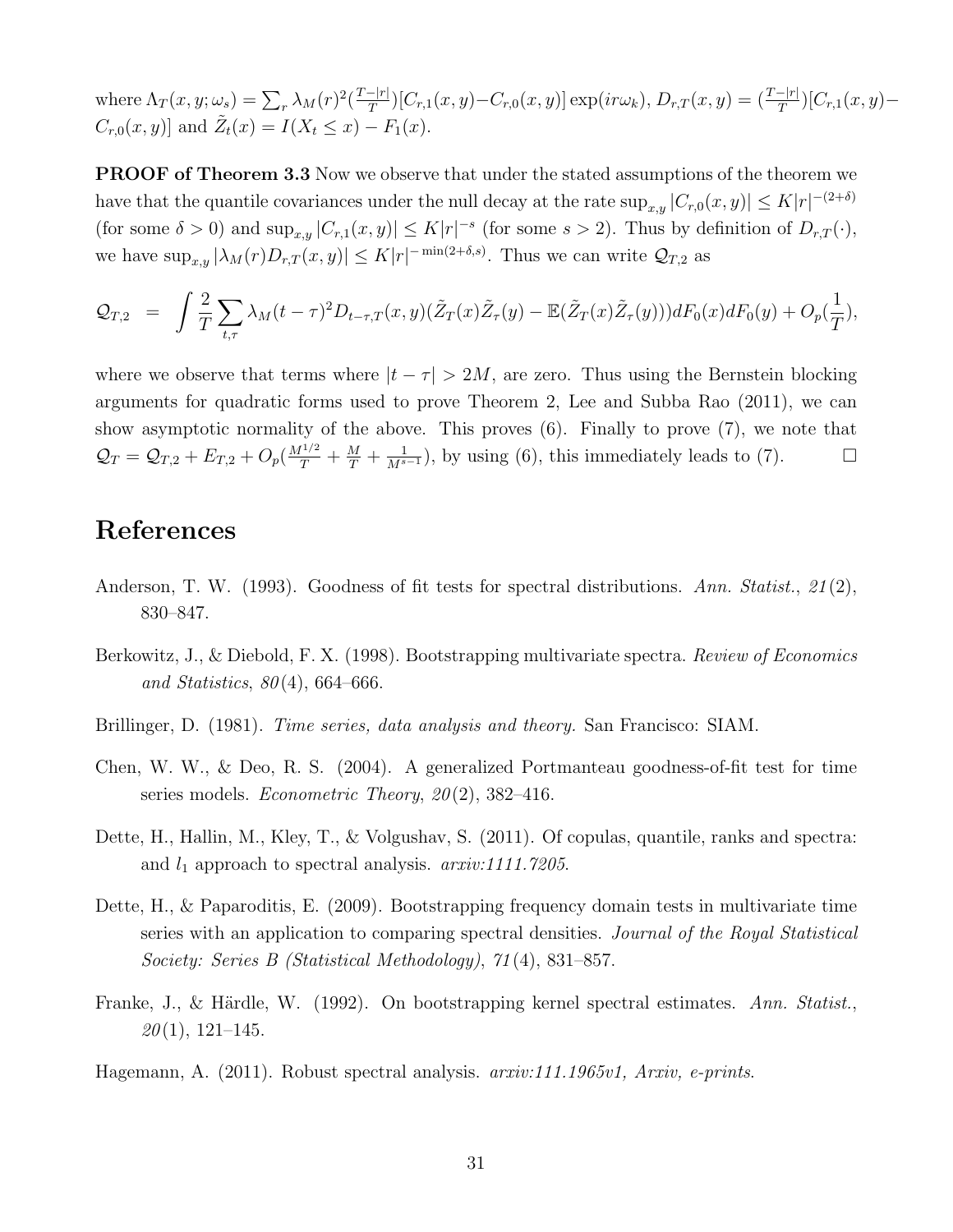- Hallin, M., & Puri, M. (1992). Rank tests for time series: a survey. In P. I. New directions in time series analysis (Ed.), (Vol. 45). New York: Springer.
- Hoeffding, W. (1948). A non-parametric test of independence. Ann. Math. Statistics, 19, 546– 557.
- Hong, Y. (1996). Consistent testing for serial correlation of unknown form. *Econometrica*,  $64(4)$ , 837–864.
- Hong, Y. (1998). Testing for pairwise serial independence via the empirical distribution function. J. R. Stat. Soc. Ser. B Stat. Methodol., 60 (2), 429–453.
- Hong, Y. (2000). Generalized spectral tests for serial dependence. J. R. Stat. Soc. Ser. B Stat. Methodol., 62(3), 557–574.
- Hong, Y., & Lee, T.-H. (2003). Diagnostic checking for the adequacy of nonlinear time series models. *Econometric Theory*,  $19(6)$ ,  $1065-1121$ .
- Hurvich, C., & Zeger, S. (1987). Frequency domain bootstrap methods for time series. New York University, Graduate School of Business Adminstration.
- Lee, J., & Subba Rao, S. (2010). A note on general quadratic forms of nonstationary time series. Submitted.
- Li, T.-H. (2008). Laplace periodograms for time series analysis. Journal of the American Statistical association, 103, 757-768.
- Neumann, M. H., & Paparoditis, E. (2008). Goodness-of-fit tests for Markovian time series models: central limit theory and bootstrap approximations. *Bernoulli*,  $14(1)$ , 14–46.
- Priestley, M. B. (1981). Spectral analysis and time series. London: Academic Press.
- Skaug, H. J., & Tjøstheim, D. (1993). A nonparametric test of serial independence based on the empirical distribution function. *Biometrika*,  $80(3)$ , 591–602.
- Tsay, R. S. (2005). Analysis of financial time series (2nd ed.). Wiley-Interscience.
- Zivot, E. (2009). Practical issues in the analysis of univariate garch models. In T. G. Andersen, R. Davis, J.-P. Kreiss, & T. Mikosch (Eds.), Handbook of financial time series. springer.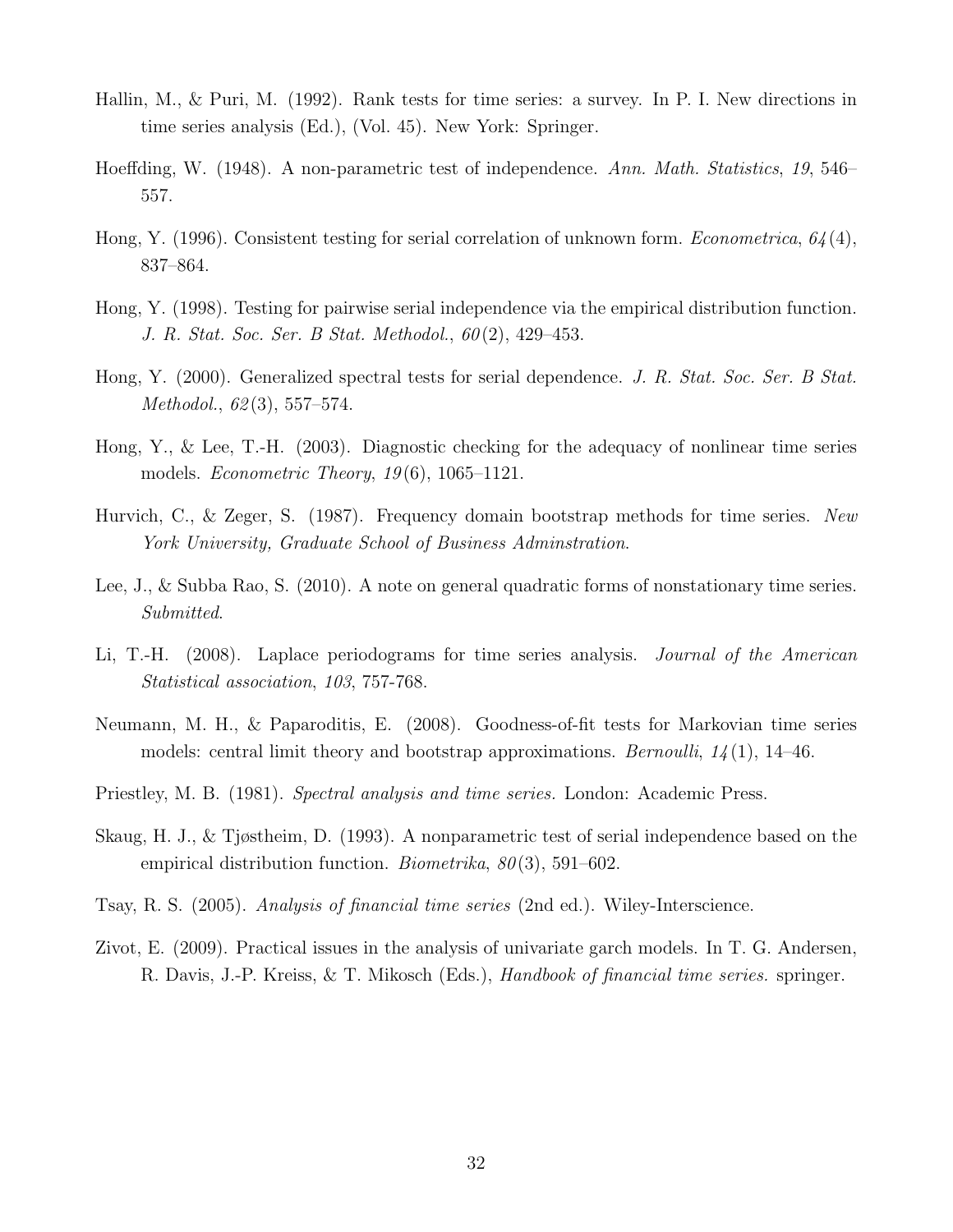

Figure 1: The ACF plots of  $\{X_t\}$  and  $\{|X_t|\}$  of the MSFT and the corresponding GARCH model



Figure 2: The quantile covariance of the MSFT and the corresponding GARCH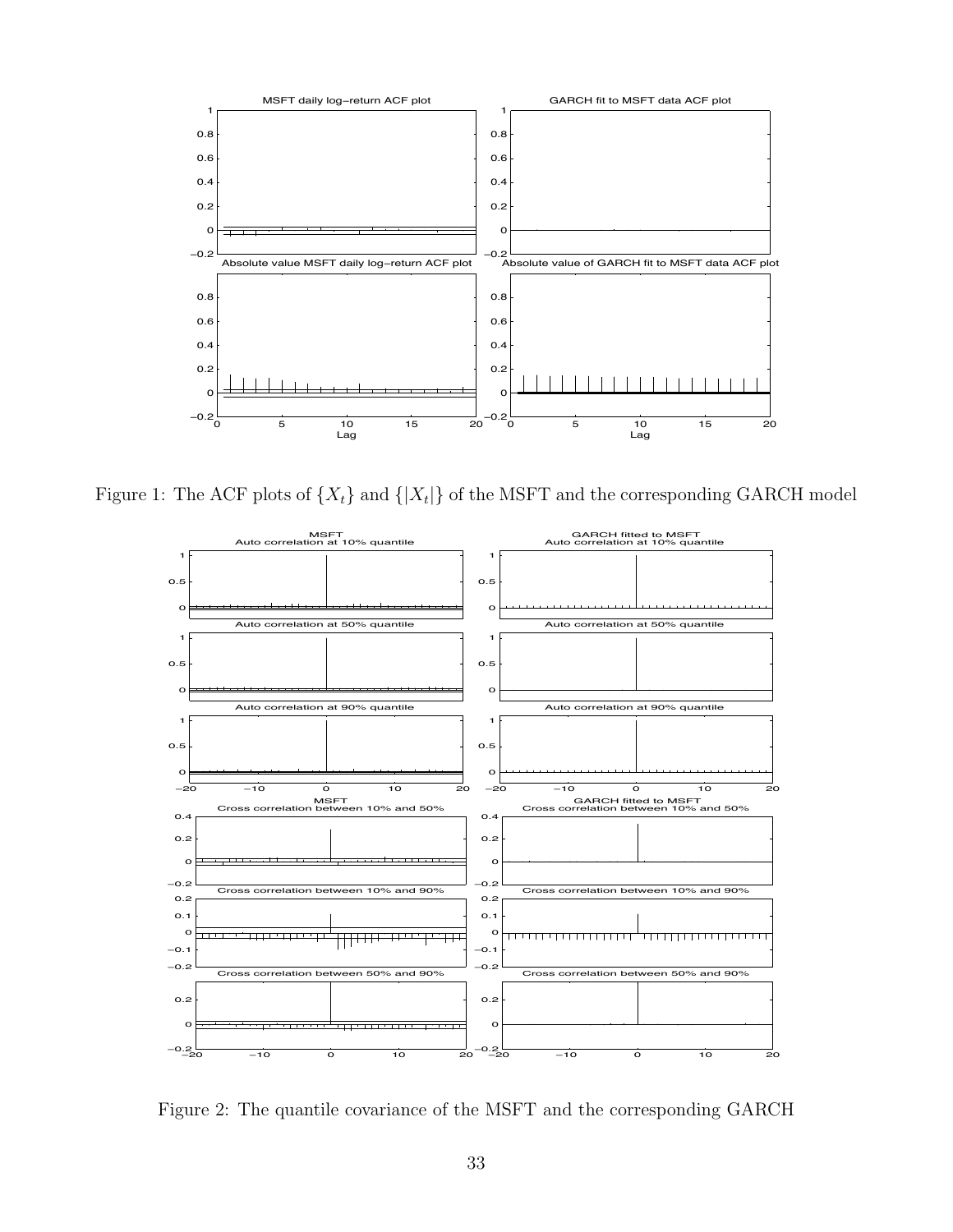

Figure 3: The quantile spectral density of  $X_t = 0.9X_{t-1} + Z_t$ 



Figure 4: The quantile spectral density of  $X_t = \sigma_t Z_t$ , where  $\sigma_t^2 = 1/1.9 + 0.9X_{t-1}^2$ 



Figure 5: The quantile spectral density of  $X_t^2 = \sigma_t^2 Z_t^2$ , where  $\sigma_t^2 = 1/1.9 + 0.9X_{t-1}^2$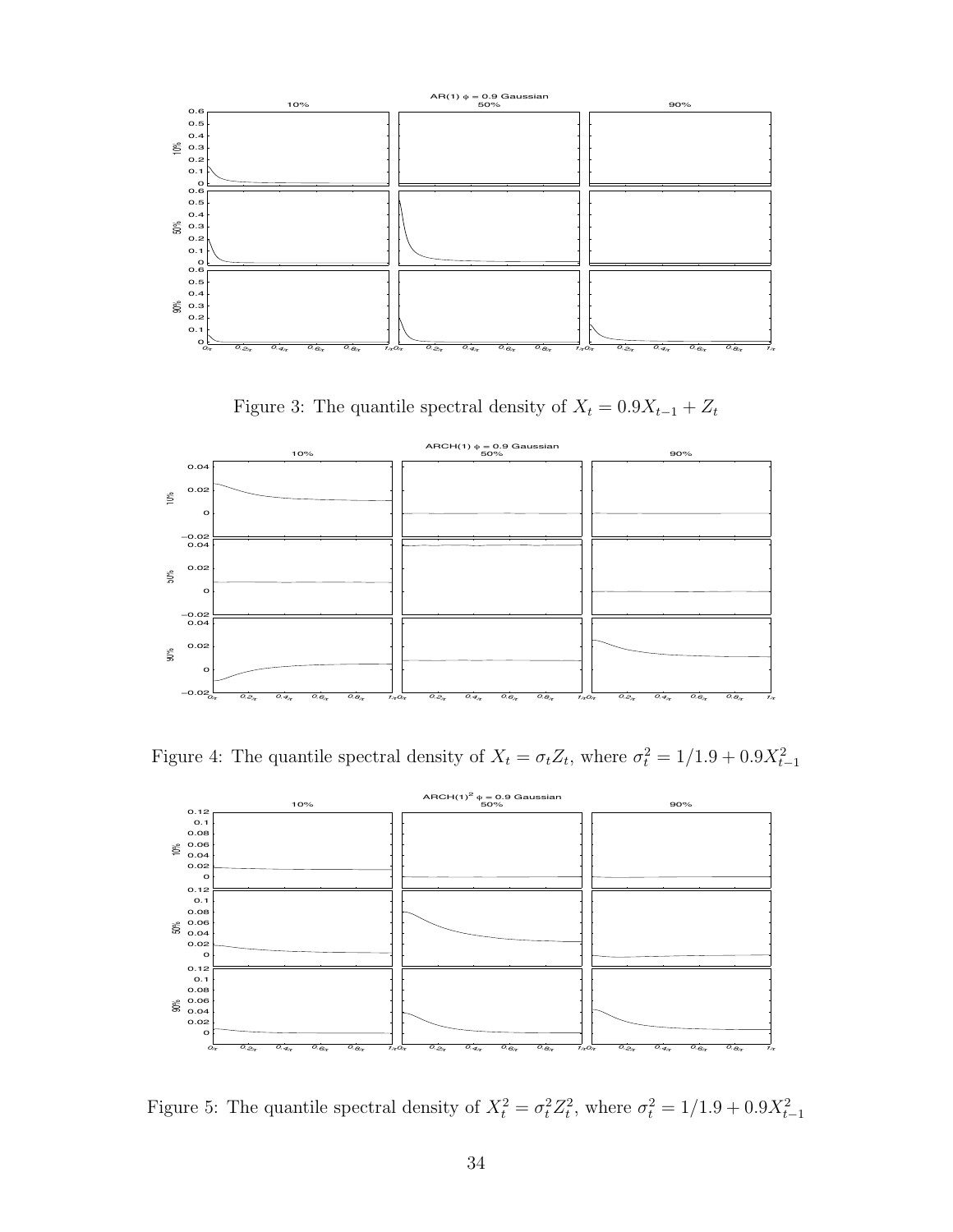

Figure 6: The fine line is the standard normal (with the 5% rejection line), the thick solid line is the finite sample density of the test statistic (with 5% rejection region) and the thick dashed line is the bootstrap approximation (with 5% rejection region).



Figure 7: The quantile spectral density of the fitted  $GARCH(1, 1)$  model using Microsoft data with the confidence intervals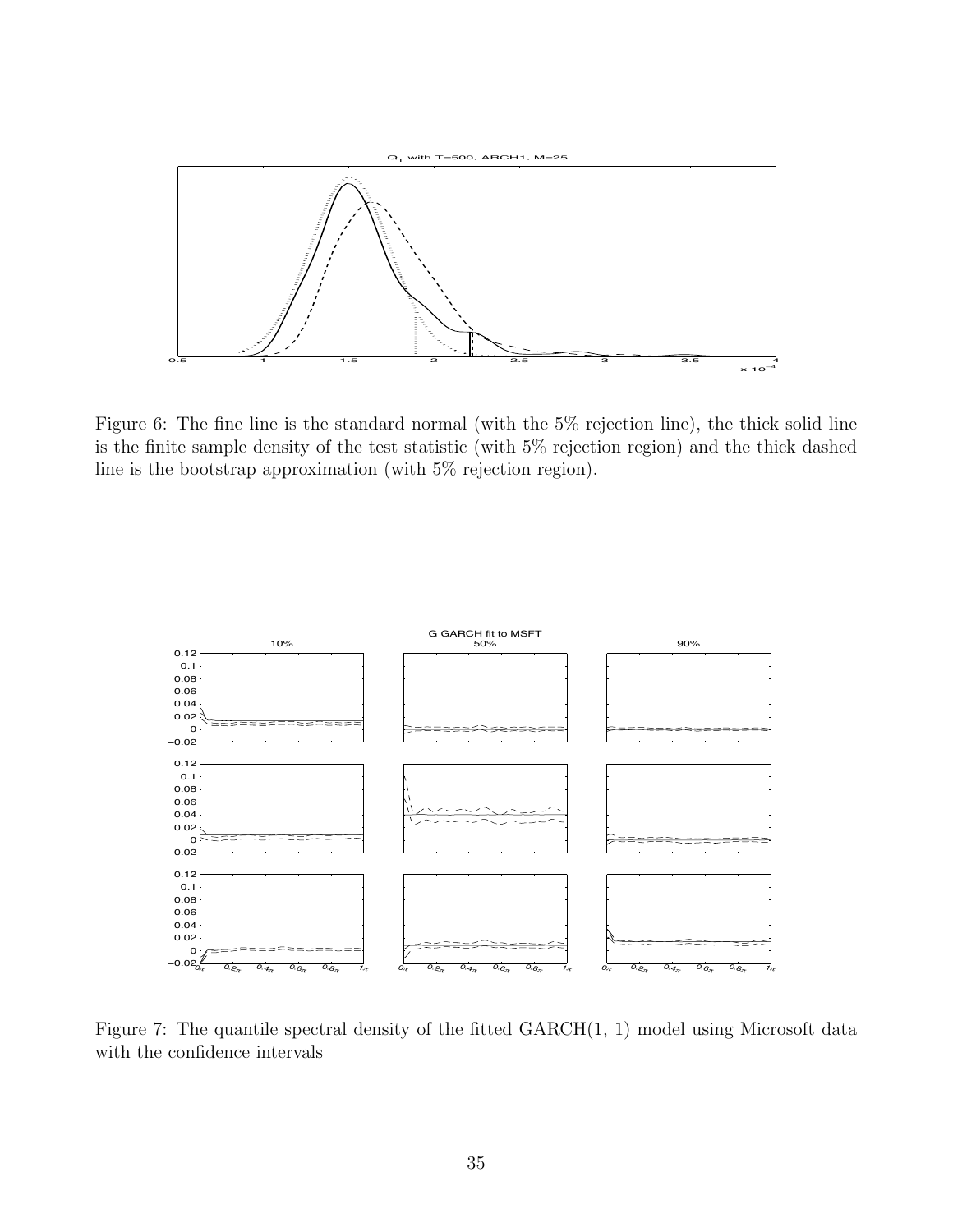

Figure 8: The quantile spectral density of the fitted ARCH(1) from Intel data with the confidence intervals

| $T=100$          |    |       |              | $\alpha=0.1$ |              | $\alpha = 0.05$ |                  |       |              |  |
|------------------|----|-------|--------------|--------------|--------------|-----------------|------------------|-------|--------------|--|
|                  |    |       | Bootstrap    |              | Normal       |                 | <b>Bootstrap</b> |       | Normal       |  |
| $\boldsymbol{a}$ | M  | $H_0$ | $H_A$        | $H_0$        | $H_A$        | $H_0$           | $H_A$            | $H_0$ | $H_A$        |  |
|                  | 11 | 0.052 | $\mathbf{1}$ | 0.076        | $\mathbf{1}$ | 0.021           | 0.972            | 0.054 |              |  |
| 0.3              | 16 | 0.04  | 0.869        | 0.062        | 0.971        | 0.011           | 0.262            | 0.04  | 0.854        |  |
|                  | 21 | 0.048 | 0.386        | 0.064        | 0.561        | 0.021           | 0.106            | 0.043 | 0.348        |  |
|                  | 25 | 0.021 | 0.071        | 0.048        | 0.229        | 0.014           | 0.016            | 0.029 | 0.12         |  |
|                  | 11 | 0.048 | $\mathbf{1}$ | 0.082        | 1            | 0.02            | $\mathbf{1}$     | 0.055 | 1            |  |
| 0.4              | 16 | 0.043 | $\mathbf{1}$ | 0.059        | 1            | 0.013           | 0.939            | 0.041 |              |  |
|                  | 21 | 0.046 | 0.932        | 0.066        | 0.997        | 0.011           | 0.416            | 0.046 | 0.929        |  |
|                  | 25 | 0.036 | 0.582        | 0.055        | 0.832        | 0.01            | 0.124            | 0.037 | 0.598        |  |
|                  | 11 | 0.046 | 1            | 0.073        | $\mathbf{1}$ | 0.015           | 1                | 0.052 | 1            |  |
| 0.5              | 16 | 0.049 | $\mathbf{1}$ | 0.078        | 1            | 0.027           | 1                | 0.045 |              |  |
|                  | 21 | 0.046 | $\mathbf{1}$ | 0.06         | 1            | 0.015           | 0.985            | 0.037 |              |  |
|                  | 25 | 0.047 | $\mathbf{1}$ | 0.062        | $\mathbf{1}$ | 0.015           | 0.397            | 0.043 | 1            |  |
|                  | 11 | 0.041 | $\mathbf{1}$ | 0.096        | $\mathbf{1}$ | 0.018           | 1                | 0.057 | $\mathbf{1}$ |  |
| 0.55             | 16 | 0.045 | $\mathbf{1}$ | 0.066        | 1            | 0.017           | $\mathbf 1$      | 0.046 | 1            |  |
|                  | 21 | 0.065 | $\mathbf{1}$ | 0.06         | 1            | 0.034           | 1                | 0.034 | 1            |  |
|                  | 25 | 0.045 | $\mathbf 1$  | 0.051        | 1            | 0.024           | 1                | 0.032 | 1            |  |

Table 2:  $H_0$  :  $AR(1),\, H_A$  :  $ARCH$   $T=100$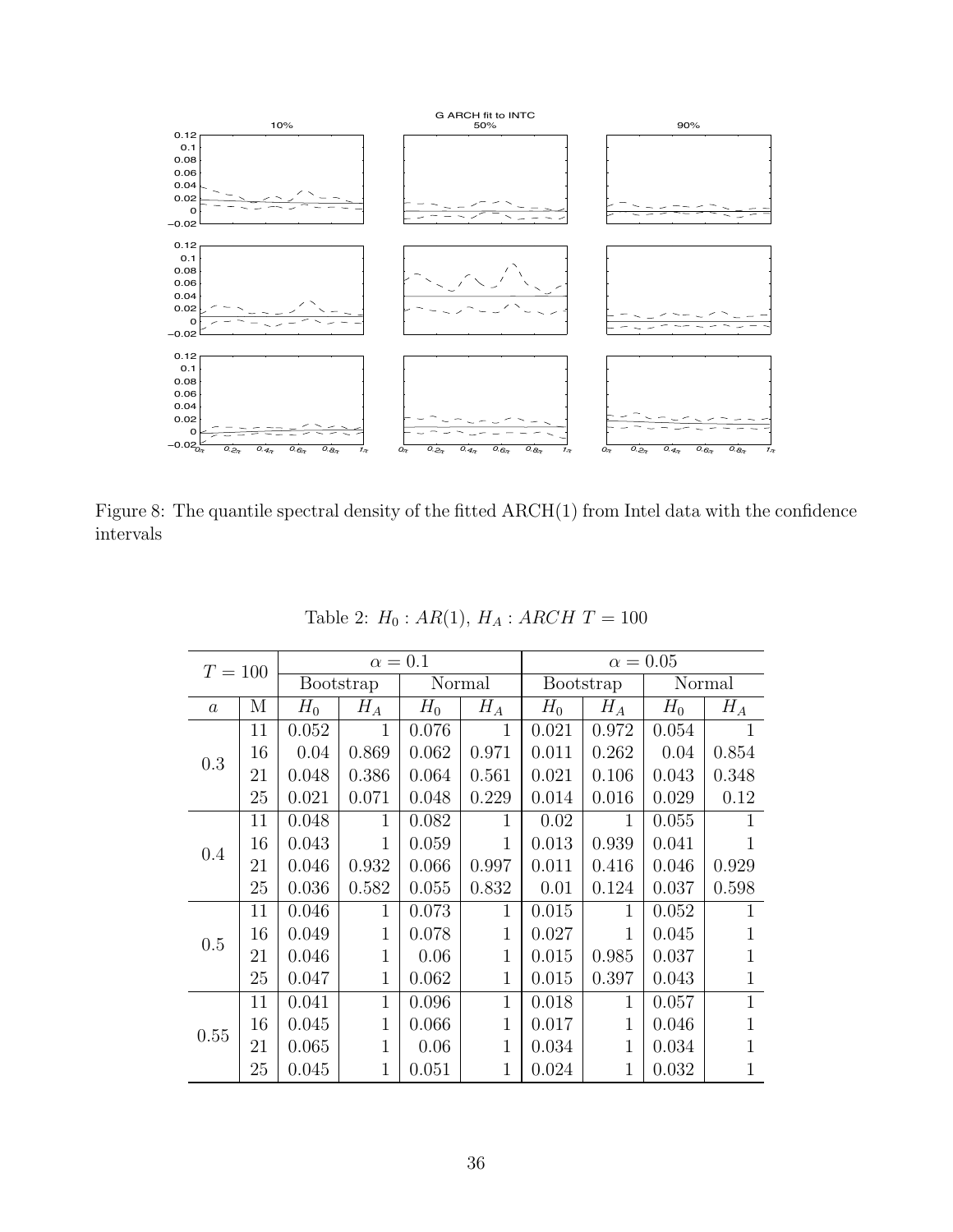| $T = 500$        |    |           | $\alpha=0.1$   |        |                | $\alpha = 0.05$ |              |        |              |
|------------------|----|-----------|----------------|--------|----------------|-----------------|--------------|--------|--------------|
|                  |    | Bootstrap |                | Normal |                | Bootstrap       |              | Normal |              |
| $\boldsymbol{a}$ | М  | $H_0$     | $H_A$          | $H_0$  | $H_A$          | $H_0$           | $H_A$        | $H_0$  | $H_A$        |
|                  | 14 | 0.053     | $\mathbf{1}$   | 0.098  | $\mathbf{1}$   | 0.024           | $\mathbf{1}$ | 0.063  | $\mathbf{1}$ |
| 0.3              | 21 | 0.064     | 1              | 0.082  | 1              | 0.023           | 1            | 0.052  | $\mathbf 1$  |
|                  | 28 | 0.06      | 1              | 0.093  | 1              | 0.024           | 1            | 0.062  | 1            |
|                  | 35 | 0.07      | $\mathbf{1}$   | 0.086  | 1              | 0.033           | 1            | 0.062  | $\mathbf 1$  |
|                  | 14 | 0.043     | 1              | 0.092  | 1              | 0.014           | $\mathbf 1$  | 0.064  | $\mathbf{1}$ |
| 0.4              | 21 | 0.058     | 1              | 0.092  | 1              | 0.015           | $\mathbf 1$  | 0.056  | $\mathbf 1$  |
|                  | 28 | 0.066     | $\mathbf 1$    | 0.094  | 1              | 0.03            | $\mathbf 1$  | 0.061  | $\mathbf 1$  |
|                  | 35 | 0.073     | $\mathbf{1}$   | 0.087  | 1              | 0.032           | $\mathbf 1$  | 0.052  | $\mathbf{1}$ |
|                  | 14 | 0.031     | 1              | 0.105  | $\overline{1}$ | 0.018           | 1            | 0.072  | $\mathbf{1}$ |
|                  | 21 | 0.059     | 1              | 0.079  | 1              | 0.03            | 1            | 0.05   | 1            |
| 0.5              | 28 | 0.076     | 1              | 0.111  | 1              | 0.046           | 1            | 0.069  | 1            |
|                  | 35 | 0.053     | $\mathbf 1$    | 0.086  | 1              | 0.022           | $\mathbf{1}$ | 0.055  | $\mathbf 1$  |
| 0.55             | 14 | 0.038     | $\mathbf{1}$   | 0.107  | $\mathbf{1}$   | 0.014           | $\mathbf 1$  | 0.077  | $\mathbf{1}$ |
|                  | 21 | 0.056     | 1              | 0.108  | 1              | 0.021           | $\mathbf{1}$ | 0.067  | $\mathbf 1$  |
|                  | 28 | 0.071     | $\overline{1}$ | 0.103  | 1              | 0.032           | 1            | 0.06   | $\mathbf 1$  |
|                  | 35 | 0.051     | 1              | 0.089  | 1              | 0.026           | 1            | 0.06   | $\mathbf 1$  |

Table 3:  $H_0:AR(1),\, H_A: ARCH(1)\ T=500$ 

Table 4:  $H_0$ :  $ARCH(1)$ ,  $H_A = AR(1)$   $T = 100$ 

| $T = 100$ |    |       |                   | $\alpha = 0.1$ |        | $\alpha = 0.05$ |              |       |                   |  |
|-----------|----|-------|-------------------|----------------|--------|-----------------|--------------|-------|-------------------|--|
|           |    |       | Bootstrap         |                | Normal |                 | Bootstrap    |       | Normal            |  |
| $\alpha$  | М  | $H_0$ | $\mathcal{H}_{A}$ | $H_0$          | $H_A$  | $H_0$           | $H_A$        | $H_0$ | $\mathcal{H}_{A}$ |  |
|           | 11 | 0.039 | 0.994             | 0.08           | 0.997  | 0.022           | 0.984        | 0.051 | 0.995             |  |
| 0.3       | 16 | 0.043 | 0.978             | 0.086          | 0.991  | 0.009           | 0.925        | 0.055 | 0.983             |  |
|           | 21 | 0.045 | 0.98              | 0.07           | 0.99   | 0.016           | 0.934        | 0.051 | 0.983             |  |
|           | 25 | 0.026 | 0.939             | 0.059          | 0.976  | 0.011           | 0.895        | 0.045 | 0.965             |  |
|           | 11 | 0.046 | $\mathbf{1}$      | 0.086          | 1      | 0.012           | 0.999        | 0.053 | 1                 |  |
|           | 16 | 0.049 | 0.993             | 0.092          | 0.999  | 0.014           | 0.988        | 0.062 | 0.996             |  |
| 0.4       | 21 | 0.03  | 0.994             | 0.07           | 0.997  | 0.017           | 0.983        | 0.046 | 0.997             |  |
|           | 25 | 0.038 | 0.994             | 0.083          | 0.997  | 0.024           | 0.982        | 0.059 | 0.994             |  |
|           | 11 | 0.054 | 1                 | 0.107          | 1      | 0.024           | 1            | 0.067 |                   |  |
|           | 16 | 0.063 | 1                 | 0.098          | 1      | 0.03            | $\mathbf{1}$ | 0.066 |                   |  |
| 0.5       | 21 | 0.051 | $\mathbf{1}$      | 0.083          | 1      | 0.022           | 1            | 0.061 | 1                 |  |
|           | 25 | 0.028 | 0.997             | 0.06           | 0.998  | 0.012           | 0.995        | 0.043 | 0.998             |  |
|           | 11 | 0.074 | 1                 | 0.113          | 1      | 0.03            | 1            | 0.081 | 1                 |  |
| 0.55      | 16 | 0.056 | 1                 | 0.087          | 1      | 0.02            | $\mathbf{1}$ | 0.054 | 1                 |  |
|           | 21 | 0.065 | $\mathbf{1}$      | 0.08           | 1      | 0.038           | $\mathbf{1}$ | 0.057 | 1                 |  |
|           | 25 | 0.067 | 1                 | 0.088          |        | 0.03            | 1            | 0.065 | 1                 |  |